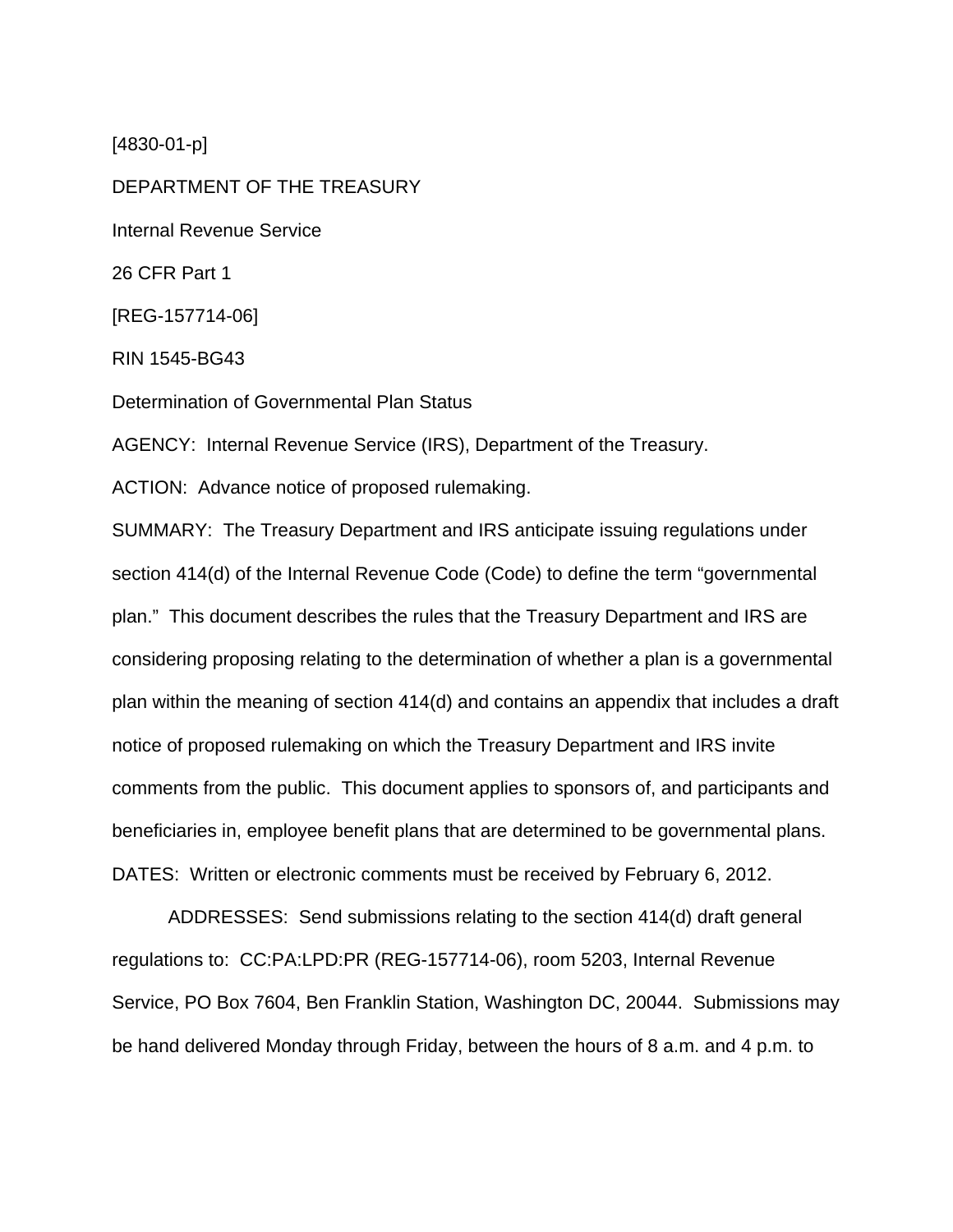CC:PA:LPD:PR (REG-157714-06), Courier's Desk, Internal Revenue Service, 1111 Constitution Avenue, NW., Washington, DC.

Alternately, taxpayers may submit comments relating to the section 414(d) draft general regulations electronically via the Federal eRulemaking Portal at

[www.regulations.gov](http://www.regulations.gov/) (IRS-REG-157714-06).

### FOR FURTHER INFORMATION CONTACT:

Concerning the ANPRM, Pamela R. Kinard, at (202) 622-6060; concerning submission of comments, Richard A. Hurst, at [Richard.A.Hurst@irscounsel.treas.gov](mailto:Richard.A.Hurst@irscounsel.treas.gov) or at (202) 622-7180 (not toll-free numbers).

SUPPLEMENTARY INFORMATION:

#### **Background**

 This document describes rules that the Treasury Department and IRS are considering proposing and contains a draft notice of proposed rulemaking (in the Appendix to this ANPRM) under section 414(d) of the Internal Revenue Code (Code). Under the draft notice of proposed rulemaking (in the Appendix to this ANPRM), the rules would provide general guidance relating to the determination of whether a retirement plan is a governmental plan within the meaning of section 414(d) (section 414(d) draft general regulations). The principles described in this ANPRM could also apply for purposes of certain parallel terms in sections 403(b) and 457 of the Code.

Section 414(d) of the Code provides that the term "governmental plan" generally means a plan established and maintained for its employees by the Government of the United States, by the government of any State or political subdivision thereof, or by any agency or instrumentality of any of the foregoing. See sections 3(32) and 4021(b)(2) of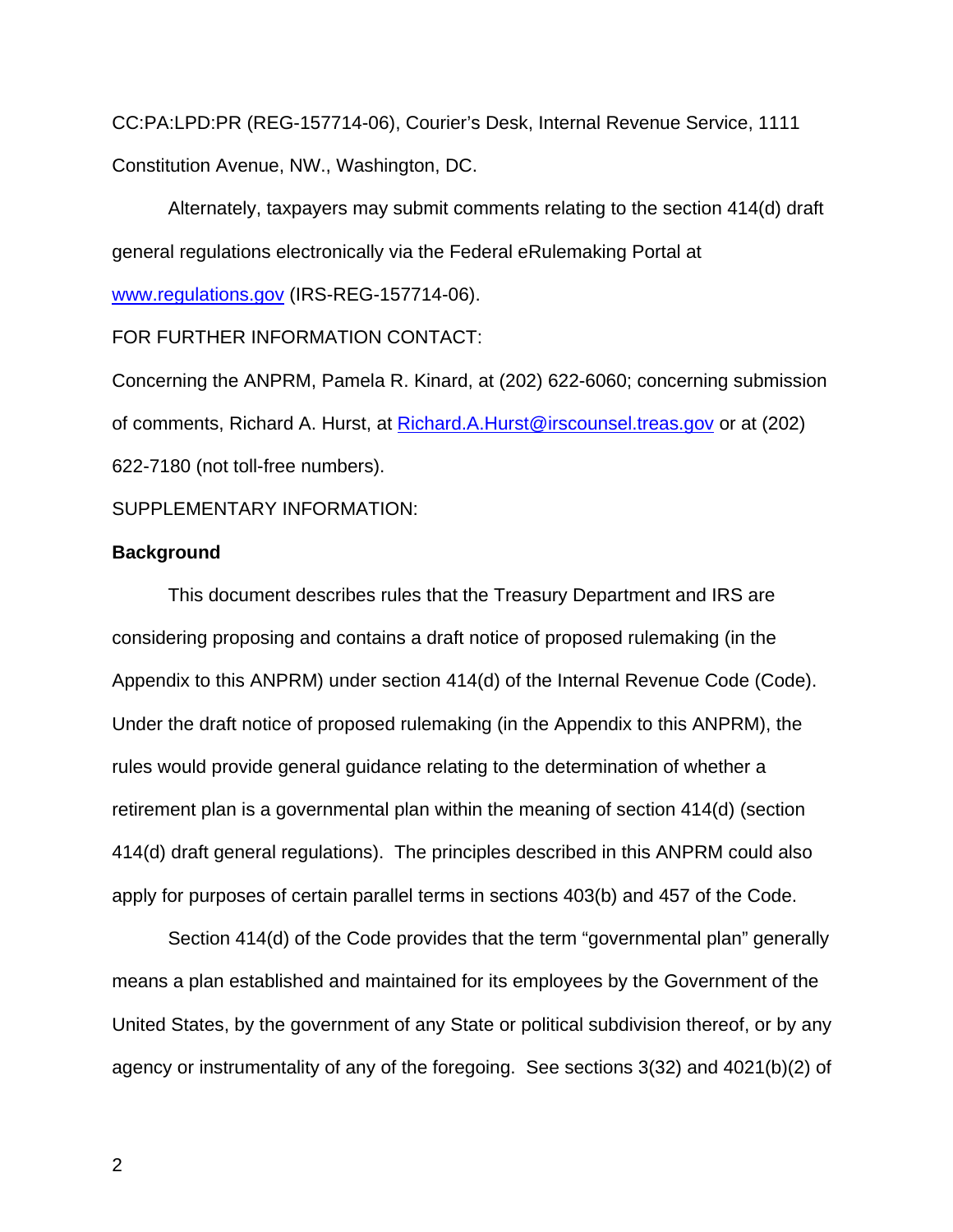the Employee Retirement Income Security Act of 1974 (ERISA) for definitions of the term "governmental plan," which govern respectively for purposes of title I and title IV of  $ERISA<sup>1</sup>$  $ERISA<sup>1</sup>$  $ERISA<sup>1</sup>$ .

The term "governmental plan" also includes any plan to which the Railroad Retirement Act of 1935 or 1937 (49 Stat. 967, as amended by 50 Stat. 307) applies and which is financed by contributions required under that Act and any plan of an international organization which is exempt from taxation by reason of the International Organizations Immunities Act (59 Stat. 669). See section 414(d)(2) of the Code.

 Section 414(d) was amended by the Pension Protection Act of 2006, Public Law 109-280 (120 Stat. 780) (PPA '06) to include certain plans of Indian tribal governments and related entities.<sup>[2](#page-2-1)</sup> Section 906(a)(1) of PPA '06 provides that the term "governmental plan" includes a plan which is established and maintained by an Indian tribal government (as defined in section 7701(a)(40)), a subdivision of an Indian tribal government (determined in accordance with section 7871(d)), or an agency or instrumentality of either (ITG), and all the participants of which are employees of such entity substantially all of whose services as such an employee are in the performance of essential governmental functions but not in the performance of commercial activities (whether or not an essential governmental function).

Neither section 414(d) of the Code, section 3(32) of ERISA, nor section 4021(b)(2) of ERISA define key terms relating to governmental plans, including the terms "established and maintained," "political subdivision," "agency," and

<span id="page-2-0"></span> $1$  The three definitions of the term "governmental plan" are essentially the same. The only difference is that, in defining the term "governmental plan," section 3(32) of ERISA uses the phrase "established or maintained," whereas section 414(d) of the Code and section 4021(b) of ERISA use the term "established and maintained."

<span id="page-2-1"></span><sup>&</sup>lt;sup>2</sup> Section 906(a) of PPA '06 made similar amendments to sections 3(32) and 4021(b)(2) of ERISA.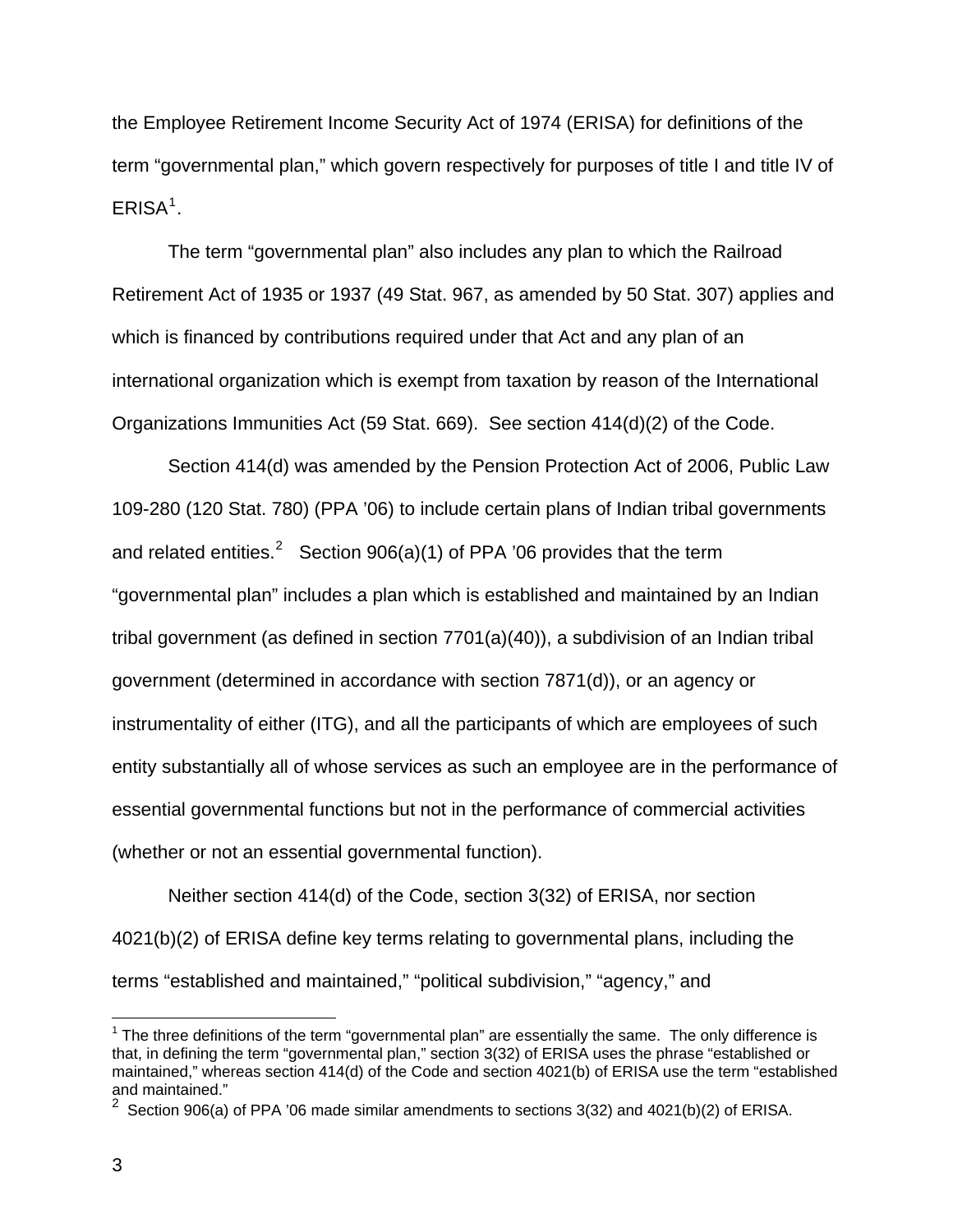"instrumentality." Currently, there are no regulations interpreting section 414(d). Revenue Ruling 89-49 (1989-1 CB 117), see §601.601(d)(2), sets forth a facts and circumstances analysis for determining whether a retirement plan is a governmental plan within the meaning of section 414(d).<sup>[3](#page-3-0)</sup> This analysis is used by the IRS in issuing letter rulings.

Governmental plans are subject to different rules than retirement plans of nongovernmental employers. Governmental plans are excluded from the provisions of titles I and IV of ERISA. In addition, governmental plans receive special treatment under the Code. These plans are exempt from certain qualification requirements and they are deemed to satisfy certain other qualification requirements under certain conditions. As a result, the principal qualification requirements for a tax-qualified governmental plan<sup>[4](#page-3-1)</sup> are that the plan--

- Be established and maintained by the employer for the exclusive benefit of the employer's employees or their beneficiaries;
- Provide definitely determinable benefits;
- Be operated pursuant to its terms;
- Satisfy the direct rollover rules of section 401(a)(31);
- Satisfy the section 401(a)(17) limitation on compensation;

<span id="page-3-0"></span> $^3$  See also Rev. Rul. 57-128 (1957-1 CB 311), see § 601.601(d)(2), which provides guidance on determining when an entity is a governmental instrumentality for purposes of the exemption from employment taxes under section 3121(b)(7) and 3306(c)(7).

<span id="page-3-1"></span> $4 \text{ A}$  special rule applies to contributory plans of certain governmental entities. Section 414(h)(2) provides that, for a qualified plan established by a State government or political subdivision thereof, or by any agency or instrumentality of the foregoing, where the contributions of the governmental employer are designated as employee contributions under section 414(h)(1) but the governmental employer picks up the contributions, the contributions picked up will be treated as employer contributions.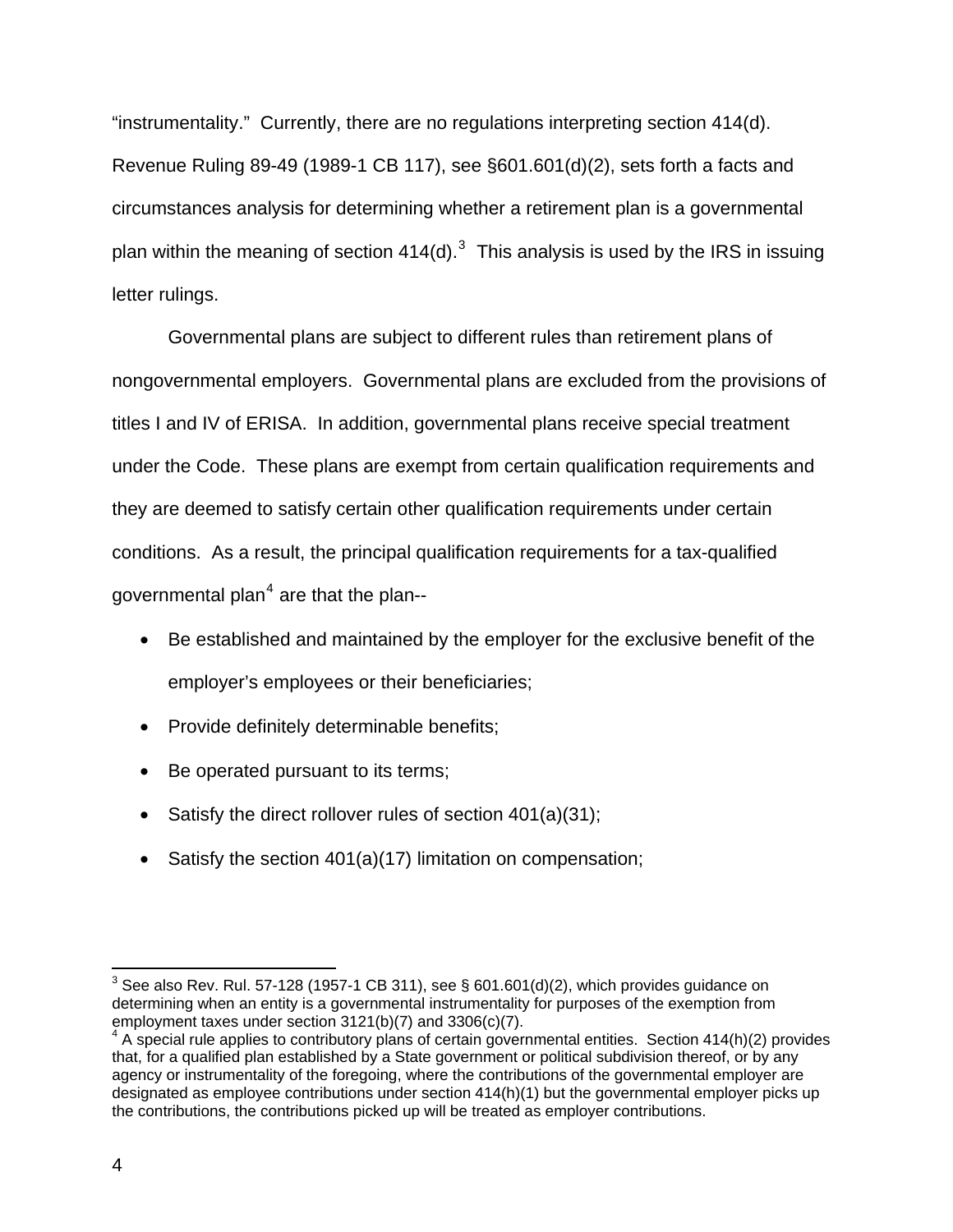- Comply with the statutory minimum required distribution rules under section 401(a)(9);
- Satisfy the pre-ERISA vesting requirements under section  $411(e)(2)$ ;<sup>[5](#page-4-0)</sup>
- Satisfy the section 415 limitations on benefits, as applicable to governmental plans; and
- Satisfy the prohibited transaction rules in section 503.

State and local governments, political subdivisions thereof, and agencies or instrumentalities thereof are generally not permitted to offer cash or deferred arrangements under section 401(k). However, an ITG is permitted to offer a cash or deferred arrangement under section 401(k).

For further background, see the "Background" section of the preamble in the section 414(d) draft general regulations in the Appendix to this ANPRM under the headings, "Exclusion of Governmental Plans from ERISA," "Exemption of Governmental Plans from Certain Qualified Plan Rules," and "Exemption of Governmental Plans from Other Employee Benefit Rules Relating to Retirement Plans."

Over the past several years, the IRS has been coordinating with the Department of Labor (DOL) and Pension Benefit Guaranty Corporation (PBGC) (the "Agencies") on governmental plan determinations. Although the anticipated proposed regulations would only be applicable for purposes of section 414(d), the DOL and PBGC were consulted when drafting this proposal. DOL and PBGC agreed that it would be advantageous for the Agencies and the regulated community for there to be coordinated criteria for determining whether a plan is a governmental plan within the meaning of

<span id="page-4-0"></span><sup>&</sup>lt;sup>5</sup> Section 411(e)(2) states that a plan described in section 411(e)(1) is treated as meeting the requirements of section 411 if the plan meets the vesting requirements resulting from the application of section 401(a)(4) and (a)(7) as in effect on September 1, 1974.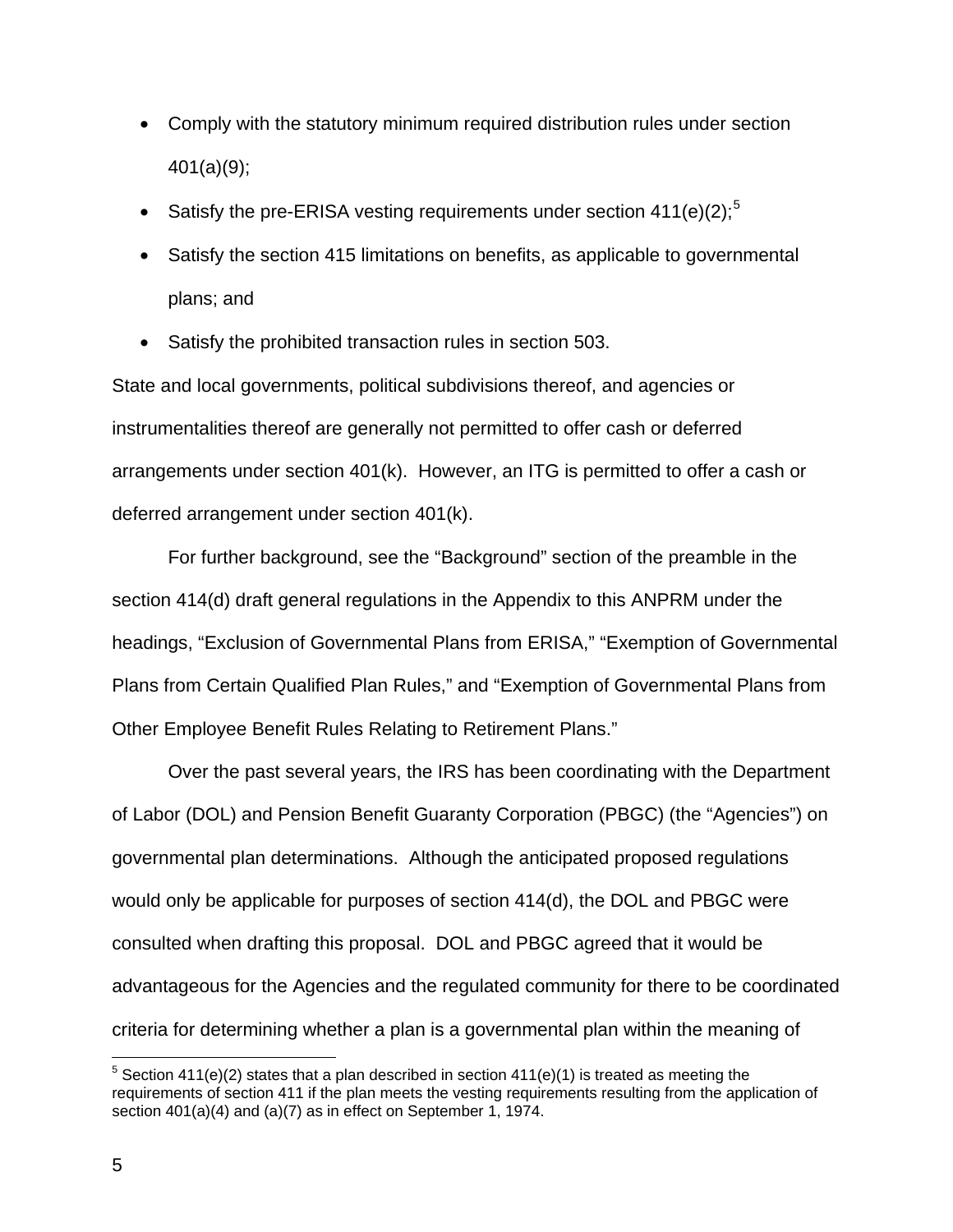section 414(d) of the Code, section 3(32) of ERISA, and section 4021(b)(2) of ERISA. See the "Background" section of the preamble in the section 414(d) draft general regulations in the Appendix to this ANPRM under the heading, "Interagency Coordination on Governmental Plan Determinations."

The Treasury Department and the IRS have determined to seek public comment on the draft proposed regulations in the Appendix to this ANPRM in advance of issuing a notice of proposed rulemaking. In light of the interaction of the governmental plan definitions in the Code and ERISA, a copy of the comments will be forwarded to DOL and PBGC.

#### **Explanation of Provisions**

Attached to the Appendix to this ANPRM is a draft notice of proposed rulemaking. The draft regulations include proposed rules, a preamble, and a request for comments. The Treasury Department and IRS invite the public to comment on the rules that the Treasury Department and IRS are considering proposing, which would generally define the term "governmental plan" within the meaning of section 414(d), as well as other key related terms, including "State," "political subdivision of a State," and "agency or instrumentality of a State or political subdivision of a State."

 In determining whether an entity is an agency or instrumentality of the United States or an agency of instrumentality of a State or political subdivision of a State, the anticipated guidance would provide a facts and circumstances analysis. The factors used in these analyses are drawn from the factors historically used in governmental plan determinations, including Rev. Ruls. 57-128 and 89-49. The anticipated guidance would provide several examples illustrating the application of the facts and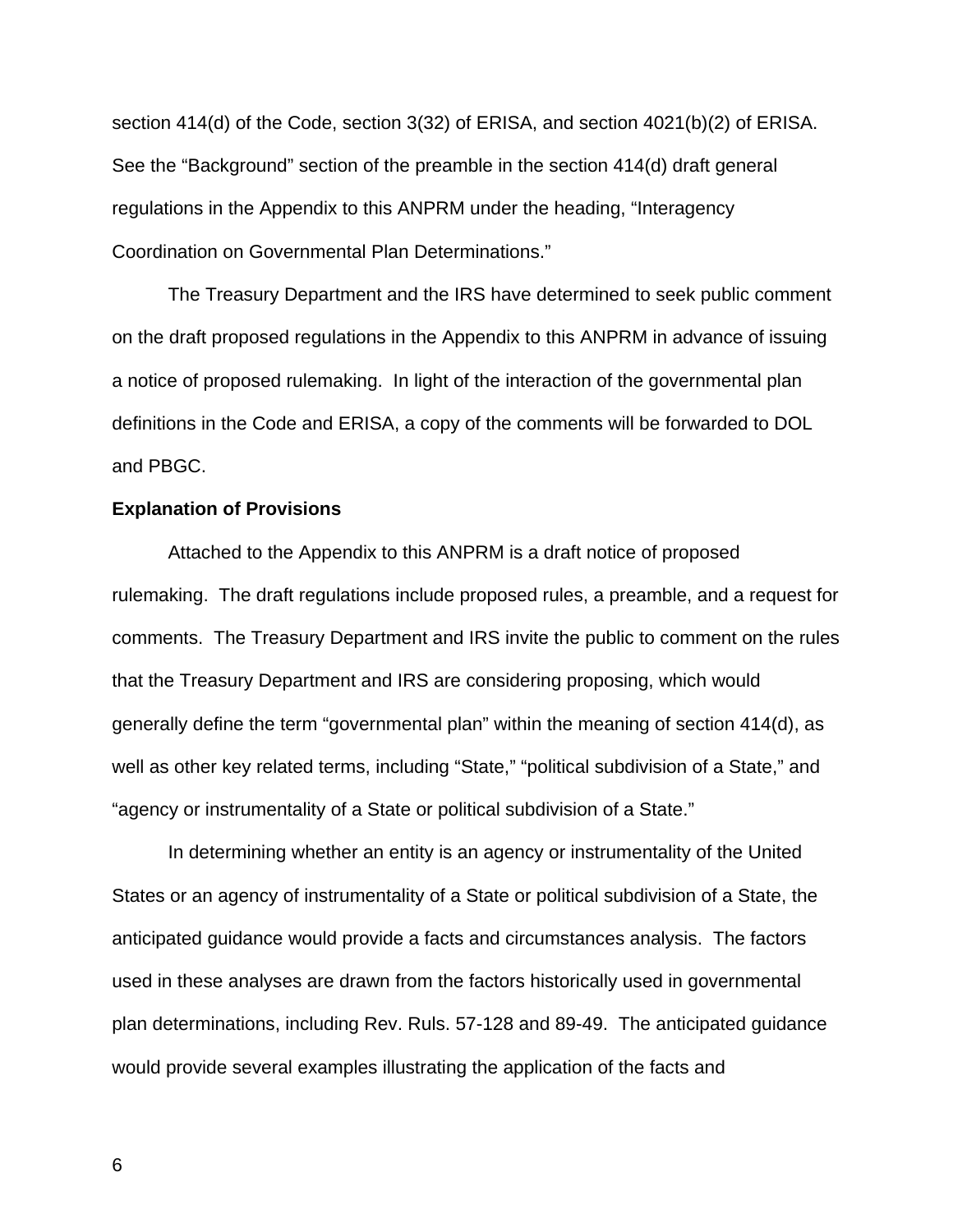circumstances tests. See the "Explanation of Provisions" section in the section 414(d) draft general regulations in the Appendix to this ANPRM under the headings, "Definitions of the United States and agency or instrumentality of the United States" and "Definition of agency or instrumentality of a State or a political subdivision of a State." See §601.601(d)(2).

 The anticipated proposed regulations would include numerous factors for determining whether an entity is an agency or instrumentality of a State or a political subdivision of a State. The section 414(d) draft proposed regulations in the Appendix to this ANPRM would categorize these factors into major factors and other factors. The section 414(d) draft general regulations would also request comments from the public on whether the final regulations should eliminate the distinction between main and other factors. In addition, the section 414(d) draft general regulations would request comments on the ordering and application of main and other factors; for example, whether, as an alternative to the ranking of major factors and other factors, the regulations could provide a safe harbor standard focusing on control and fiscal responsibility under which the entity would be treated as an agency or instrumentality of a State or a political subdivision of a State. For further explanation of the safe harbor standard, see the "Comments and Public Hearing" section in the preamble of the section 414(d) draft general regulations, which is located in the Appendix to this ANPRM.

 The anticipated proposed regulations do not address the special rules that apply in determining whether a plan of an Indian tribal government is a governmental plan within the meaning of section 414(d). That topic would be reserved in the proposed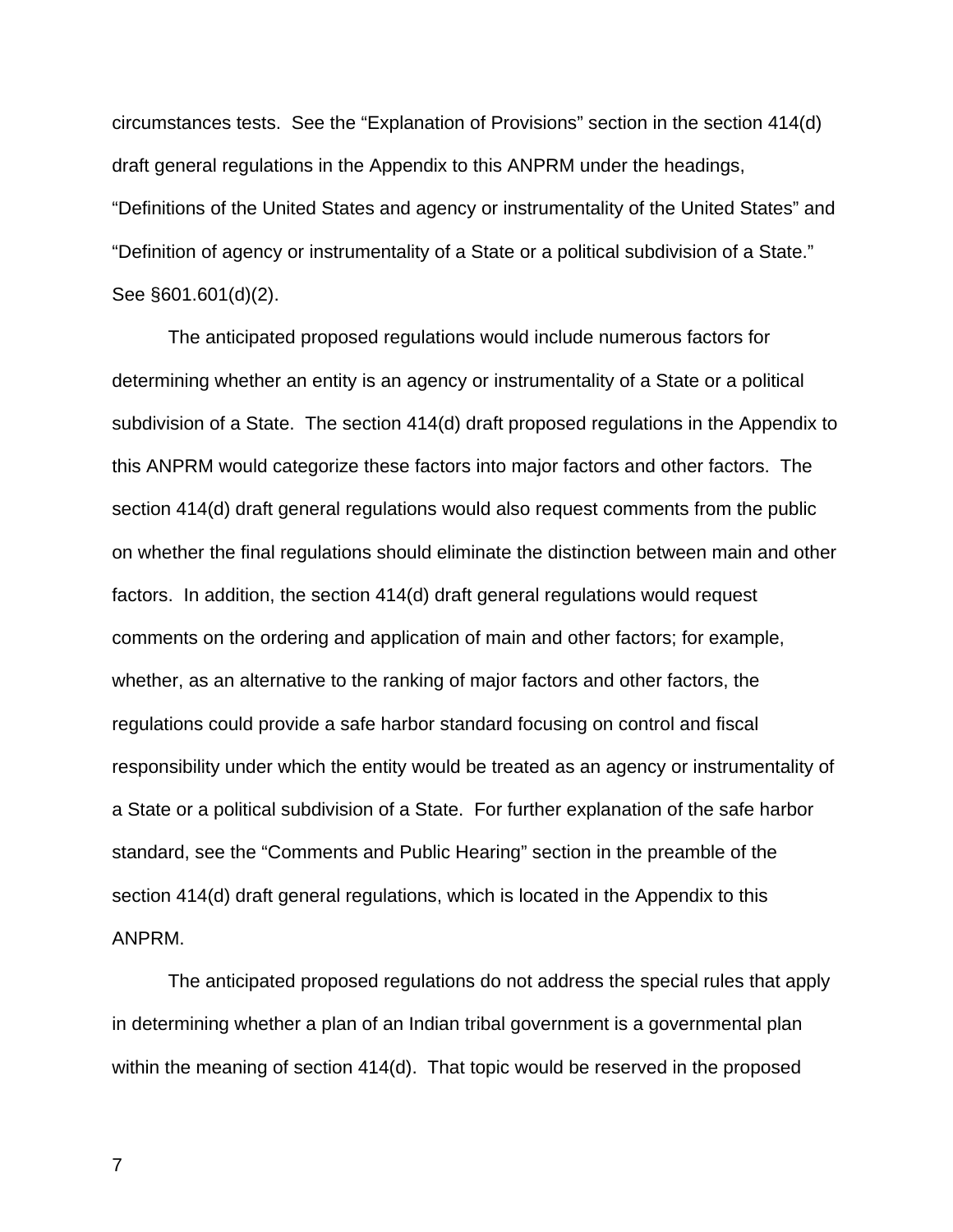regulations and is addressed in an ANPRM (REG-133223-08) that is being published elsewhere in this issue of the **Federal Register**.

 The anticipated proposed regulations would provide rules for determining whether a governmental entity has established and maintained a plan for purposes of section 414(d). The anticipated proposed regulations might provide that a plan is established and maintained for the employees of a governmental entity if: (1) the plan is established and maintained by an employer within the meaning of §1.401-1(a)(2), (2) the employer is a governmental entity, and (3) the only participants covered by the plan are employees of that governmental entity. The anticipated proposed regulations might also provide rules covering circumstances involving a change in status of an entity (that is, when a private entity becomes a governmental entity or when a governmental entity becomes a private entity) due to an acquisition or asset transfer. See the "Explanation of Provisions" section in the section 414(d) draft general regulations in the Appendix to this ANPRM under the heading, "Requirements for establishing and maintaining a section 414(d) governmental plan."

 Recognizing that the guidance might affect numerous governmental plan participants and their beneficiaries, the anticipated proposed regulations request comments on transition rules, including transitional relief for governmental plans that permitted participation of a small number of former employees in their plans. See the "Comments and Public Hearing" section in the preamble of the section 414(d) draft general regulations that is located in the Appendix to this ANPRM.

#### **Request for Comments**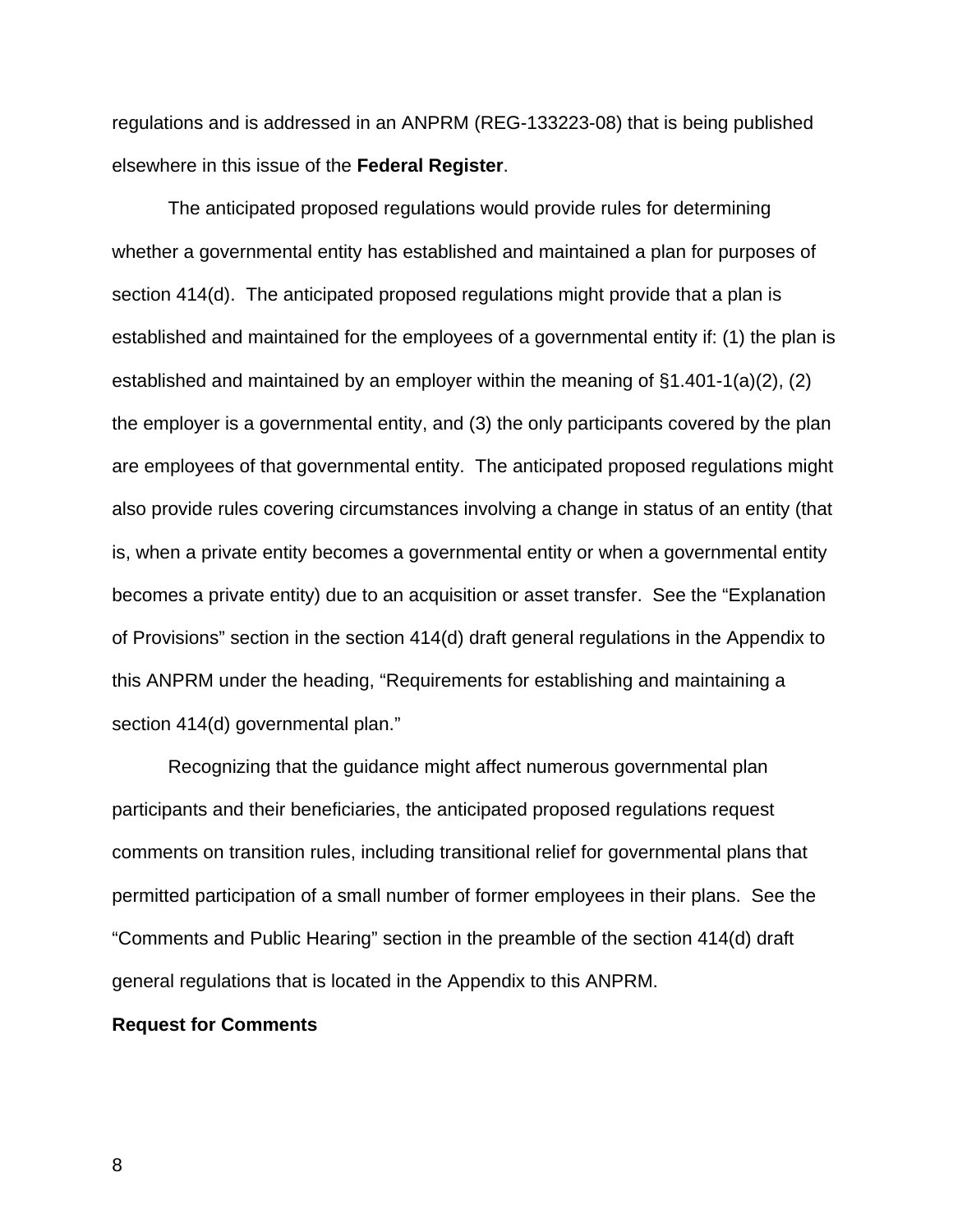Before the notice of proposed rulemaking is issued, consideration will be given to any written comments that are submitted timely (preferably a signed original and eight (8) copies) to the IRS. All comments will be available for public inspection and copying. Copies of the comments will be provided to the DOL and PBGC.

The IRS and Department of Treasury plan to schedule a public hearing on the ANPRM. That hearing will be scheduled and announced at a later date. In addition to a public hearing, the Treasury Department and IRS anticipate scheduling "Town Hall" meetings in order to obtain comments from the public on the section 414(d) draft general regulations. It is expected that these "Town Hall" meetings will take place in different locations across the country. Participants will be encouraged to pre-register for the meetings. Information relating to these "Town Hall" meetings, including dates, times, locations, registration, and the procedures for submitting written and oral comments, will be available on the IRS website relating to governmental plans at <http://www.irs.gov/retirement/article/0,,id=181779,00.html>**.**

### **Drafting Information**

The principal author of this advance notice of proposed rulemaking is Pamela R.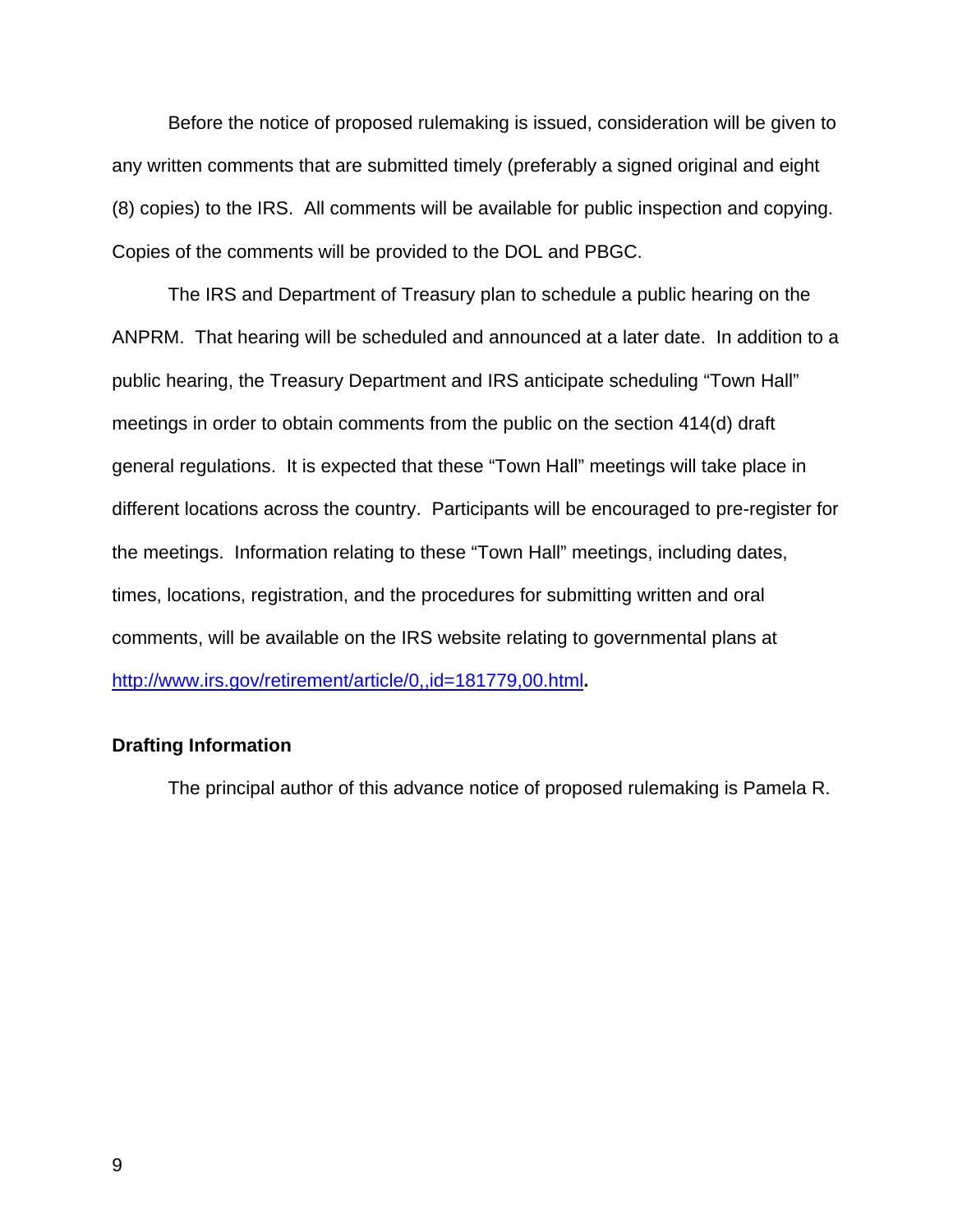Kinard, Office of the Chief Counsel (Tax-exempt and Government Entities), however, other personnel from the IRS and Treasury Department participated in its development.

Deputy Commissioner for Services and Enforcement.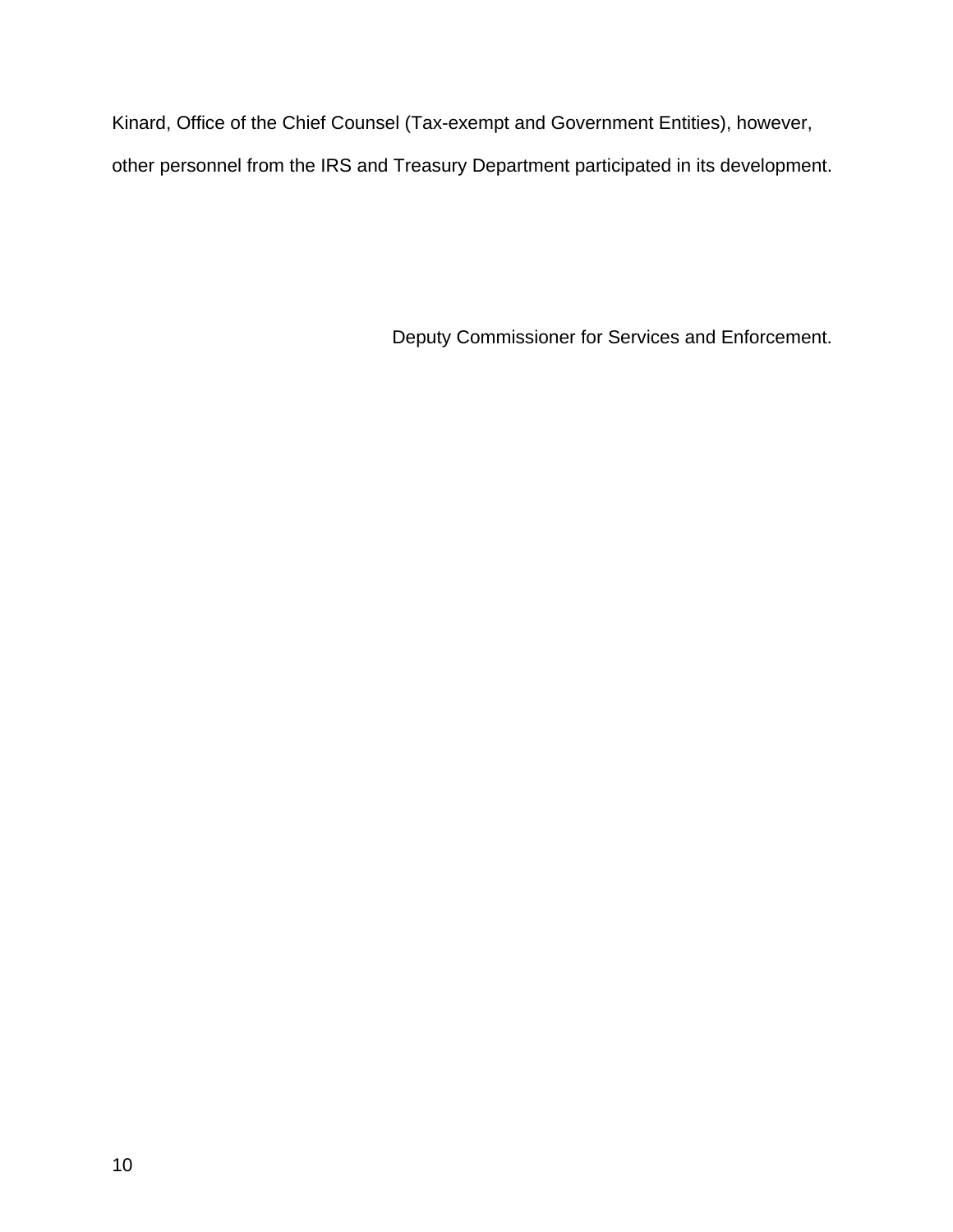#### APPENDIX

The following is draft language for a notice of proposed rulemaking that would set forth rules relating to the determination of whether a plan is a governmental plan within the meaning of section 414(d). The IRS and Treasury release this draft language in order to solicit comments from the governmental plans community:

#### **Background**

 This document contains proposed regulations under section 414(d) of the Internal Revenue Code (Code). These regulations, when finalized, would provide guidance relating to the determination of whether a retirement plan is a governmental plan within the meaning of section 414(d). The definition of a governmental plan under section 414(d) applies for purposes of Part I of Subchapter D of Chapter 1 of Subtitle A (Income Taxes) of the Code (sections 401 through 420) and certain other Code provisions that refer to section 414(d) (such as sections 72(t)(10), 501(c)(25)(C), 4975(g)(2), 4980B(d)(2), 9831(a)(1), and 9832(d)(1)). It is expected that the principles set forth in these regulations would generally also apply for purposes of sections 403(b) and 457.

#### Statutory Definition of Governmental Plan

Both the Code and the Employee Retirement Income Security Act of 1974 (ERISA) define the term "governmental plan." Section 414(d) of the Code provides that the term "governmental plan" generally means a plan established and maintained for its employees by the Government of the United States, by the government of any State or political subdivision thereof, or by any agency or instrumentality of any of the foregoing. See sections 3(32) and 4021(b)(2) of ERISA for parallel definitions of the term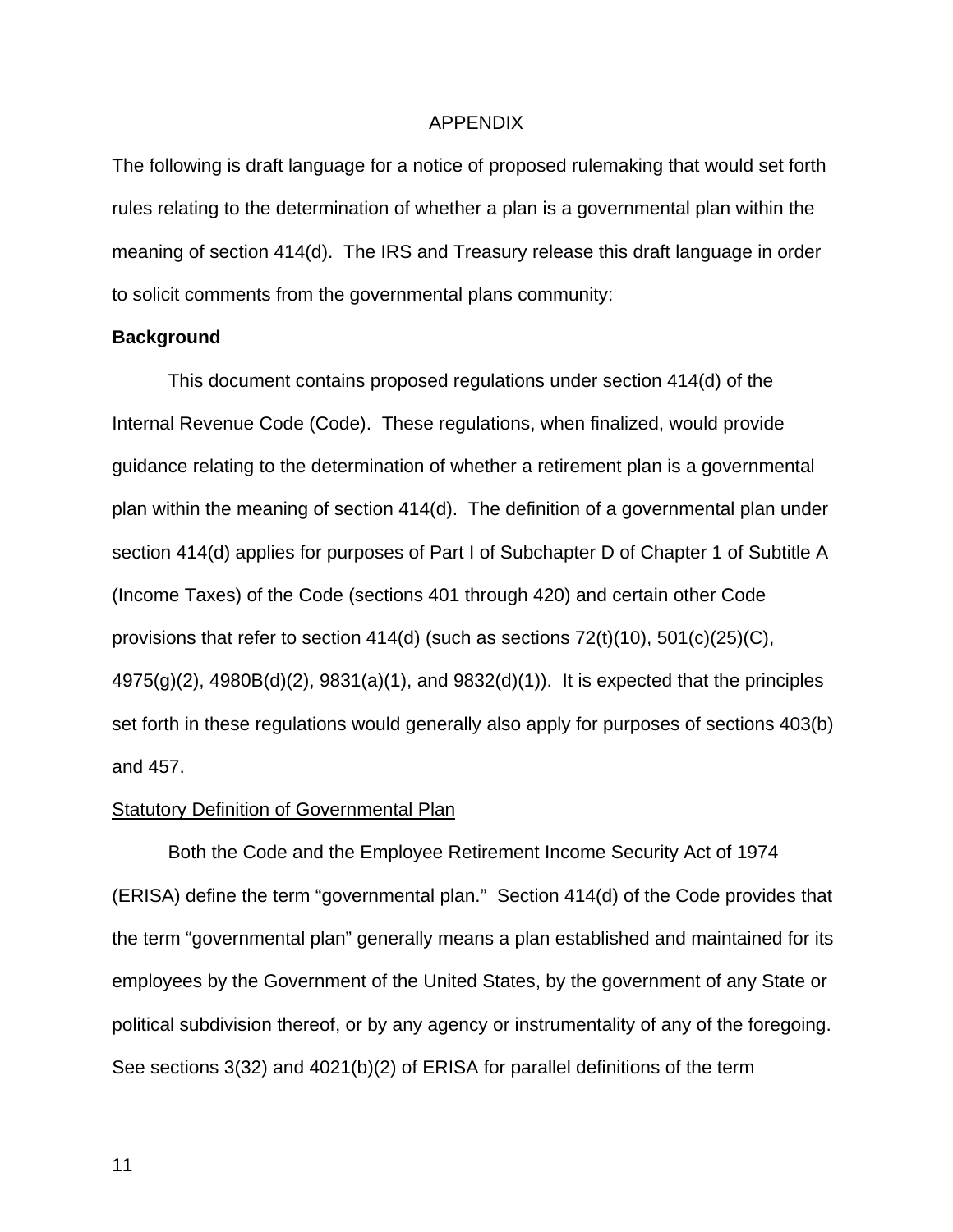governmental plan, discussed under the heading, "Exclusion of Governmental Plans from ERISA."

The term "governmental plan" also includes any plan to which the Railroad Retirement Act of 1935 or 1937 (49 Stat. 967, as amended by 50 Stat. 307) applies and which is financed by contributions required under that Act and any plan of an international organization which is exempt from taxation by reason of the International Organizations Immunities Act, Public Law 79-291 (59 Stat. 669). Section 414(d) was amended by the Pension Protection Act of 2006, Public Law 109-280 (120 Stat. 780) (PPA  $'06$  $'06$ ) to include certain plans of Indian tribal governments. $^6$  See Notice 2006-89  $(2006-43 \text{ IRB } 772)$ , see  $\S601.601(d)(2)$ , for guidance relating to plans established and maintained by Indian tribal governments.<sup>[7](#page-11-1)</sup> These proposed regulations do not provide any guidance concerning the special provisions in section 414(d) relating to the Railroad Retirement Act of 1935 or 1937, the International Organizations Immunities Act, or Indian tribal governments.

## Application of Section 414(d)

These proposed regulations are only applicable for purposes of section 414(d), and not for any other purpose under the Code. $8$  However, the section 414(d) definition of "governmental plan" applies for other sections of the Code, including:

<span id="page-11-0"></span> $^6$  Section 906(a)(1) of PPA '06 provides that the term "governmental plan" includes a plan which is established and maintained by an Indian tribal government (as defined in section 7701(a)(40)), a subdivision of an Indian tribal government (determined in accordance with section 7871(d)), or an agency or instrumentality of either, and all the participants of which are employees of such entity substantially all of whose services as such an employee are in the performance of essential governmental functions but not in the performance of commercial activities (whether or not an essential government function). Section 906(a) of PPA '06 made similar amendments to sections 3(32) and 4021(b) of ERISA.

<span id="page-11-1"></span>See also Notice 2007-67 (2007-35 IRB 467), see §601.601(d)(2) (extending transitional relief for plans of Indian tribal governments to comply with the requirements of section 906 of PPA '06). 8

<span id="page-11-2"></span> $8$  However, as indicated earlier, it is expected that the principles set forth in these regulations would also be taken into account for purposes of sections 403(b) and 457.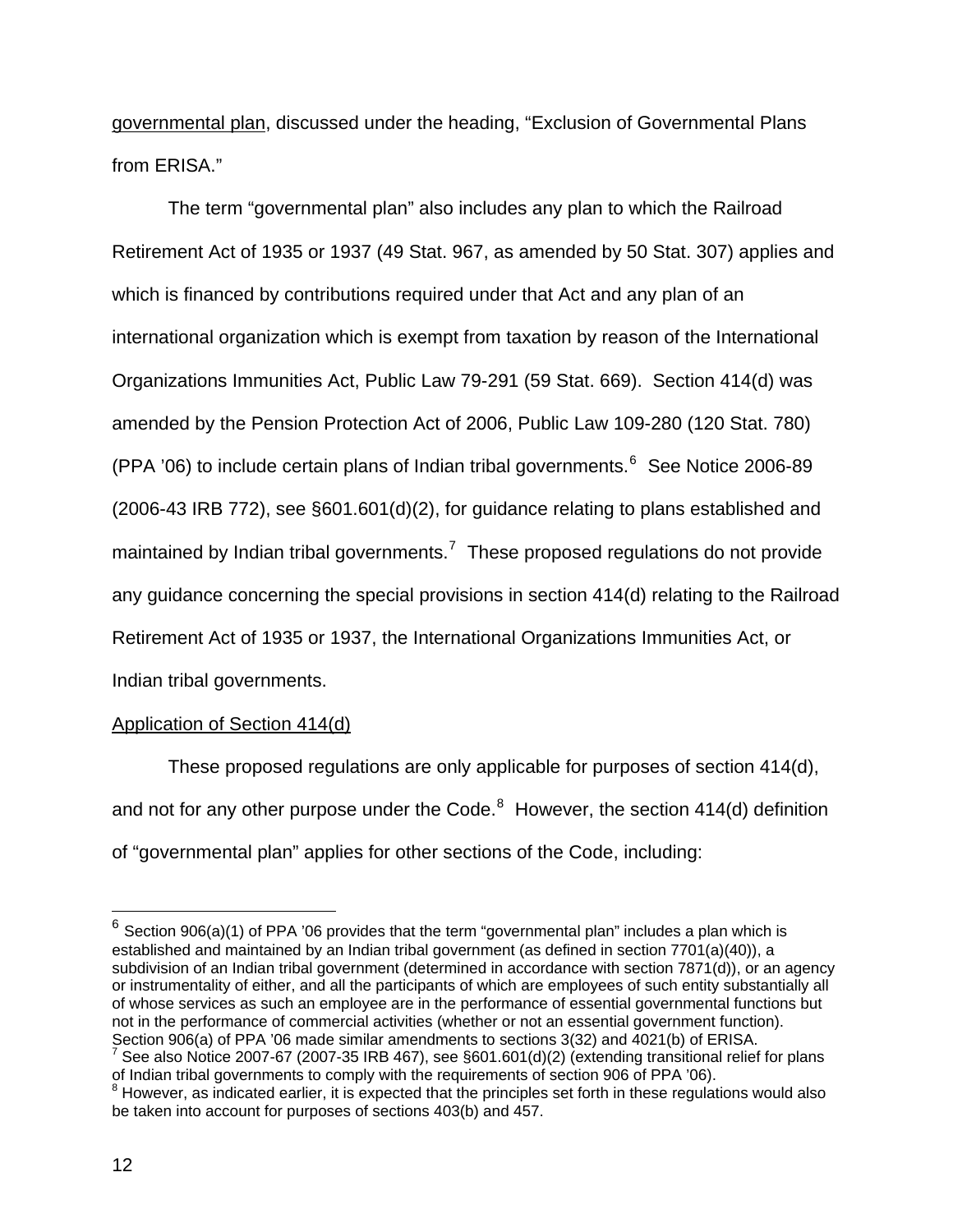- Section 72(t)(10)(A) (exception to the early withdrawal tax for certain distributions from a defined benefit governmental plan);
- Section 457(e)(17) (special rules for: (1) direct trustee-to-trustee transfers from a section 457 deferred compensation plan to a section 414(d) governmental plan in order to purchase permissive service credit under section 414(n)(3)(A) or (2) the repayments of cashouts under governmental plans);
- Section 501(c)(25)(C)(ii) (exempting section 414(d) governmental plans from taxation);
- Section 503(a)(1) (applying the prohibited transactions rules in section 503 to governmental plans as defined in section 4975(g)(2))
- Section 818(a)(6)(A) (defining the term "pension plan contract");
- Section 1400Q(d)(2)(A)(ii) (special timing rule for section 414(d) governmental plans to make certain conforming amendments);
- Section 4972(d)(1)(B) (exempting section 414(d) governmental plans from the excise tax on nondeductible contributions to a qualified employer plan);
- Section  $4975(g)(2)$  (exempting section  $414(d)$  governmental plans from the prohibited transaction rules of section 4975);
- Section 4980(c)(1)(B) (exempting section 414(d) governmental plans from the tax on the reversion of qualified plan assets to an employer under section 4980);
- Section 4980B(d)(2) (exempting section 414(d) governmental plans from the COBRA requirements under section 4980B);
- Section 4980F(f)(2) (exempting section 414(d) governmental plans from the requirement to provide a notice required under section 204(h) of ERISA);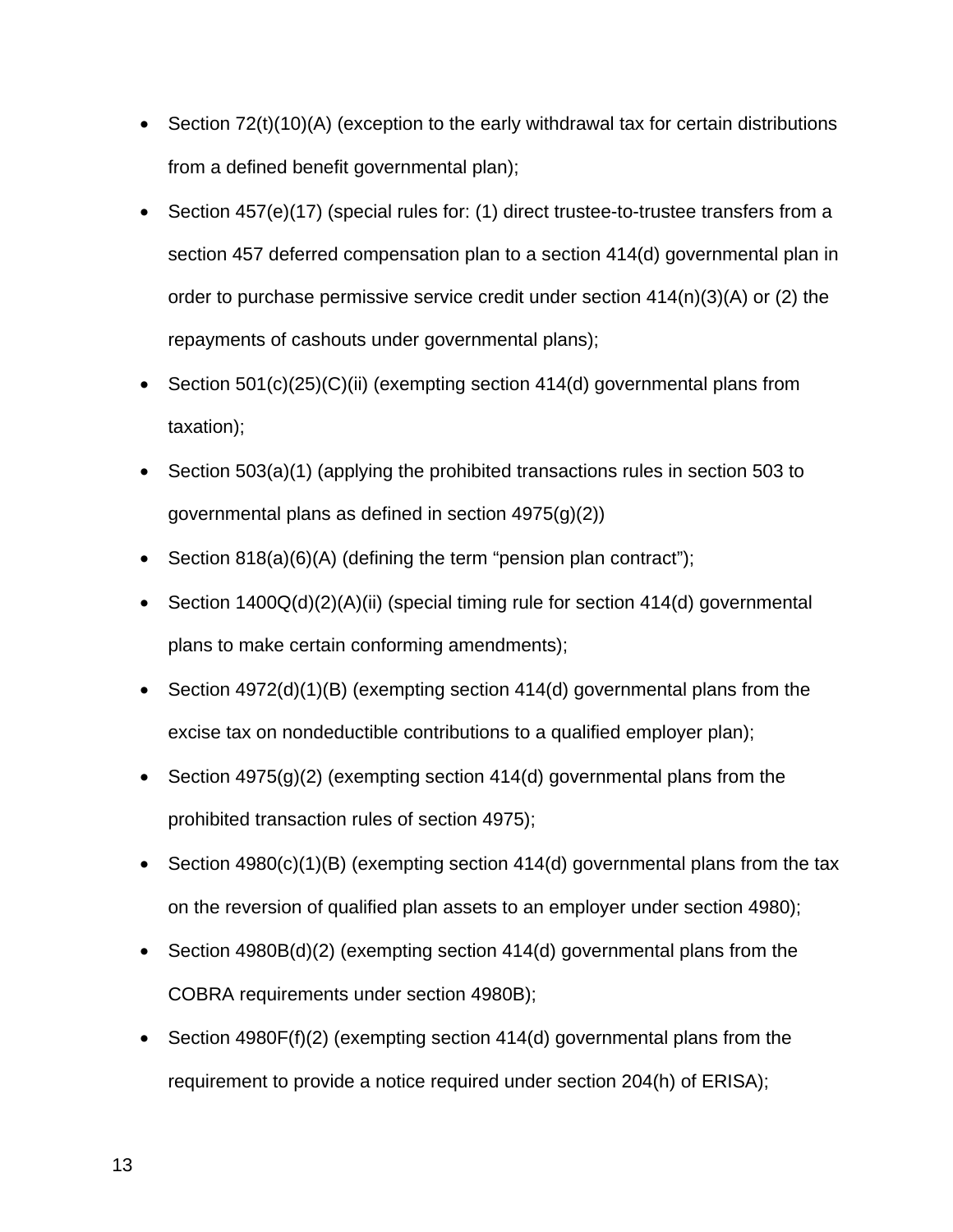- Section 6057(c)(2) (providing rules relating to the voluntary submission of annual registration statements by section 414(d) governmental plans); and,
- Sections 9831(a)(1) and 9832(d)(2) (exempting section 414(d) governmental plans from the group health plan requirements).

The definitions and rules also apply for purposes of section 101(h)(1)(A) (special rule exempting governmental plan survivor benefits attributable to service of a public safety officer killed in the line of duty).

Currently, there are no regulations interpreting section 414(d). Neither section 414(d) of the Code nor ERISA defines key terms relating to governmental plans, including the terms "established and maintained," "political subdivision," "agency," and "instrumentality."

#### Executive Order 13132

Executive Order 13132 requires that Federal departments and agencies engage in consultation procedures in certain circumstances where regulations are issued which have a substantial direct effect on States. While these regulations when issued as final regulations would not have such a substantial direct effect, the IRS and Treasury Department have followed similar procedures, including issuance not only of these proposed regulations, but also an advance notice of these regulations which was published (date to be provided) in the **Federal Register**.

#### Judicial Determinations of Governmental Entity Status

 Historically, courts have used the test in NLRB v. Natural Gas Utility District of Hawkins County, Tennessee, 402 U.S. 600 (1971), in determining whether an entity is an agency or instrumentality of a State or a political subdivision of a State. In Hawkins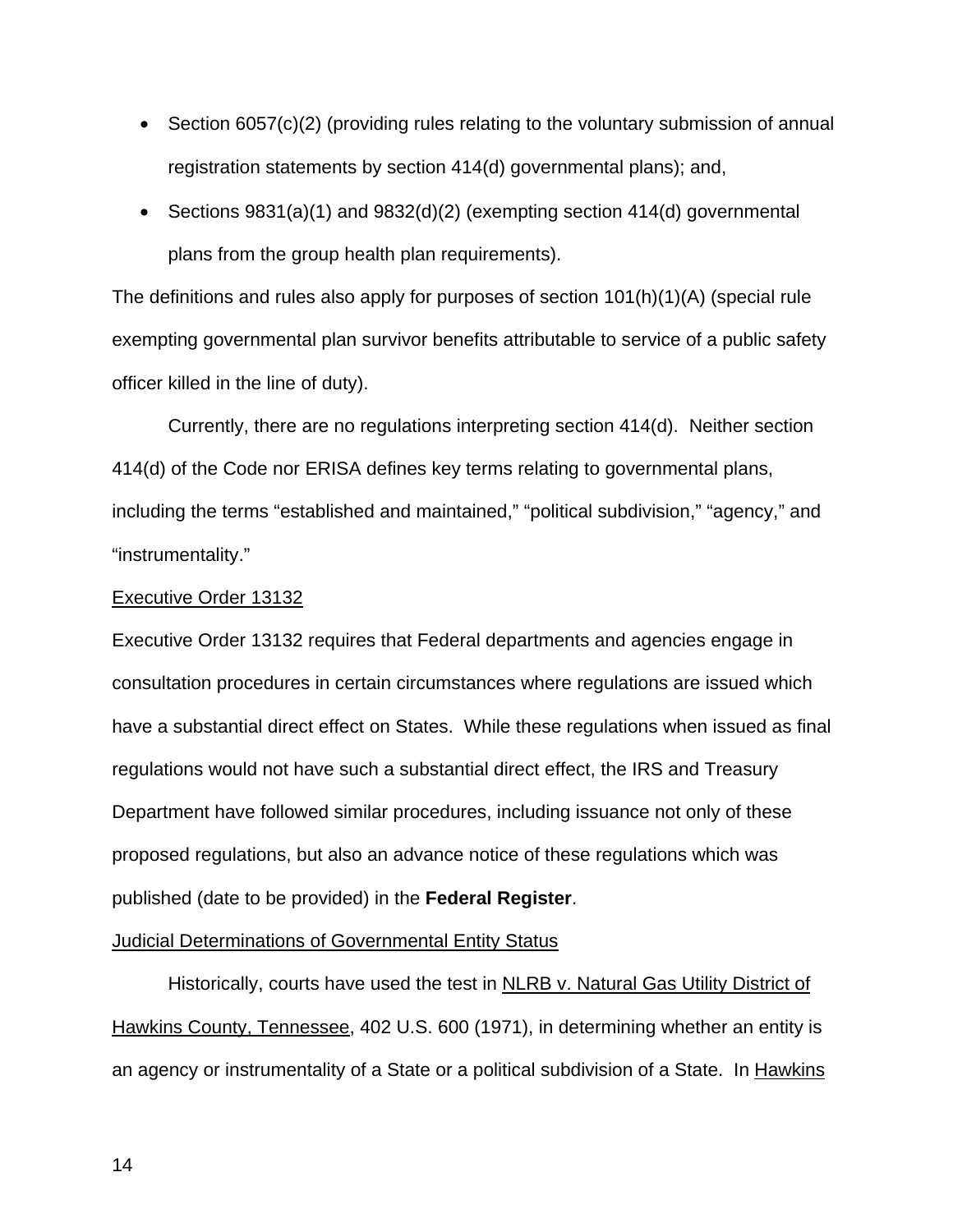County, the Supreme Court interpreted the term "political subdivision" for purposes of 29 U.S.C. 152(2) (section 2(2) of the National Labor Relations Act (NLRA), as amended by the Labor-Management Relations Act).<sup>[9](#page-14-0)</sup> Although the Supreme Court in Hawkins County analyzed whether the employer at issue was a political subdivision for purposes of the NLRA, courts use the same analysis for determining whether an entity is an agency or instrumentality of a State or a political subdivision of a State for purposes of ERISA.<sup>[10](#page-14-1)</sup> The two-prong test in Hawkins County analyzes whether the entity has been "(1) created directly by the state, so as to constitute departments or administrative arms of the government, or (2) administered by individuals who are responsible to public officials or to the general electorate." Hawkins County, 402 U.S. at 604-05. In addition to this two-prong test, the Supreme Court also analyzed other factors, including: whether the utility had broad powers to accomplish its public purpose; whether the utility's property and revenue were exempt from state and local taxes (as well as whether its bonds were tax-exempt); whether the utility had the power of eminent domain; whether the utility was required to maintain public records; whether the utility's commissioners were appointed by an elected county judge; and whether the

<span id="page-14-0"></span> 9 29 U.S.C. 152(2) provides that the term "employer" includes any person acting as an agent of an employer, directly or indirectly, but shall not include the United States or any wholly owned Government corporation, or any Federal Reserve Bank, or any State or political subdivision thereof, or any person subject to the Railway Labor Act, as amended from time to time, or any labor organization (other than when acting as an employer), or anyone acting in the capacity of officer or agent of such labor organization.

<span id="page-14-1"></span> $10$  "The NLRB guidelines are a useful aid in interpreting ERISA's governmental exemption, because ERISA, like the National Labor Relations Act, 'represent[s] an effort to strike an appropriate balance between the interests of employers and labor organizations." Rose v. Long Island Railroad Pension Plan, 828 F.2d 910, 916 (2<sup>nd</sup> Cir. 1987), cert. denied, 485 U.S. 936 (1988) (quoting H.R. Rep. No. 533, reprinted in 1974 USCCAN at 4647). See also, Shannon v. Shannon, 965 F.2d 542, 547 (7th Cir. 1992), cert. denied, 506 U.S. 1028 (1992) (stating that the proper test for determining whether an entity is an agency or instrumentality of a State or political subdivision for purposes of ERISA is the Hawkins test), Koval v. Washington County Redevelopment Authority, 574 F.3d 238, 242 (3<sup>rd</sup> Cir. 2009) (stating that the Hawkins test is the most fitting analysis for determining whether an entity is a political subdivision), and Brooks v. Chicago Housing Authority, No. 89-C-9304, 1990 WL 103572 at 1, 1990 U.S. Dist. LEXIS 8233 at 3 (N.D. Ill. July 5, 1990) (applying the Hawkins test).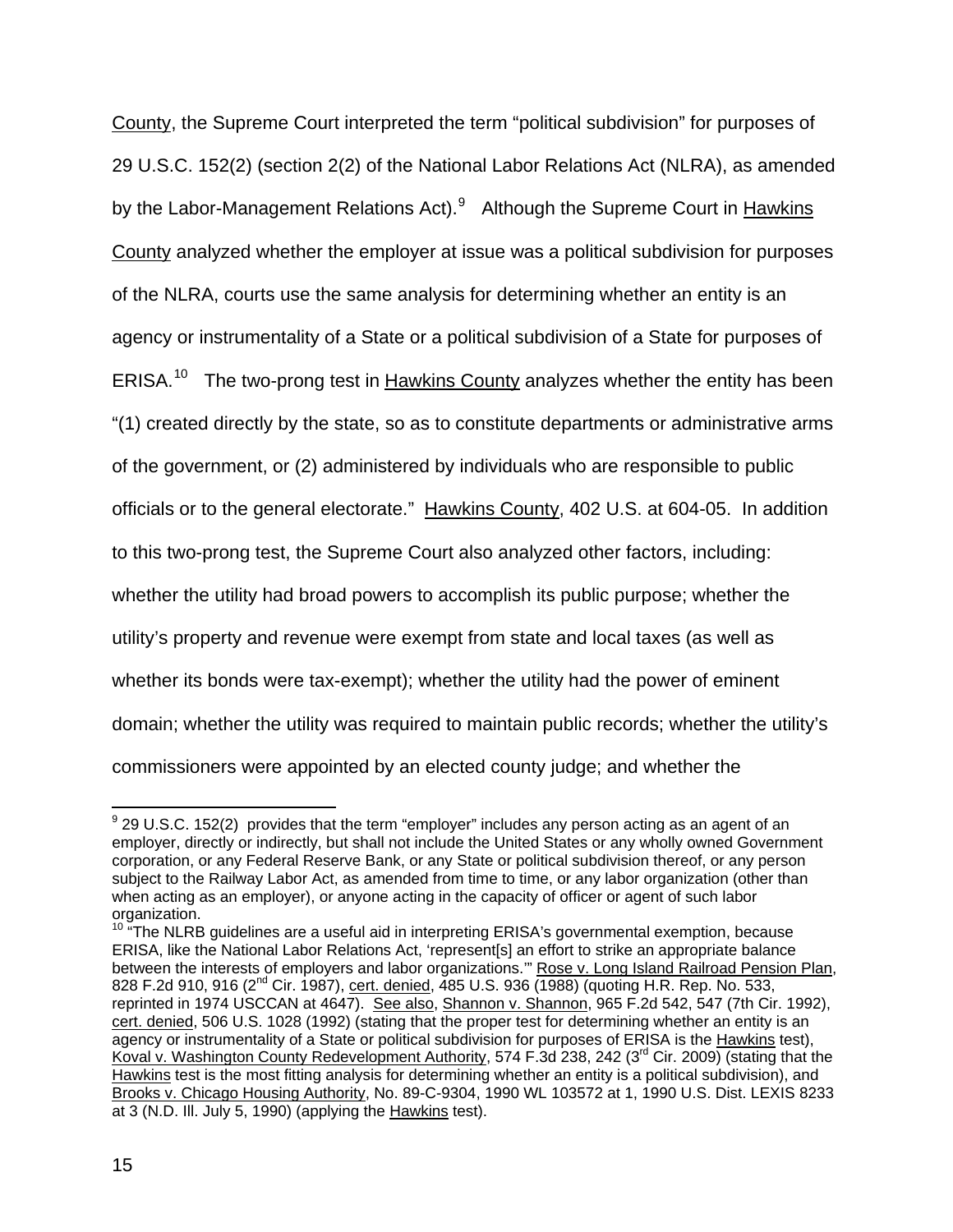commissioners could be removed by the State of Tennessee pursuant to State procedures for removal of public officials. Many of these factors are similar to the factors used in determining whether an entity is an agency or instrumentality of a State or a political subdivision of a State under these proposed regulations.

In determining whether an entity is an agency or instrumentality of the United States, courts either apply a facts and circumstances analysis or look to the relationship between the entity and its employees. In Alley v. Resolution Trust Corporation, 984 F.2d 1201 (D.C.Cir. 1993), in analyzing whether the Federal Asset Disposition Association (FADA), a savings and loan association established by the Federal Home Loan Bank Board, was a Federal instrumentality for governmental plan purposes, the court focused on the employment relationship between the entity and its employees.<sup>[11](#page-15-0)</sup> In looking at the employer-employee relationship, the Alley court concluded that FADA functioned more like a private enterprise than a governmental agency in the area of its employment relations. "Measured by the terms and conditions of their employment, FADA personnel far more closely resembled private sector employees than they did government workers. Like employees of 'ordinary' Federally chartered S&Ls, FADA's employees were outside the civil service system, and were not subject to the personnel rules or restrictions on salaries and benefits imposed generally on Federal employees."<sup>[12](#page-15-1)</sup>

However, in Berini v. Federal Reserve Bank of St. Louis, Eighth District, 420 F.Supp.2d 1021 (E.D. Mo. 2005), the court reviewed administrative and judicial

<span id="page-15-0"></span><sup>&</sup>lt;sup>11</sup> "We focus our attention  $\dots$  on what should be the core concern for ERISA purposes--the nature of an entity's relationship to and governance of its employees." Alley v. Resolution Trust Corporation, 984 F.2d at 1206, n. 11.

<span id="page-15-1"></span><sup>12</sup> Alley v. Resolution Trust Corporation, 984 F.2d at 1206.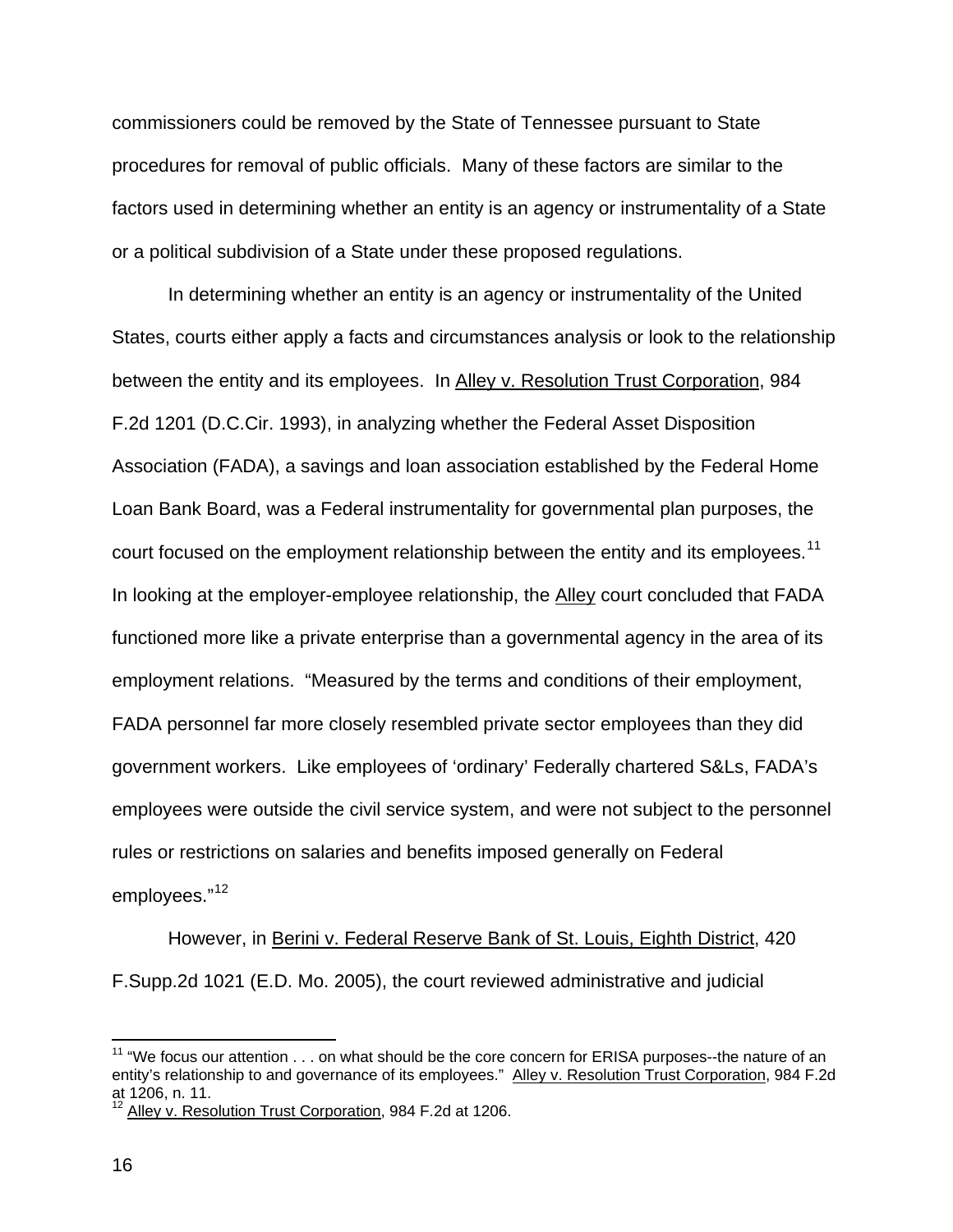authority in determining whether an entity is a Federal agency or instrumentality and applied a multi-factor test in determining whether the employee benefit plans maintained by the Federal Reserve System are governmental plans within the meaning of section 3(32) of ERISA. The Berini test was based on the six factors in Rev. Rul. 57-128 (1957-1 CB 311), see §601.601(d)(2), which was also the test applied by the court in Rose v. Long Island Railroad Pension Plan, 828 F.2d 910, 918 (2<sup>nd</sup> Cir. 1987), cert. denied, 485 U.S. 936 (1988). Factors weighed by the Berini court included that the Federal reserve banks were established directly by Congressional legislation to perform an important governmental function (to increase control of the nation's currency and banking system), the banks exist only by an enabling statute, they possess only the powers granted by the legislation, the private interests involved do not have the typical interests of an owner, and the banks are controlled by the Federal Reserve Board of Governors, which is a governmental agency.<sup>[13](#page-16-0)</sup>

#### Agency Guidance Regarding Governmental Entity Status

 Revenue Ruling 57-128 provides guidance on when an entity is a governmental instrumentality for purposes of the exemption from employment taxes under sections 3121(b)(7) and 3306(c)(7). The revenue ruling lists the following factors to be considered in determining whether an organization is an instrumentality of one or more States or political subdivisions thereof: (1) whether the organization is used for a governmental purpose and performs a governmental function; (2) whether performance of its function is on behalf of one or more States or political subdivisions; (3) whether there are any private interests involved, or whether the States or political subdivisions involved have the powers and interests of an owner; (4) whether control and

<span id="page-16-0"></span><sup>&</sup>lt;sup>13</sup> Berini v. Federal Reserve Bank of St. Louis, 420 F.Supp.2d at 1026-29.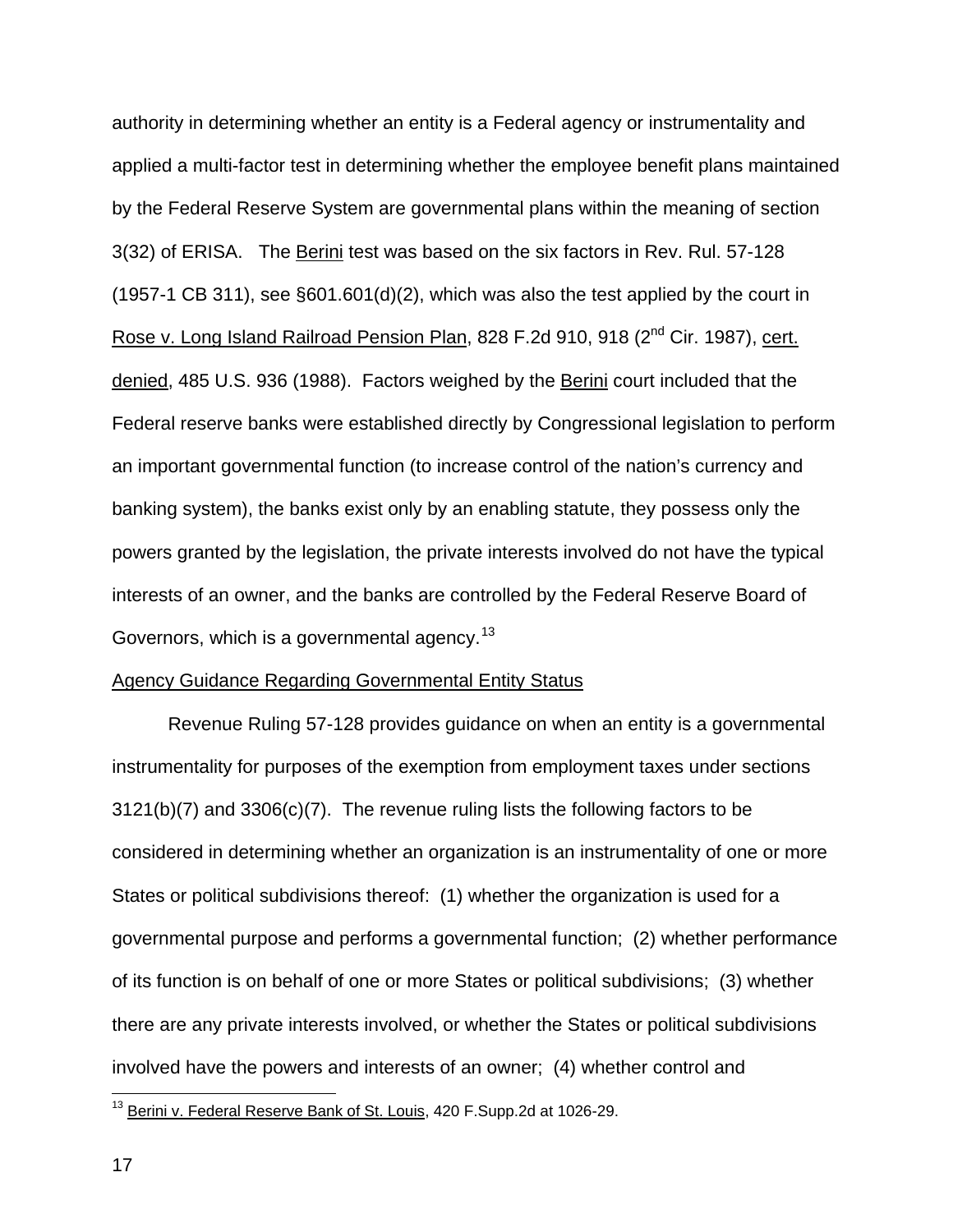supervision of the organization is vested in public authority or authorities; (5) whether express or implied statutory authority or other authority is necessary for the creation and/or use of such an instrumentality, and whether such authority exists; and (6) the degree of the organization's financial autonomy and the source of its operating expenses.

 Revenue Ruling 89-49 (1989-1 CB 117), see §601.601(d)(2), provides guidance for determining whether a retirement plan maintained by an organization is a governmental plan within the meaning of section 414(d). The revenue ruling lists several factors for determining whether a sponsoring organization is an agency or instrumentality of the United States or any State or political subdivision thereof. While the factors in Rev. Rul. 89-49 are similar to the factors listed in Rev. Rul. 57-128, Rev. Rul. 89-49 focuses more on the degree of control that the Federal or State government has over the organization's everyday operations. Other factors considered include: whether there is specific legislation creating the organization; the source of funds for the organization; the manner in which the organization's trustees or operating board are selected; and whether the applicable government unit considers the employees of the organization to be employees of the applicable government unit. Rev. Rul. 89-49 provides that satisfaction of one or all of the factors is not necessarily determinative of whether an organization is a governmental entity. See  $\S601.601(d)(2)(ii)(b)$ .

 In Rev. Rul. 89-49, citizens of a municipality organized a volunteer fire company. The company was incorporated under its State laws as a nonprofit corporation, and the company was managed under the exclusive control of a board of trustees elected by the volunteer firefighters. Area municipalities, including the municipality that created the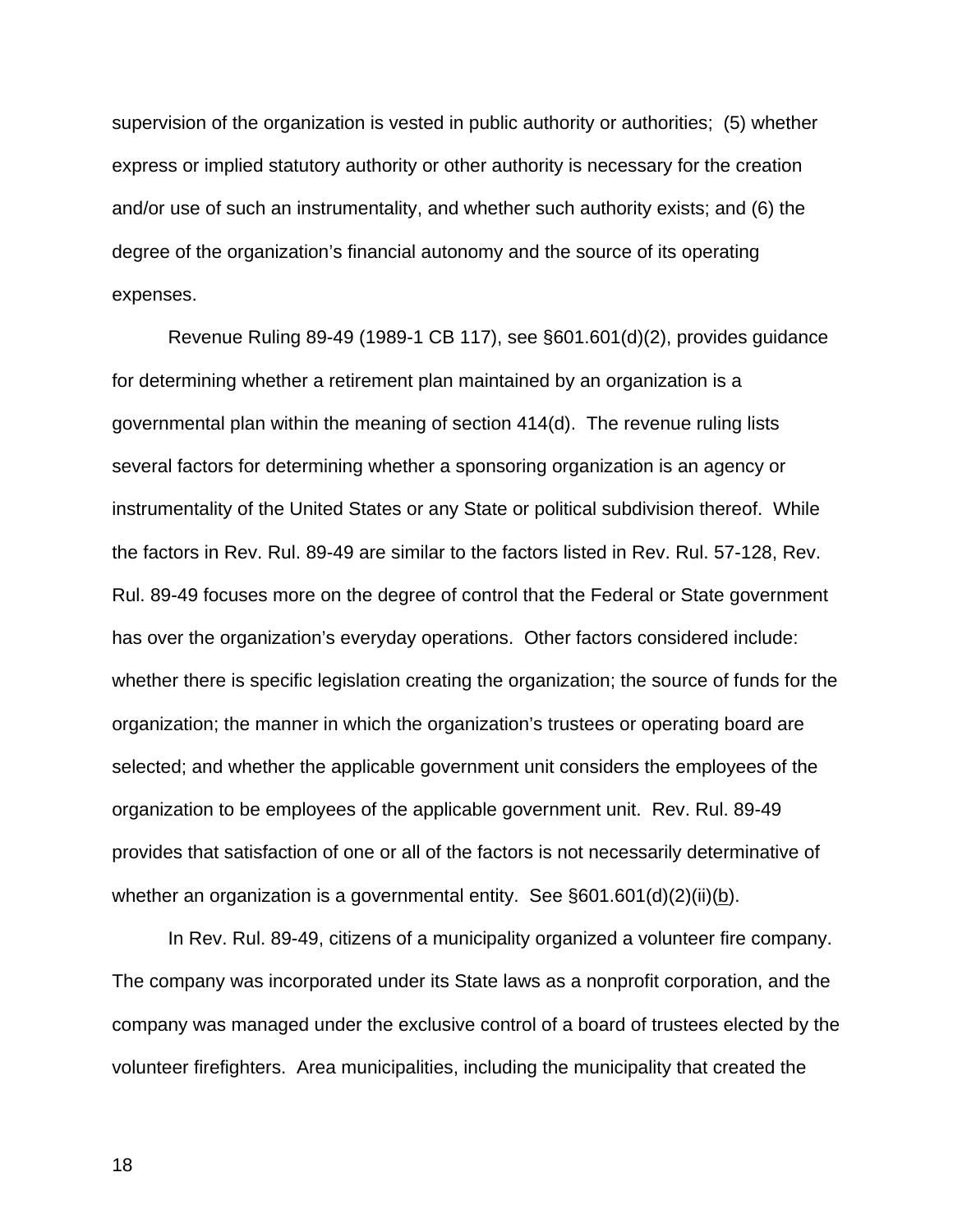company, entered into contracts with the company to receive fire protection services. Under the contracts, it was agreed that the operations of the volunteer fire company would be under the exclusive control of the board of trustees. While the municipalities made payments for fire protection services to the volunteer fire company pursuant to these contracts, the municipalities did not contribute to the company's retirement plan, and the employees of the company were not considered employees of the State or any of the participating municipalities. The ruling concludes that the retirement plan established and maintained by the volunteer fire company is not a governmental plan within the meaning of section 414(d) because the degree of control that the participating municipalities exert over the volunteer fire company is minimal.

#### Exclusion of Governmental Plans from ERISA

Section 4(b)(1) of ERISA provides that title I of ERISA does not apply to an employee benefit plan that is a governmental plan as defined in section 3(32) of ERISA. Section 3(32) of ERISA generally provides that the term "governmental plan" means a plan established or maintained for its employees by the Government of the United States, by the government of any State or political subdivision thereof, or by any agency or instrumentality of any of the foregoing.<sup>[14](#page-18-0)</sup> The ERISA section 3(32) definition of a governmental plan also includes any plan to which the Railroad Retirement Act of 1935 or 1937 applies, and which is financed by contributions required under that Act and any plan of an international organization which is exempt from taxation under the provisions of the International Organizations Immunities Act. Section 906 of PPA '06 amended

<span id="page-18-0"></span> $14$  In defining the term "governmental plan," section 3(32) of ERISA uses the phrase "established or maintained," whereas section 414(d) of the Code and section 4021(b) of ERISA use the term "established and maintained." For further discussion, see the Explanation of Provisions section of the preamble under the heading, "Requirements for establishing and maintaining a section 414(d) governmental plan."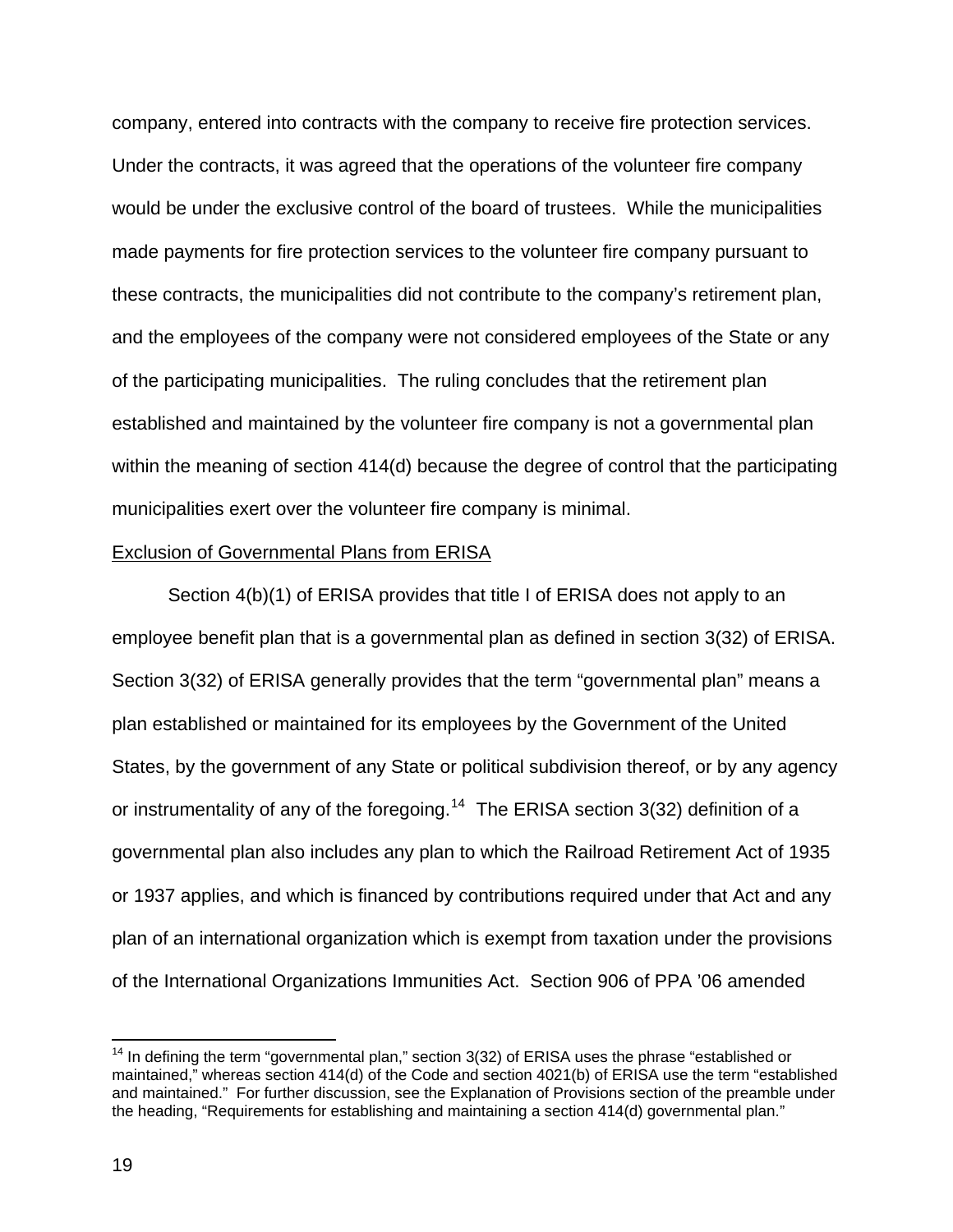section 3(32) of ERISA to include in the definition of governmental plan a plan which is established and maintained by an Indian tribal government (as defined in section 7701(a)(40)), a subdivision of an Indian tribal government (determined in accordance with section 7871(d)), or an agency or instrumentality of either. Under this definition, all of the participants of which are employees of such entity substantially all of whose services as such an employee are in the performance of essential governmental functions but not in the performance of commercial activities (whether or not an essential government function).

Section 4021(b)(2) of ERISA provides that title IV of ERISA does not apply to any plan established and maintained for its employees by the Government of the United States, by the government of any State or political subdivision thereof, or by any agency or instrumentality of any of the foregoing, or to which the Railroad Retirement Act of 1935 or 1937 applies and which is financed by contributions required under that Act. Similar to section 3(32) of ERISA, section 4021(b) of ERISA was amended by section 906 of PPA '06 to include certain plans of Indian tribal governments in the definition of governmental plan for purposes of section 4021(b) of ERISA.

Neither the DOL nor the PBGC has issued regulations interpreting the terms of sections 3(32) and 4021(b) of ERISA. Both agencies have, however, provided guidance for specific entities in the form of administrative determinations, and advisory opinions or other opinion letters. The IRS, the Department of Labor (DOL), and the Pension Benefit Guaranty Corporation (PBGC) have generally applied a facts and circumstances approach in providing governmental plan determinations.[15](#page-19-0) For

<span id="page-19-0"></span><sup>&</sup>lt;sup>15</sup>The DOL issues advisory opinions. The PBGC issues administrative determinations and opinion letters. The IRS issues letter rulings relating to section 414(d) governmental plans. For this purpose, a letter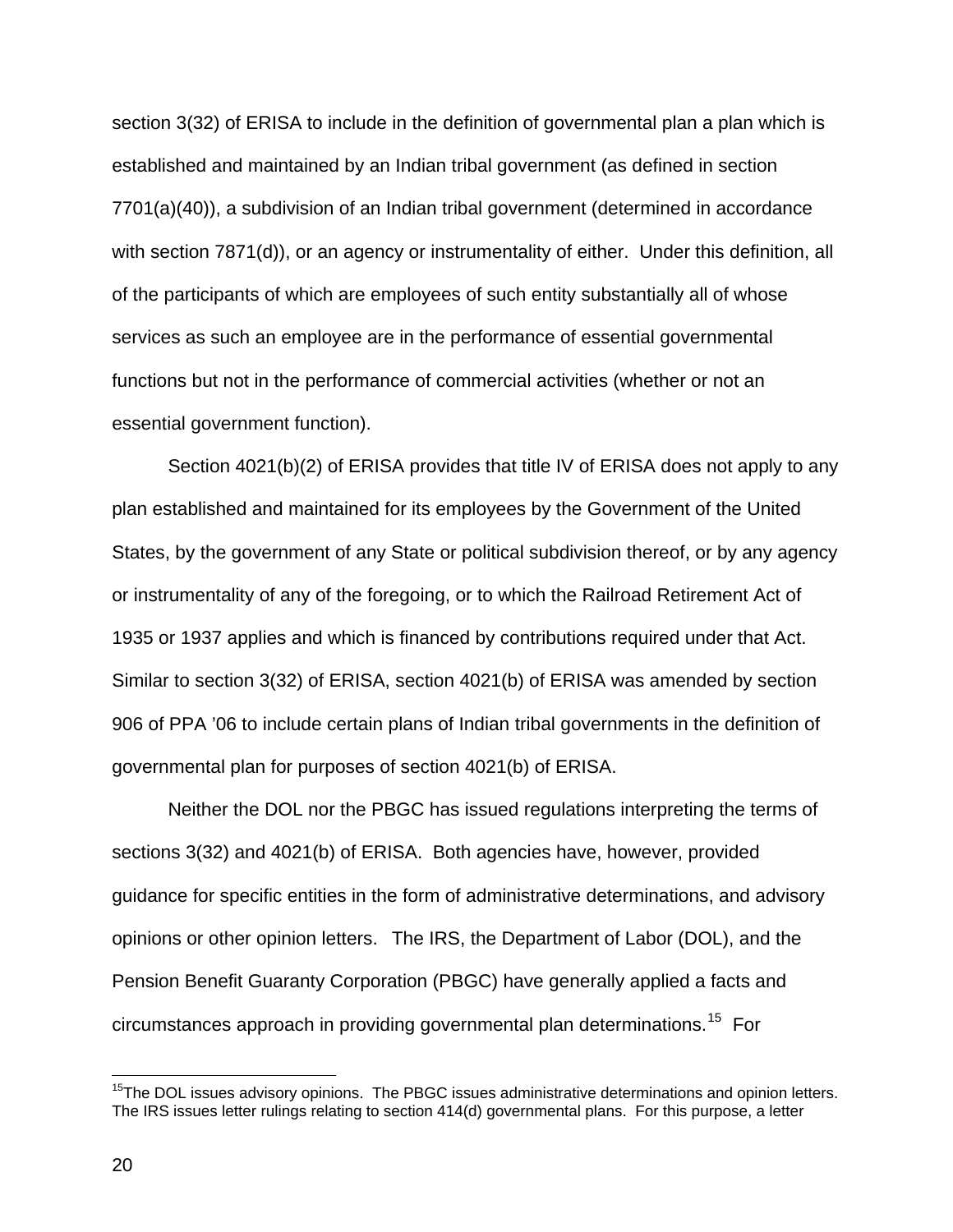example, the IRS issues private letter rulings relating to governmental plan status usin g a facts and circumstances analy sis.

### Exemption of Governmental Plans from Certain Qualified Plan Rules

Governmental plans under Code section 414(d) are exempt from certain qualification requirements and are deemed to satisfy certain other qualification requirements under certain conditions. For example, the nondiscrimination and minimum participation rules do not apply to governmental plans. Section 1505 of the Taxpayer Relief Act of 1997, Public Law 105-34 (111 Stat. 788, 1063) (TRA '97), amended sections 401(a)(5)(G) and 401(a)(26)(G) of the Code to provide that the minimum participation standards and nondiscrimination requirements of section 410 and the additional participation requirements under section 401(a)(26)(G) do not apply to State or local governmental plans.<sup>[16](#page-20-0)</sup> Section 1505 of TRA '97 also amended section 401(k)(3)(G) of the Code to provide that certain State and local governmental plans are treated as meeting the requirements of the average deferral percentage test of section 401(k)(3) and the average contribution percentage test of section  $401(m)(2)$ .<sup>[17](#page-20-1)</sup>

Section 861 of PPA '06 exempts all governmental plans (as defined in section 414(d)) from the nondiscrimination and minimum participation requirements of sections 401(a)(5)(G) and 401(a)(26)(G) of the Code, as well as the nondiscrimination and

ruling is a written statement issued to a taxpayer by the IRS that interprets and applies tax laws or any nontax laws applicable to employee benefit plans to the taxpayer's specific set of facts. See section 3.02 of Rev. Proc. 2011-4 (2011-1 IRB 123, 127), see §601.601(d)(2).

<span id="page-20-0"></span><sup>&</sup>lt;sup>16</sup> In addition, section 1505(a)(3) of TRA '97 amended section 410(c)(2) to provide that all governmental plans within the meaning of section 414(d) are treated as satisfying the nondiscrimination requirements of section 410.

<span id="page-20-1"></span> $17A$  State or local government, political subdivision, or agency or instrumentality thereof, is not permitted to establish and maintain a section 401(k) plan. See section 401(K)(4)(B)(ii). There is an exception for a grandfathered section 401(k) plan, which is generally a plan established by a governmental unit (a State or local government or political subdivision thereof) before May 7, 1986. See §1.401(k)-1(e)(4).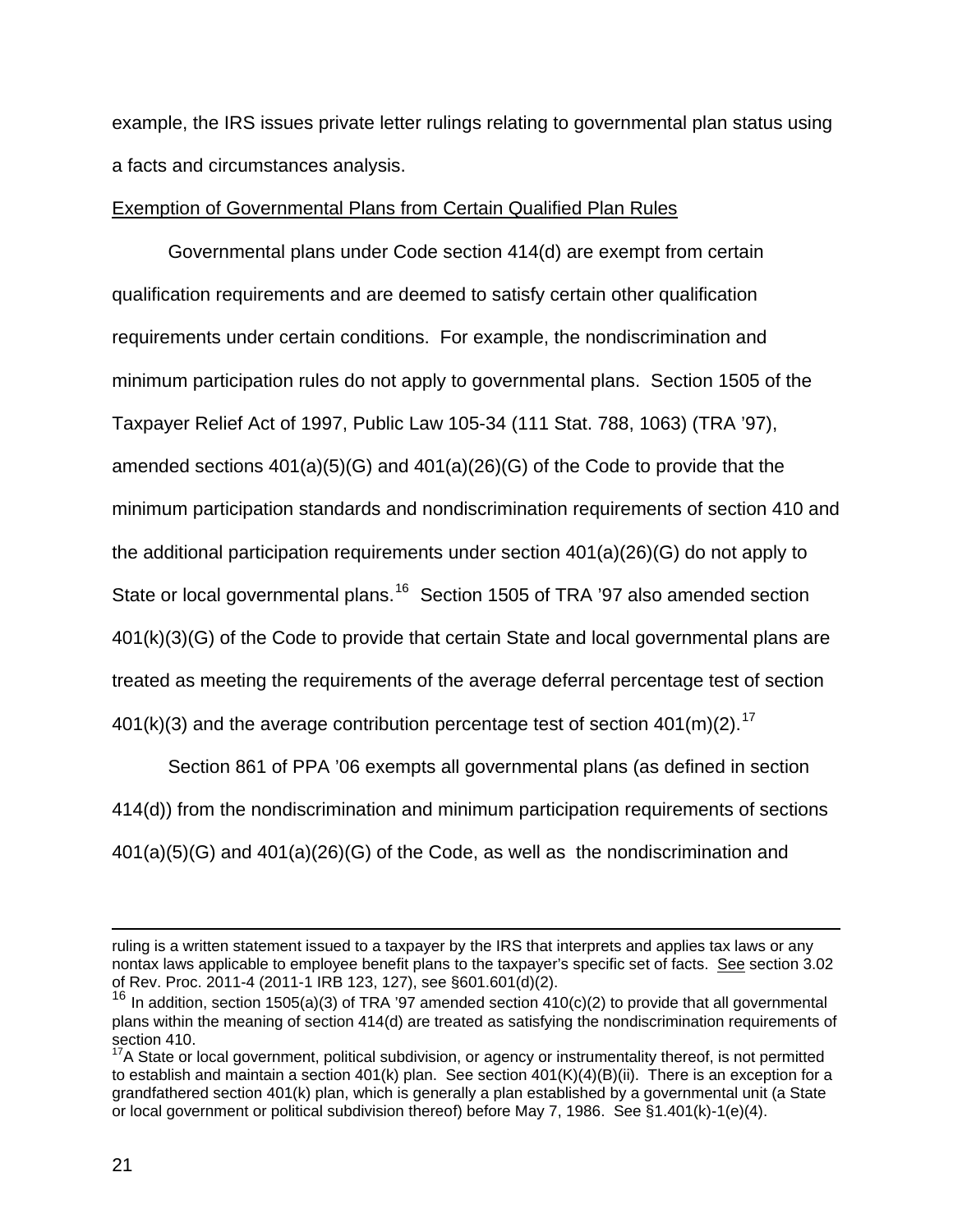participation requirements applicable to qualified cash or deferred arrangements under section  $401(k)(3)(G)$  of the Code.

 In addition to the nondiscrimination requirements, the Code provides other exemptions for governmental plans:

- Section 401(a)(10)(B)(iii), which provides that the top heavy requirements of section 416 do not apply to a governmental plan.
- Section 410(c)(1)(A), which provides that the minimum participation provisions of section 410 do not apply to a governmental plan.
- Section 411(e), which provides that a governmental plan is treated as satisfying the requirements of section 411 if the plan meets the pre-ERISA vesting requirements.
- Section  $412(e)(2)(C)$ , which provides that the minimum funding standards of section 412 do not apply to a governmental plan.
- Section 417, which provides rules relating to qualified joint and survivor annuities and qualified preretirement survivor annuities.

 Section 415 also provides a number of special rules for governmental plans. The special rules include section 415(b)(11) (the 100 percent of a participant's average high 3 compensation limitation does not apply), section 415(b)(2)(C) (the reduced limitation to the annual benefit payable beginning before age 62 and the reduction in the dollar limitation to the annual benefit payable for participation or services of less than 10 years do not apply to disability or survivor benefits received from a governmental plan), section 415(m) (benefits provided under a qualified governmental excess benefit arrangement are not taken into account in determining the section 415 benefit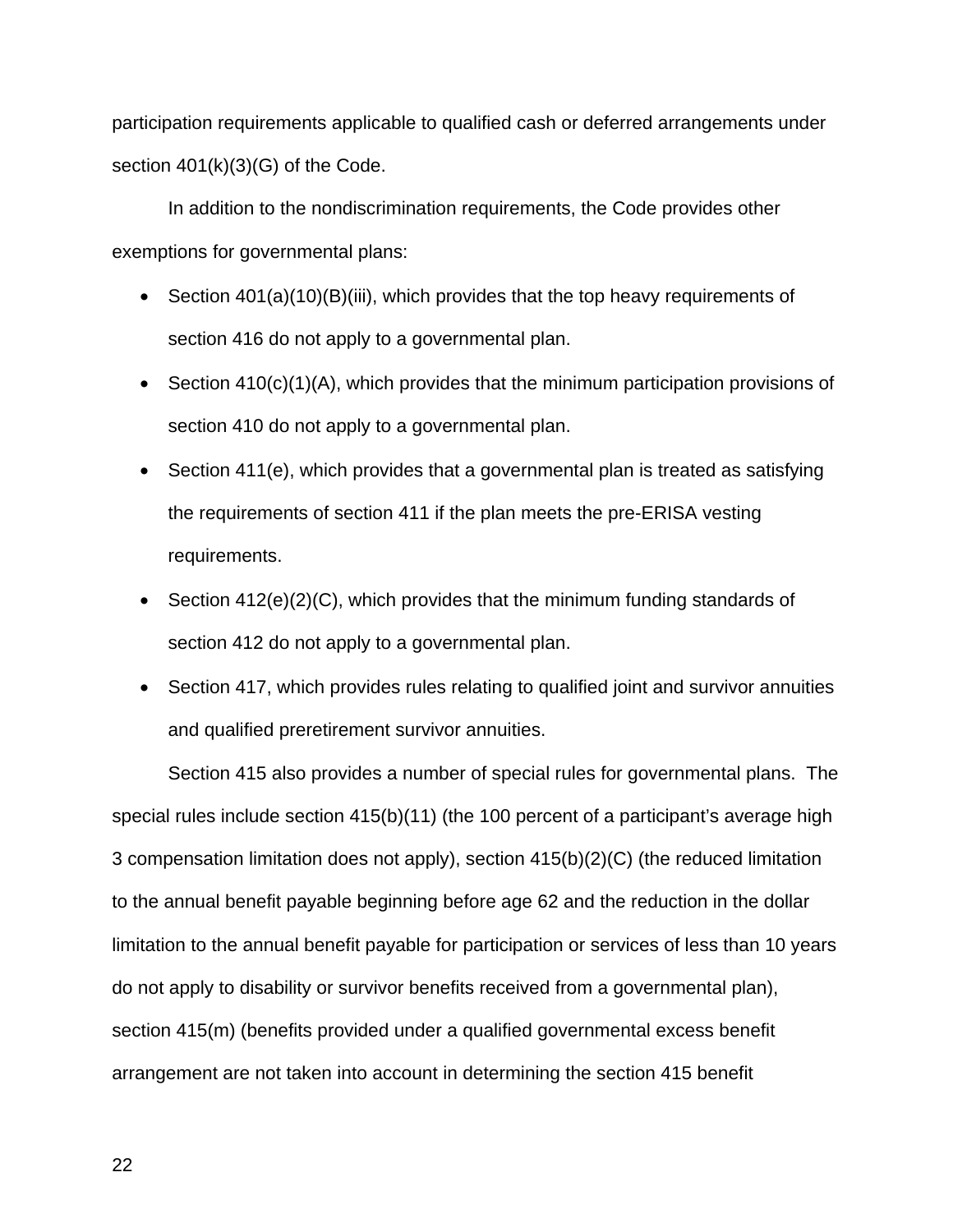limitations under a section 414(d) governmental plan), and section 415(n) (permissive service credit).<sup>[18](#page-22-0)</sup>

As a result, the principal qualification requirements for a tax-qualified governmental plan<sup>[19](#page-22-1)</sup> are the requirements that the plan  $-$ 

- Be established and maintained by the employer for the exclusive benefit of the employer's employees or their beneficiaries,
- Provide definitely determinable benefits,
- Satisfy the direct rollover rules of sections  $401(a)(31)$  and  $402(f)$ ,
- Be operated pursuant to its terms,
- Satisfy the section 401(a)(17) limitation on compensation,
- Comply with the statutory minimum required distribution rules under section 401(a)(9),
- Satisfy the pre-ERISA vesting requirements under section  $411(e)(2)$ ,
- Satisfy the section 415 limitations on benefits, as applicable to governmental plans, and
- Satisfy the prohibited transaction rules in section 503.

State and local governments, political subdivisions thereof, and agencies or instrumentalities thereof are generally not permitted to offer cash or deferred arrangements under section 401(k). Instead, they can offer a somewhat similar elective contribution program through an eligible governmental section 457(b) plan to which

<span id="page-22-1"></span><span id="page-22-0"></span><sup>&</sup>lt;sup>18</sup> See also Notice 89-23 (1989-1 CB 654), and Notice 96-64 (1996-2 CB 229), see § 601.601(d)(2), for guidance relating to the nondiscrimination rules that apply to qualified plans maintained by governments.<br><sup>19</sup> A special rule applies to contributory plans of certain governmental entities. Section 414(h)(2) provides that, for a qualified plan established by a State government or political subdivision thereof, or by any agency or instrumentality of the foregoing, where the contributions of the governmental employer are designated as employee contributions under section 414(h)(1) but the governmental employer picks up the contributions, the contributions picked up will be treated as employer contributions.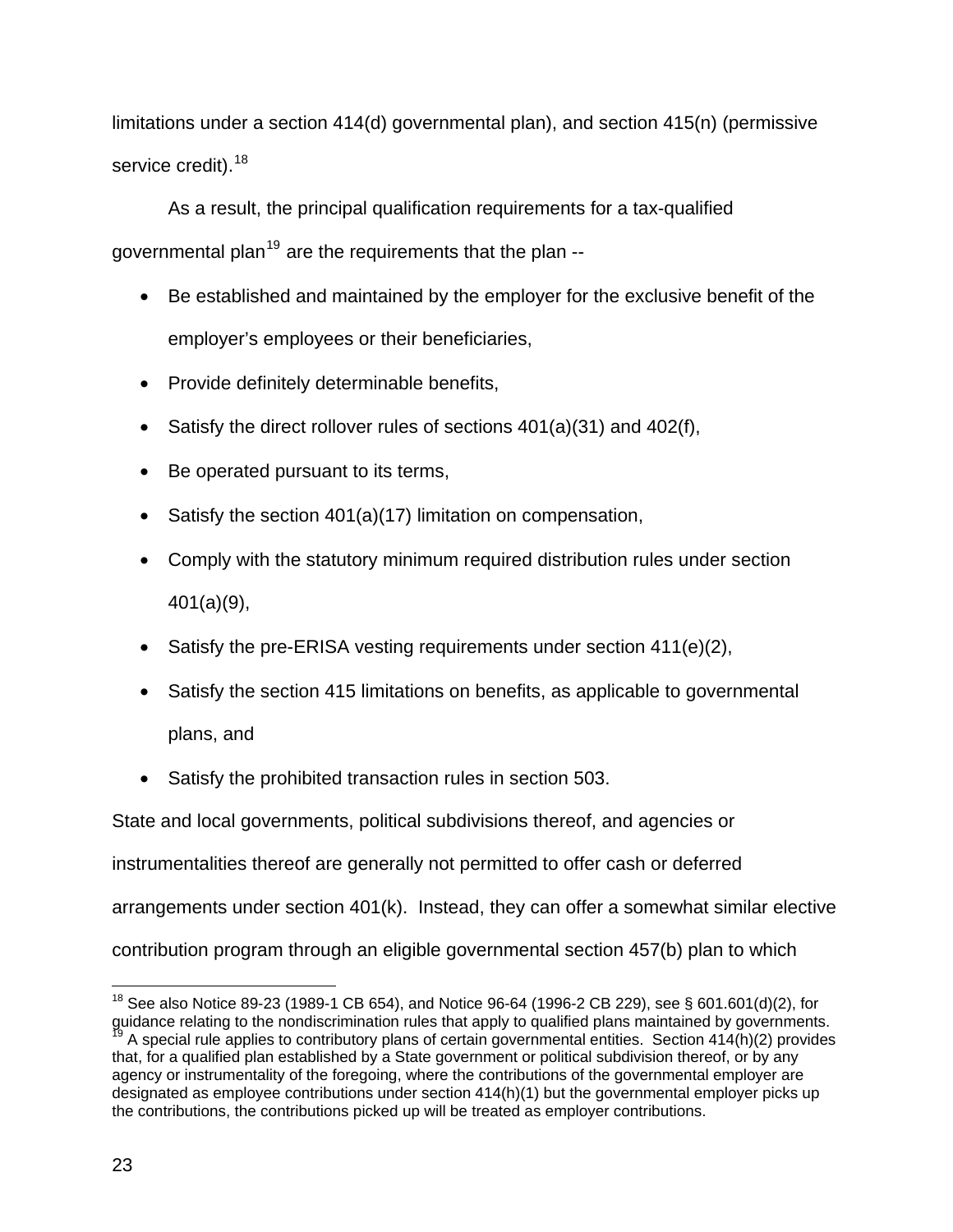section 457(g) applies. In addition, section 403(b) includes special rules for plans covering public school teachers, including rules under which, in conjunction with an eligible governmental section 457(b) plan, the maximum dollar amount of the elective contribution for a public school teacher is in effect double the maximum for other public or private employees.

# Exemption of Governmental Plans from Other Employee Benefit Rules Relating to Retirement Plans

The Code and regulations also provide that plans of governmental entities are treated differently than plans of non-governmental entities with respect to certain requirements for section 403(b) plans and eligible section 457(b) plans, including:

- Section 403(b)(1)(A)(ii), which provides that the exclusion allowance under section 403(b)(1) applies to employees who perform services for a public school of a State, a political subdivision of a State, or an agency or instrumentality of any one or more of the foregoing.
- Section 403(b)(12)(C), which provides that the nondiscrimination requirements of section 403(b)(12) (other than the compensation limitations of section 401(a)(17)) do not apply to a State or local governmental plan within the meaning of section 414(d).
- Section  $457(f)(2)(E)$ , under which section  $457(f)$  (relating to nonqualified deferred compensation) does not apply to a qualified governmental excess benefit arrangement under section 415(m).
- Section 457(e)(1)(B), which includes as an eligible employer a State, political subdivision, or agency or instrumentality thereof and any taxexempt organization other than a governmental unit.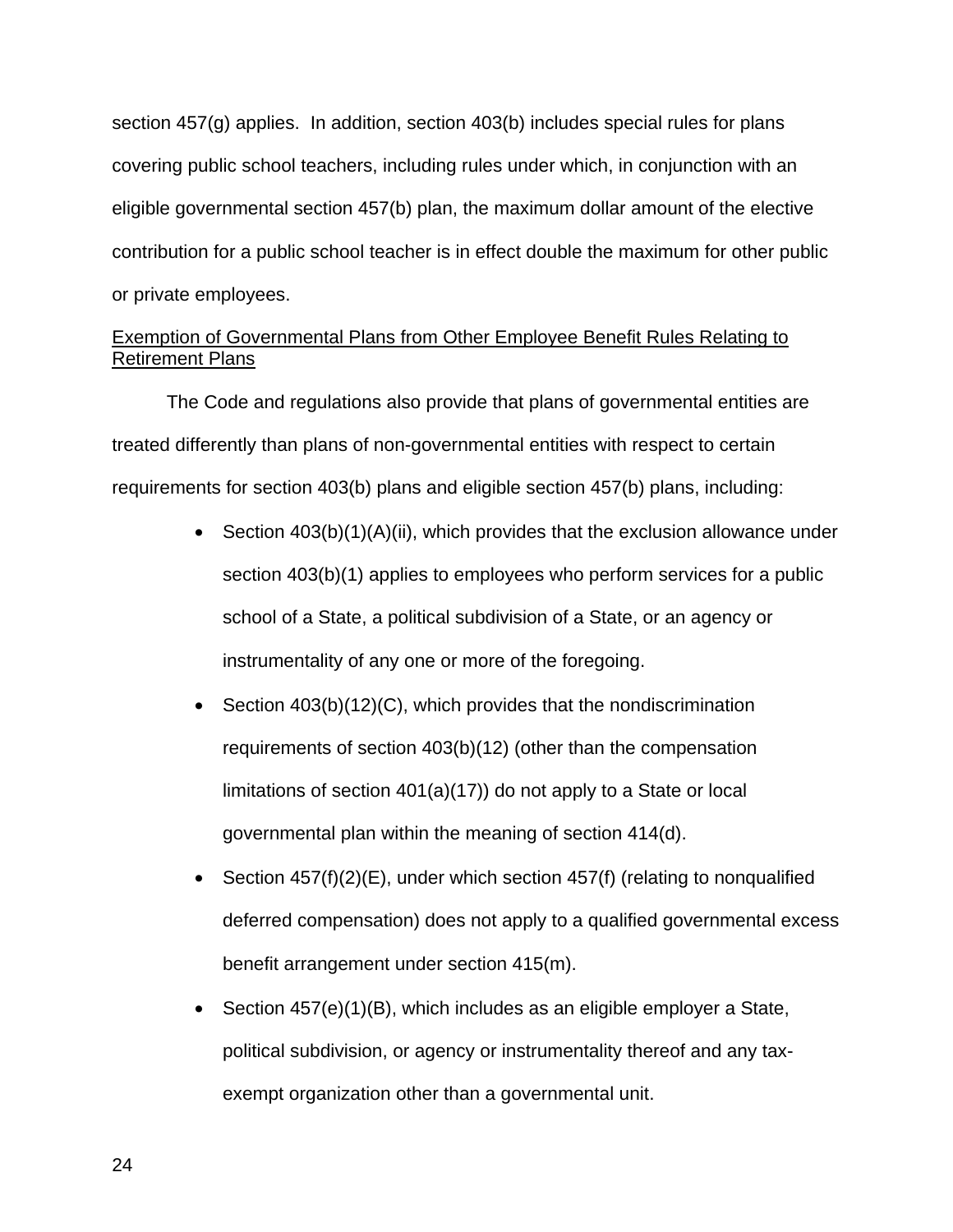- Section 457(g), which provides that a deferred compensation plan maintained by a State, political subdivision of a State, or any agency or instrumentality thereof is not treated as an eligible section 457(b) plan unless the assets and income of the plan are held in trust for the exclusive benefit of plan participants and beneficiaries.
- Section  $402(c)(8)(B)(v)$ , which provides that an eligible section  $457(b)$ governmental plan is an eligible retirement plan for purposes of the rollover rules under section 402(c), so that payments from an eligible section 457(b) governmental plan can be rolled over to another eligible retirement plan, such as a qualified plan or an IRA, and payments from an eligible retirement plan can be rolled over into an eligible section 457(b) governmental plan.<sup>[20](#page-24-0)</sup> An eligible section  $457(b)$  plan of a nongovernmental tax-exempt entity is not eligible for this rollover treatment.

# Legislative History of ERISA

The legislative history of ERISA and its predecessor bills indicate that there were two reasons for the governmental plan exemption: (1) federalism concerns; and (2) the taxing power of State and local governments was thought to offer sufficient protection for participants in public plans. $^{21}$  $^{21}$  $^{21}$  In a summary of ERISA's predecessor bill, Senator

<span id="page-24-0"></span><sup>&</sup>lt;sup>20</sup> Section 402(c)(8)(B) defines an eligible retirement plan as an individual retirement account under section 408(a), an individual retirement annuity under section 408(b), a qualified plan, a section 403(a) annuity, a section 403(b) plan, and an eligible section 457(b) governmental plan.

<span id="page-24-1"></span><sup>&</sup>lt;sup>21</sup>ERISA included a directive for the Committee on Education and Labor and the Committee on Ways and Means of the House of Representatives and the Committees on Finance and on Labor and Public Welfare of the Senate to study pension retirement plans sponsored by Federal, State, and local governments and analyze: (1) the adequacy of existing levels of participation, vesting and financing arrangements; (2) existing fiduciary standards; and (3) the necessity for Federal legislation and standards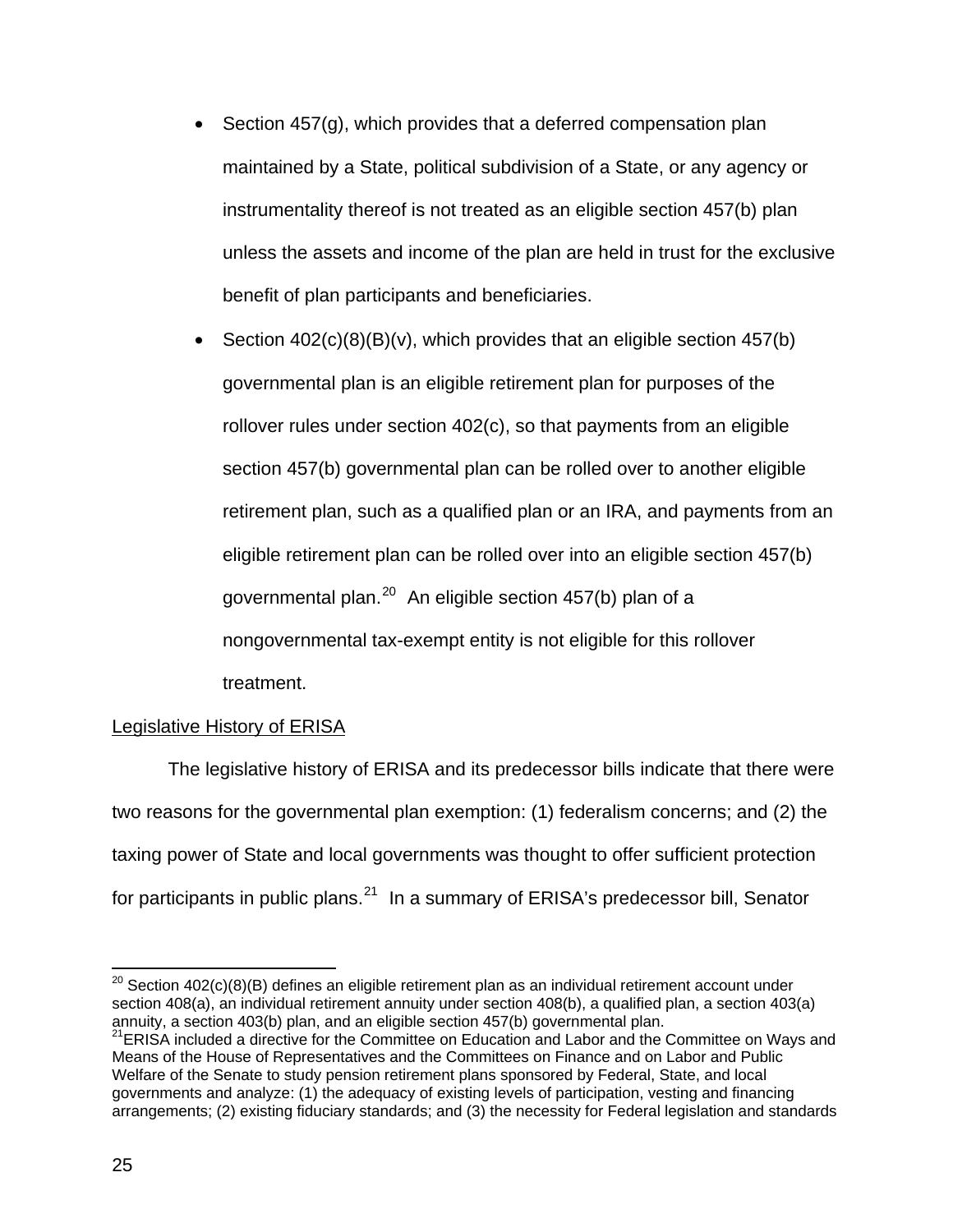Lloyd Bentsen commented that "State and local governments must be allowed to make their own determination of the best method to protect the pension rights of municipal and state employees. These are questions of state and local sovereignty and the Federal Government should not interfere."<sup>[22](#page-25-0)</sup>

While Congress was concerned about pension protection for public as well as private employees, governmental plans have been excluded from many of the qualification requirements because, in addition to federalism concerns, Congress believed that "the ability of governmental bodies to fulfill their obligations to employees through their taxing powers is an adequate substitute for termination insurance. $23$  As a result, ERISA includes exclusions for governmental plans under titles I and IV of ERISA and an exemption for governmental plans from most of the qualification requirements under the Code that were added under title II of ERISA (as described in this preamble under the heading, "Exemption of Governmental Plans from Certain Qualified Plan Rules").

### Interagency Coordination on Governmental Plan Determinations

Historically, the IRS, DOL, and PBGC (the Agencies) have informally conferred prior to making determinations on governmental plan status in individual cases. In Notice 2005-58 (2005-2 CB 295), see §601.601(d)(2), the Treasury Department and the IRS stated their intention of publishing guidance regarding governmental plans under section 414(d). The Agencies have become increasingly concerned with the growing number of requests for governmental plan determinations from plan sponsors whose

<span id="page-25-0"></span>with respect to such plans. See Staff of House Comm. On Education and Labor, 95<sup>th</sup> Cong., 2d Sess., Pension Task Force Report on Public Employee Retirement Systems (Comm. Print 1978).<br><sup>22</sup> Staff of the Senate Comm. on Labor and Public Welfare, 94<sup>th</sup> Cong., Legislative History of the Employee Retirement Income Security Act of 1974, Vol. I 220 (Comm. Print 1976). 23 S. Rep. No. 93-383, at 81 (1973). See also H.R. Rep. No. 93-807, at 164-5 (1974).

<span id="page-25-1"></span>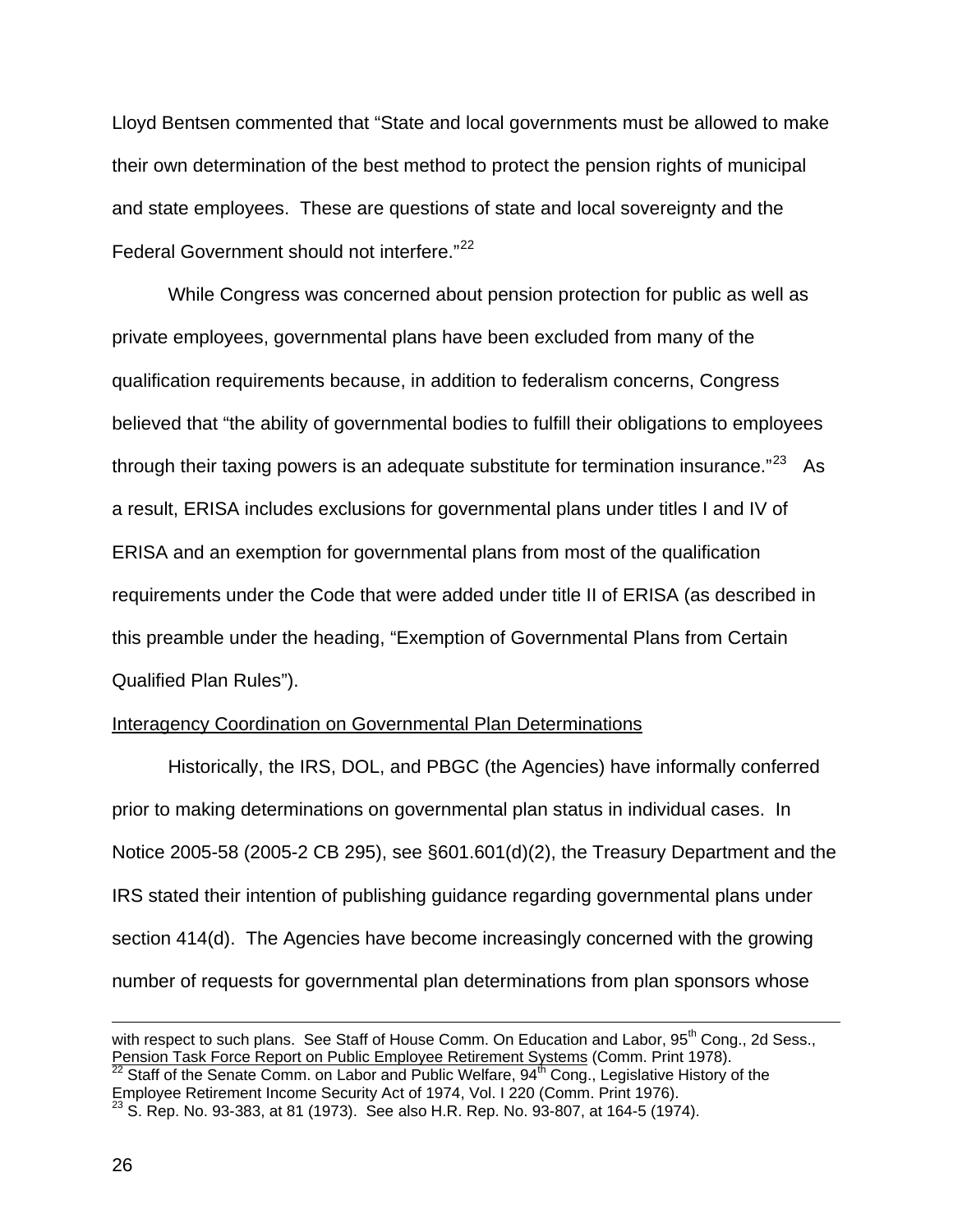relationships to States or political subdivisions thereof are increasingly remote and whose arguments for concluding that their plans are governmental plans raise novel issues. The use of differing approaches by the courts and the Agencies has resulted in uncertainty as entities with organizational, regulatory, and contractual connections with States or political subdivisions of States try to ascertain which statutory and regulatory requirements apply to their retirement plans. These proposed regulations are intended to address this issue by establishing coordinated criteria for determining whether a plan is a governmental plan within the meaning of section 414(d) of the Code. Although these proposed regulations are only applicable for purposes of section 414(d), the DOL and the PBGC were consulted in developing this proposal. The DOL and the PBGC agreed that it would be advantageous for the Agencies and other affected parties to have coordinated criteria for determining whether a plan is a governmental plan within the meaning of section 414(d) of the Code, section 3(32) of title I of ERISA, and section 4021(b) of title IV of ERISA. In that regard, comments are requested on any issues arising from these proposed regulations in light of the interaction of the governmental plan definition in the Code with the governmental plan definitions in section 3(32) of title I of ERISA and section 4021(b) of title IV of ERISA. Copies of the comments on these regulations will be forwarded to the DOL and the PBGC.

#### **Explanation of Provisions**

### **I. Overview**

#### A. In general.

These proposed regulations would generally define the term "governmental plan" within the meaning of section 414(d) of the Code. These proposed regulations would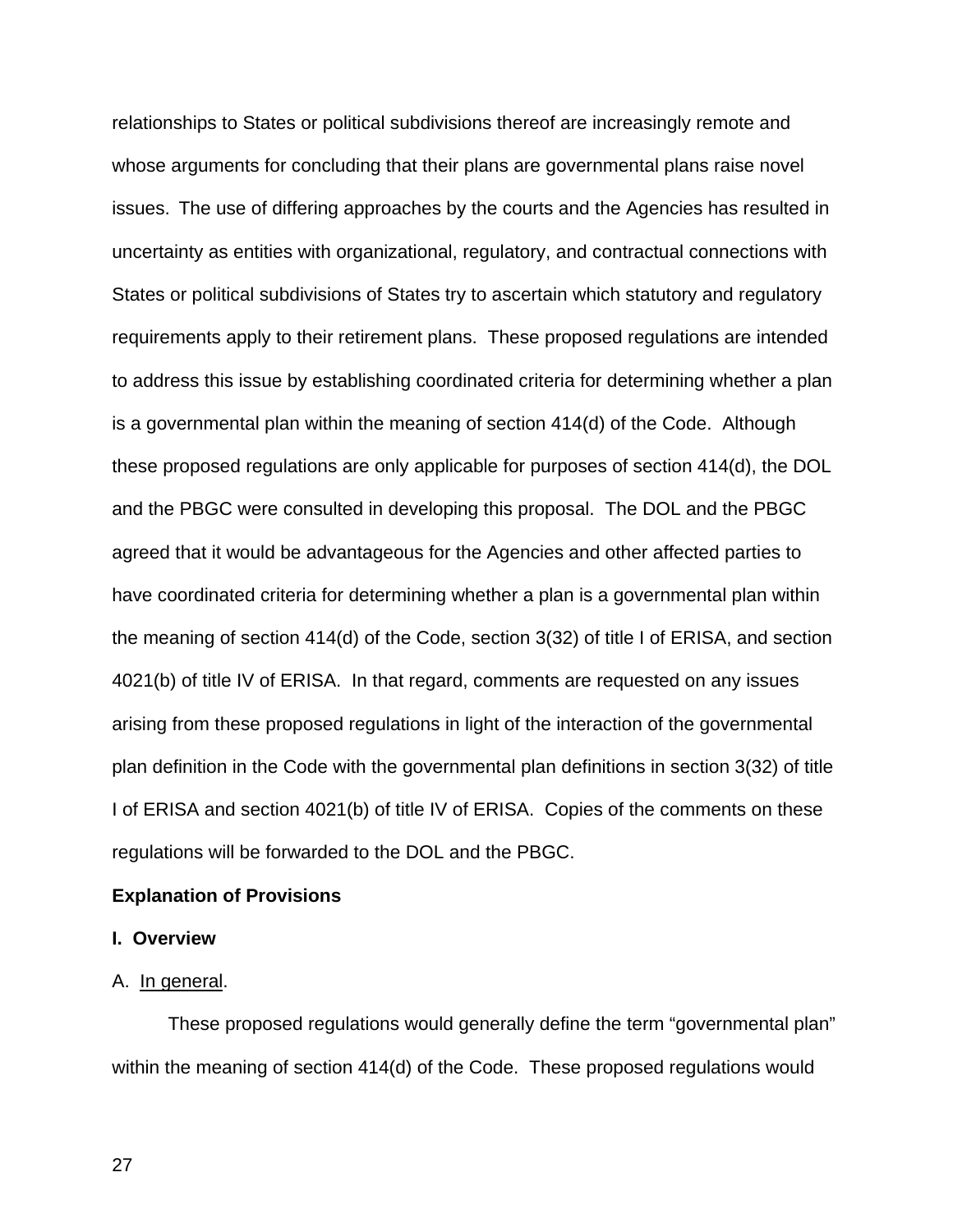also define other key terms relating to the general definition of "governmental plan," including the definitions of "State," "political subdivision of a State," and "agency or instrumentality of a State or political subdivision of a State." While these terms are commonly used in other Code sections, the definitions in these proposed regulations are only applicable for purposes of section 414(d), and not for any other purpose under the Code. For example, the definition of the term "instrumentality" under these proposed regulations may be different for other purposes under the Code.

As stated, the regulations under section 414(d) would only define the term "agency or instrumentality of the United States" and "agency or instrumentality of a State or political subdivision of a State" for purposes of determining whether a plan is a governmental plan under section 414(d). Thus, the rules in these proposed regulations would not apply for purposes of defining the term "instrumentality," under any other provisions of the Code.

In addition, these regulations do not address certain issues relating to governmental entities, including when an entity is so closely related to a State that it constitutes an "integral part" of a State. $^{24}$  $^{24}$  $^{24}$  The criteria for treating an entity as an "integral part" of a State will be the subject of a separate guidance project. Such guidance defining "integral part" may include stricter criteria than would apply under these proposed regulations for determining whether an entity is an agency or instrumentality of a State.

B. Definition of governmental plan.

<span id="page-27-0"></span> $24$  Over the years, the IRS has extended the income tax exemption it provides to states and political subdivisions to entities it regards as their "integral parts." See Rev. Rul. 87-2, 1987-1 C.B. 18; see also Treas. Reg. § 301.7701-1(a)(3).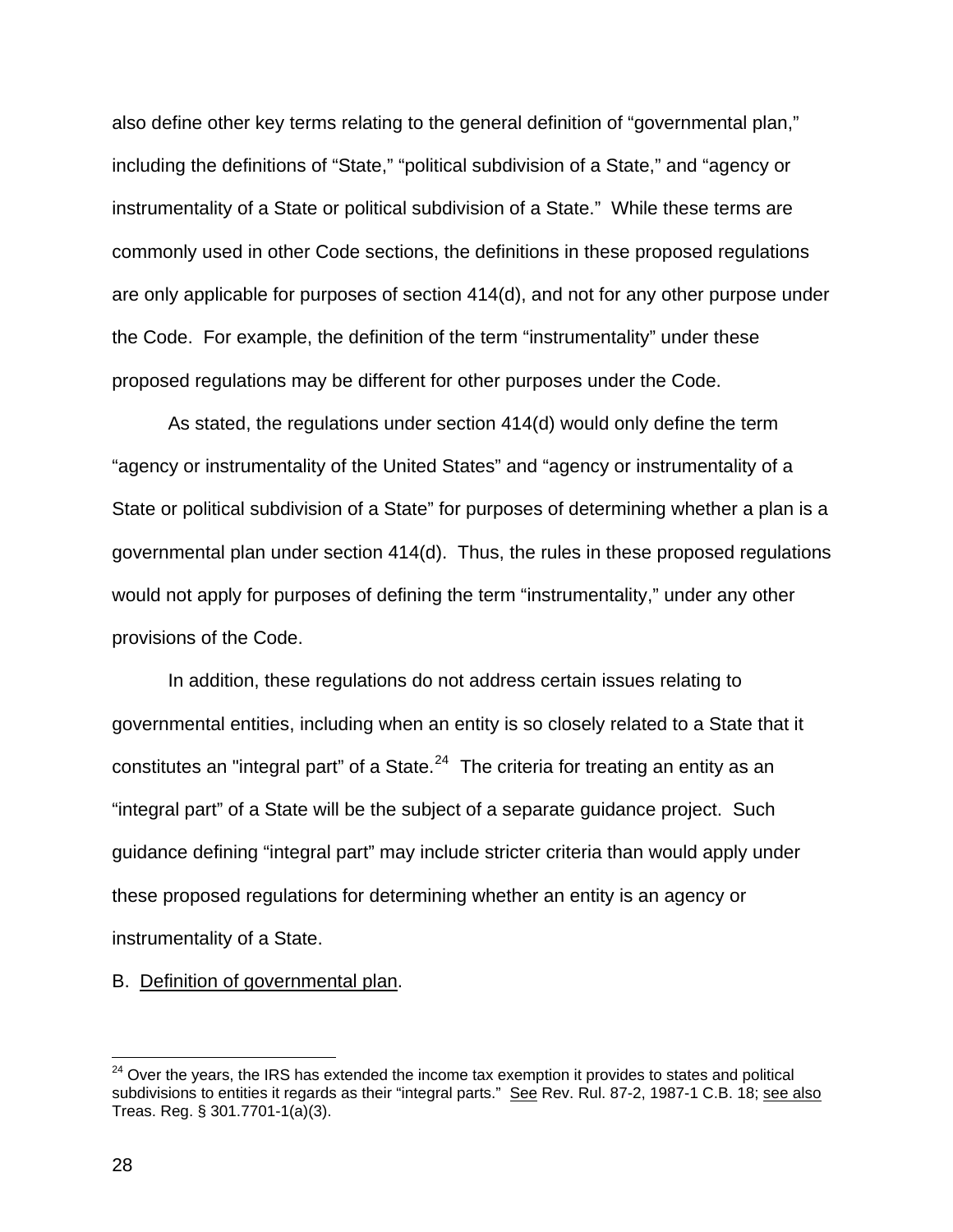These proposed regulations reflect the statutory definition of the term "governmental plan" as a plan established and maintained for its employees by the Government of the United States, by the government of any State or political subdivision thereof, or by any agency or instrumentality of the foregoing. Within this definition, there are several key terms relating to governmental plans, the definitions of which are set forth in these proposed regulations. As mentioned in the "Background" section of this preamble, section 414(d) also includes special rules relating to the Railroad Retirement Act of 1935 or 1937, the International Organizations Immunities Act, and plans of Indian tribal governments. These proposed regulations do not address the term "governmental plan" as it relates to the special provisions in section 414(d) relating to the Railroad Retirement Act of 1935 or 1937, or the International Organizations Immunities Act. The special rules for Indian tribal governments are reserved in these proposed regulations and are in a separate notice of proposed rulemaking, which is being published elsewhere in the Rules and Regulations portion of this issue in the **Federal Register**.

### C. Definitions of the United States and agency or instrumentality of the United States.

These proposed regulations would define the term "United States," for purposes of the governmental plan definition under section 414(d), as having the same meaning set forth in section 7701(a)(9). Section 7701(a)(9) provides that the term "United States," when used in a geographical sense, includes only the States and the District of Columbia.

Whether an entity is an "agency or instrumentality of the United States" is determined based on the specific purpose for which the designation is sought and is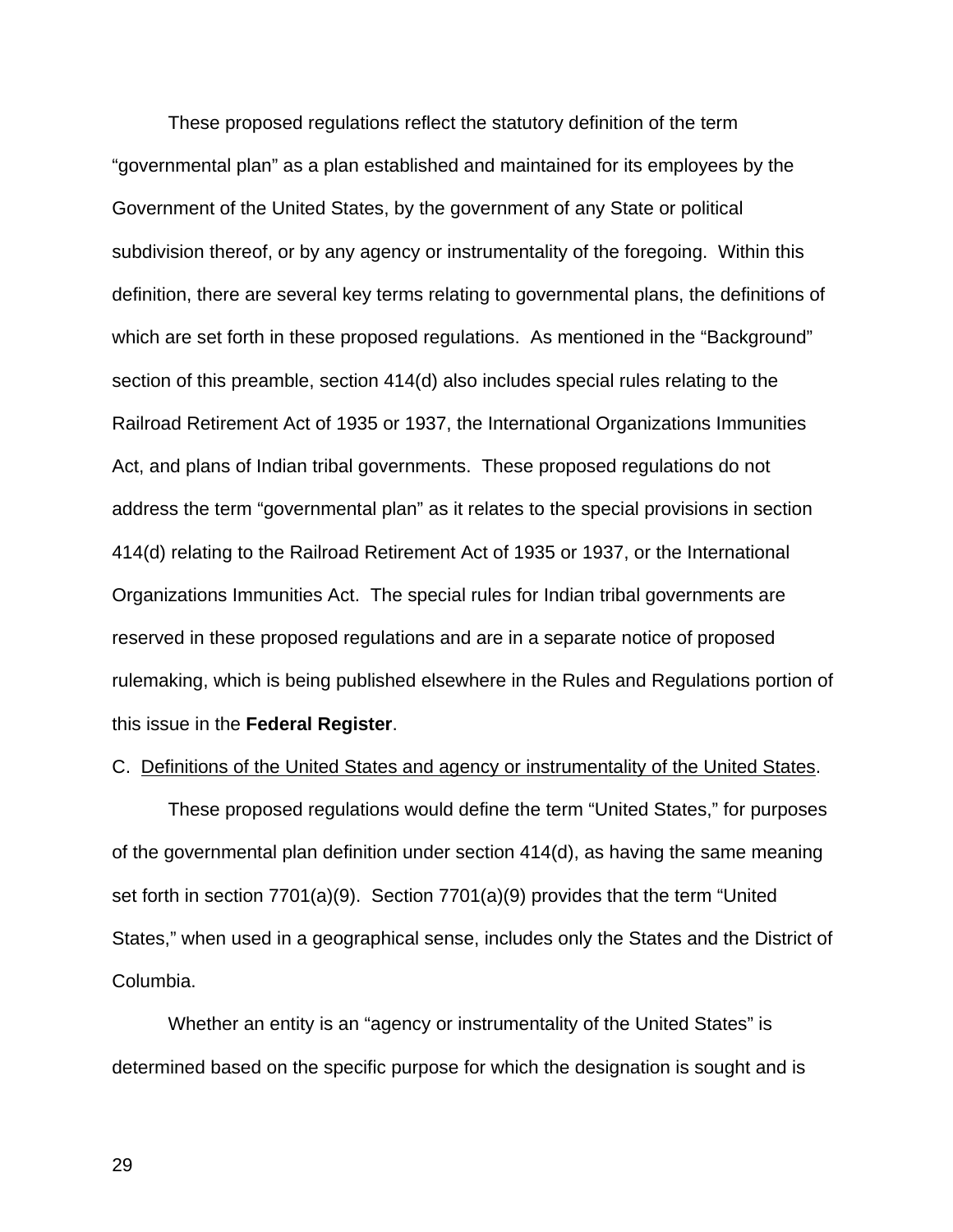decided by determining if Congress intended the entity to be treated as a Federal entity for the specific purpose.<sup>[25](#page-29-0)</sup> The proposed regulations would define the term "agency or instrumentality of the United States" as an entity that satisfies the facts and circumstances test as set forth in these regulations. The facts and circumstances test, similar to the factors weighed by the Berini court, focuses on the "degree to which the entity is connected with the  $\dots$  federal government."<sup>[26](#page-29-1)</sup> The factors in this test are a compilation of various different tests used for governmental plan determinations, including factors in the Berini and Rose cases, as well as Rev. Ruls. 57-128 and 89-49. The facts and circumstances test is similar to that proposed for agencies and instrumentalities of a State or political subdivision thereof, (which is described in this preamble under the heading, "Definition of agency or instrumentality of a State or political subdivision of a State") but modified to reflect that this definition does not implicate the federalism concerns present in making determinations relating to agencies and instrumentalities of a State or political subdivision thereof.

The proposed regulations provide that, in making a determination of whether an entity is an "agency or instrumentality of the United States," the factors to be considered include whether:

- The entity performs or assists in the performance of a governmental function.
- There are no private interests involved, or the Government of the United States has all of the powers and interests of an owner. In determining whether an entity that holds stock has a private interest, stock will not be considered a private

<span id="page-29-1"></span><span id="page-29-0"></span><sup>&</sup>lt;sup>25</sup>See <u>Berini v. Federal Reserve Bank of St. Louis</u>, 420 F.Supp.2d at 1025.<br><sup>26</sup> <u>Id</u>.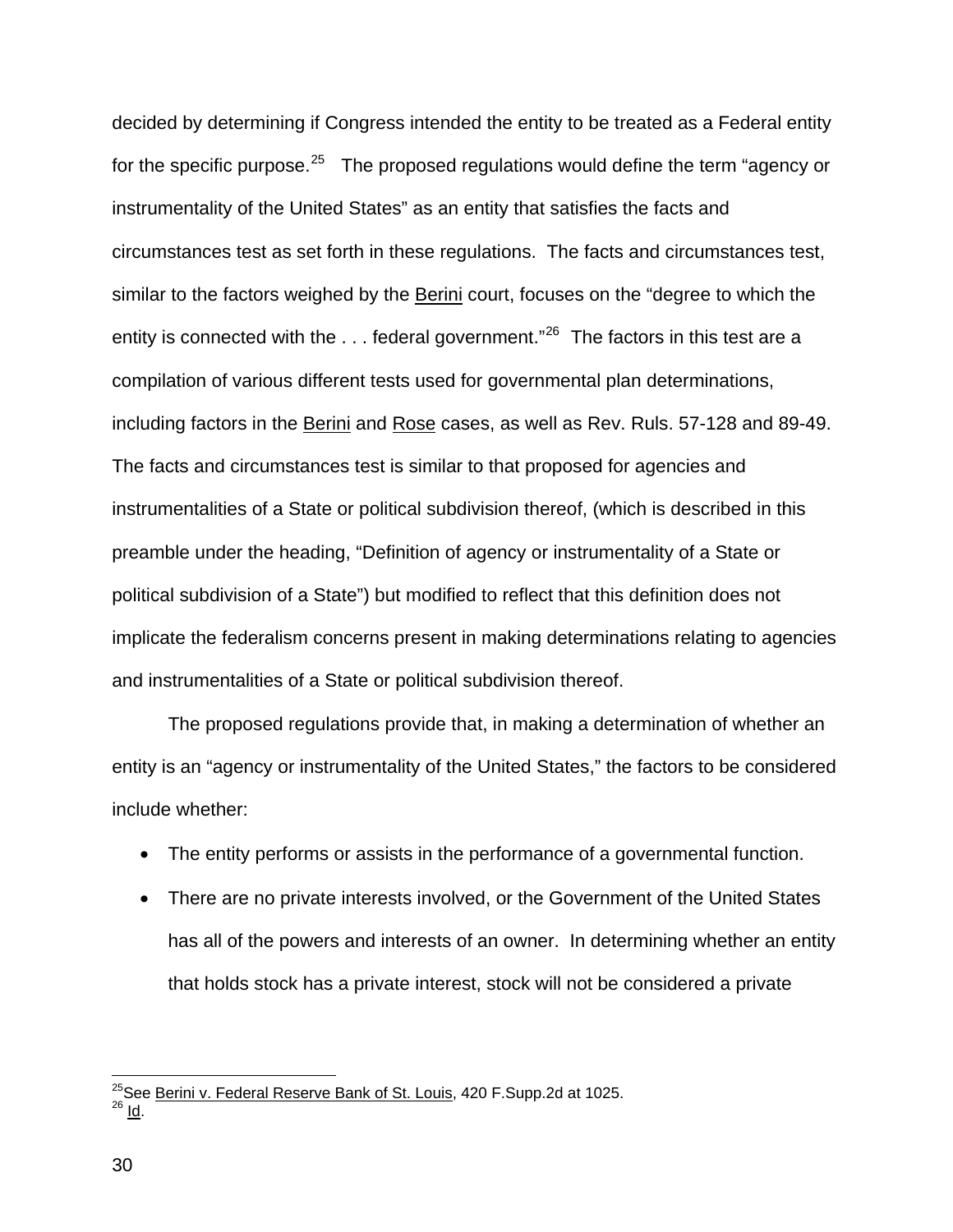interest if the stock of the corporation is not acquired for investment purposes or for purposes of control.<sup>27</sup>

- The control and supervision of the entity is vested in the Government of the United States. Control must be more than the government's extensive Federal regulation of an industry.
- The entity is exempt from Federal, State, and local tax by an Act of Congress.
- The entity is created by the United States Government pursuant to a specific enabling statute that prescribes the purposes, powers, and manner in which the entity is to be established and operated.
- The entity receives financial assistance from the Government of the United States. However, an entity is not a governmental entity merely because it receives funds from the Government of the United States under a contract to provide a governmental service.
- The entity is determined to be an agency or instrumentality of the United States by a Federal court.
- Other governmental entities recognize and rely on the entity as an arm of the Government of the United States.
- The entity's employees are treated in the same manner as Federal employees for purposes other than providing employee benefits (for example, the entity's employees are granted civil service protection).

 $\overline{a}$  $27$  The Department of Treasury and the IRS recognize that an entity may hold stock for purposes other than investment and control. For example, the federal reserve banks are required to hold stock in the Federal Reserve Bank of its district because ownership is a condition of being a member in the Federal Reserve System. Unlike stock in a private corporation, this stock is not acquired for investment purposes or for purposes of control. See Berini v. Federal Reserve Bank of St. Louis, 420 F. Supp.2 at 1024, citing Lee Const. Co., Inc. v. Federal Reserve Bank of Richmond, 558 F.Supp. 165, 177 n.17 (D.Mich. 1982), citing 4 F. Solomon, W. Schlicting, T. Rice & J. Cooper, Banking Law, § 77.02, at 77-6 to 77-7 (1982).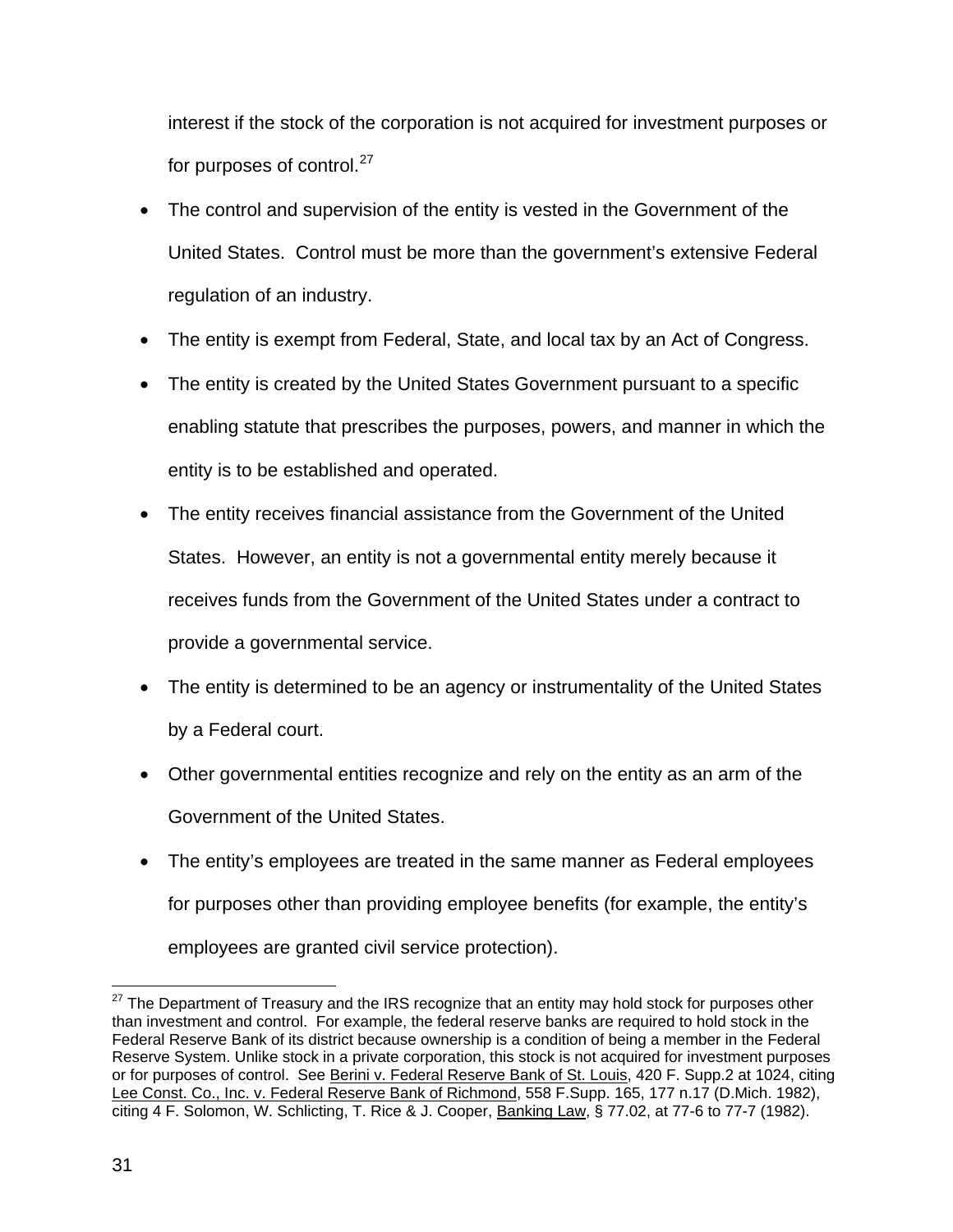These proposed regulations also provide an example, illustrating the application of the facts and circumstances test to a particular entity -- a Federal credit union. As announced in previous guidance, one purpose of these regulations is to address whether a Federal credit union is a governmental entity for purposes of determining whether the Federal credit union can maintain an eligible nonqualified deferred compensation plan. Notice 2005-58 addresses certain income tax issues with respect to nonqualified deferred compensation plans maintained by Federal credit unions, including whether a Federal credit union can maintain an eligible nonqualified deferred compensation plan described in section 457(b). Under Notice 2005-58, a plan in effect on August 15, 2005, that is maintained by a Federal credit union and that is intended to be an eligible nonqualified deferred compensation plan of a non-governmental taxexempt employer would not fail to be an eligible plan under section 457(b) solely because the employer is a Federal credit union, provided that certain conditions are satisfied (including the condition that the plan of the Federal credit union not have claimed to be a governmental plan for purposes of section 414(d) of the Code and section 3(32) of ERISA). The rule in Notice 2005-58 only applies pending the issuance of future guidance regarding section 414(d). See  $\S601.601(d)(2)(ii)(b)$ . Accordingly, upon adoption of these regulations as final regulations, the special treatment provided in Notice 2005-58 for Federal credit unions will no longer apply. However, after issuance of these regulations as final regulations, a Federal credit union can be an eligible employer within the meaning of section 457(e)(1)(B) on the basis that Federal credit unions are non-governmental tax-exempt organizations.

D. Definitions of State and political subdivision of a State.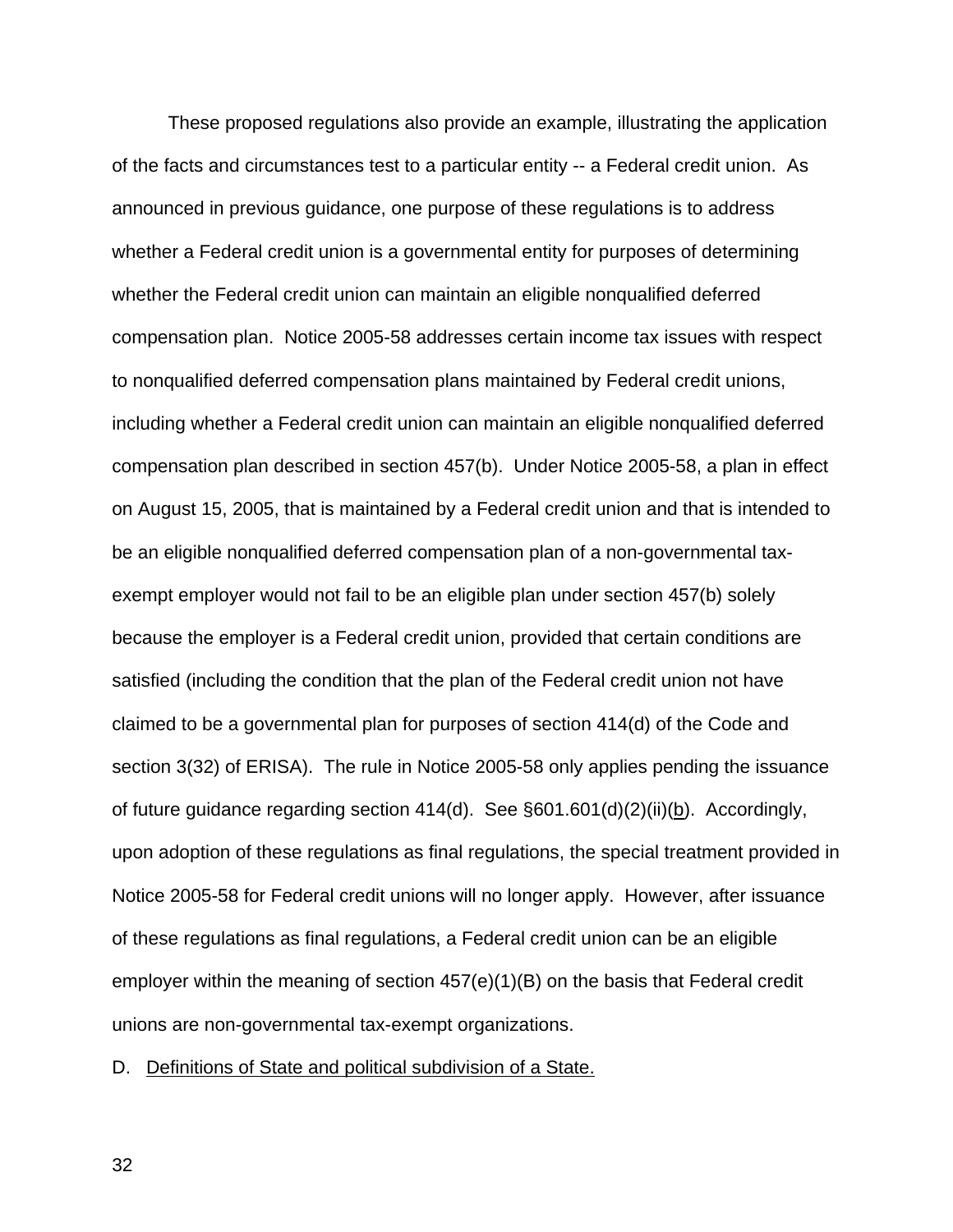The proposed regulations define the term "State" as any State of the United States and the District of Columbia. This definition, which is based on the definition of "State" in section 7701(a)(10), is different from the definition of "State" under section 3(10) of ERISA, which defines, in relevant part, the term "State" as any State of the United States, the District of Columbia, Puerto Rico, the Virgin Islands, America Samoa, Guam, and Wake Island.

The term "political subdivision of a State" is defined in these proposed regulations as a regional, territorial, or local authority, such as a county or municipality (including a municipal corporation), that is created or recognized by State statute to exercise sovereign powers.<sup>[28](#page-32-0)</sup> Examples of sovereign powers include the power of taxation, the power of eminent domain, and the police power. The definition of "political subdivision of a State" also provides that the governing officers of the authority must be appointed by State officials or publicly elected.

The term "political subdivision of a State" has been used for purposes other than section 414(d), including the NLRA and section  $103.<sup>29</sup>$  $103.<sup>29</sup>$  $103.<sup>29</sup>$  The definition in these proposed regulations of the term "political subdivision of a State" applies only for purposes of section 414(d), and not for any other purposes under the Code or any other statute, including whether an entity is treated as a political subdivision for purposes of the NLRA or section 103 of the Code.

<span id="page-32-0"></span><sup>&</sup>lt;sup>28</sup> For certain purposes, the effect of an entity being determined to be a political subdivision of a State may be similar to the entity being determined to be an agency or instrumentality of a State or political subdivision and for other purposes the effects may be different. Examples in which it is relevant whether an entity is a political subdivision in contrast to an agency or instrumentality of a State or political subdivision include the exclusion provided under section 402(l), the excise tax under section 4965, and the exception to the 10 percent additional tax under section  $72(t)(10)$ .<br><sup>29</sup> Two court cases that have analyzed whether an entity is a "political subdivision of a State" for purposes

<span id="page-32-1"></span>of section 103 of the Code are Commissioner of Internal Revenue v. Shamberg's Estate, 144 F.2d 998 (2<sup>nd</sup> Cir. 1944), cert. denied, 323 U.S. 792 (1945), and Commissioner of Internal Revenue v. White's Estate, 144 F.2d 1019 (2<sup>nd</sup> Cir. 1944), cert. denied, 323 U.S. 792 (1945).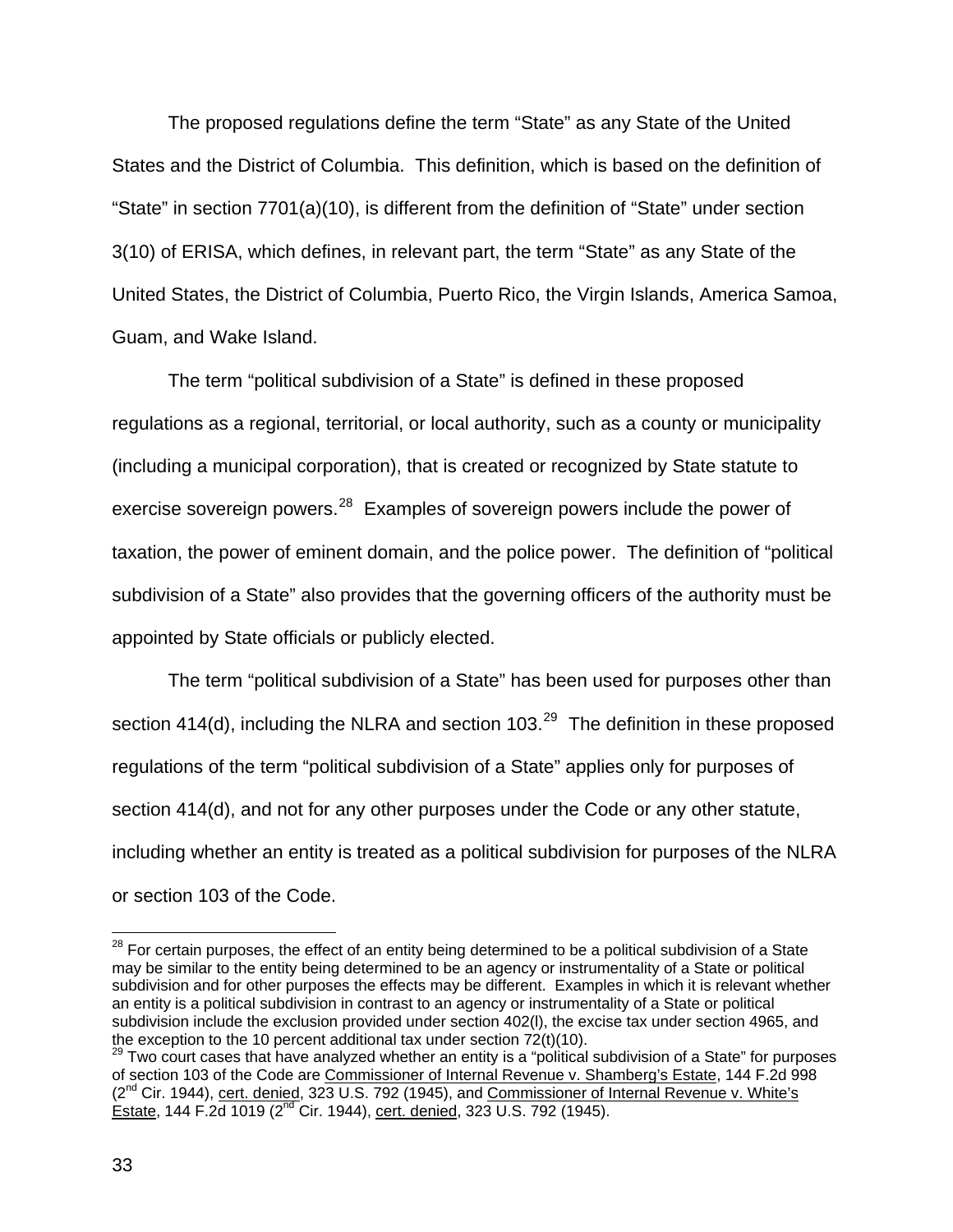### E. Definition of agency or instrumentality of a State or a political subdivision of a State.

 These proposed regulations would provide guidance on determining whether an entity is an "agency or instrumentality of a State or a political subdivision of a State." These regulations would provide that the determination is based on a facts and circumstances test. The proposed regulations provide that numerous factors have been applied by the IRS in determining whether an entity is an agency or instrumentality of a State or a political subdivision of a State. Satisfaction of one or more of the factors is not necessarily determinative of whether an organization is a governmental entity. One factor that is not weighed by the IRS is the way the entity refers to itself. For example, the mere fact that an entity is called the "Educational Service Agency of City A" would not be a factor in determining whether the entity is an agency or instrumentality of City A.

Major factors for determining whether an entity is an agency or instrumentality of a State or political subdivision of a State are whether:

- The entity's governing board or body is controlled by a State or political subdivision.
- The members of the governing board or body are publicly nominated and elected.
- The entity's employees are treated in the same manner as employees of the State (or political subdivision thereof) for purposes other than providing employee benefits (for example, the entity's employees are granted civil service protection).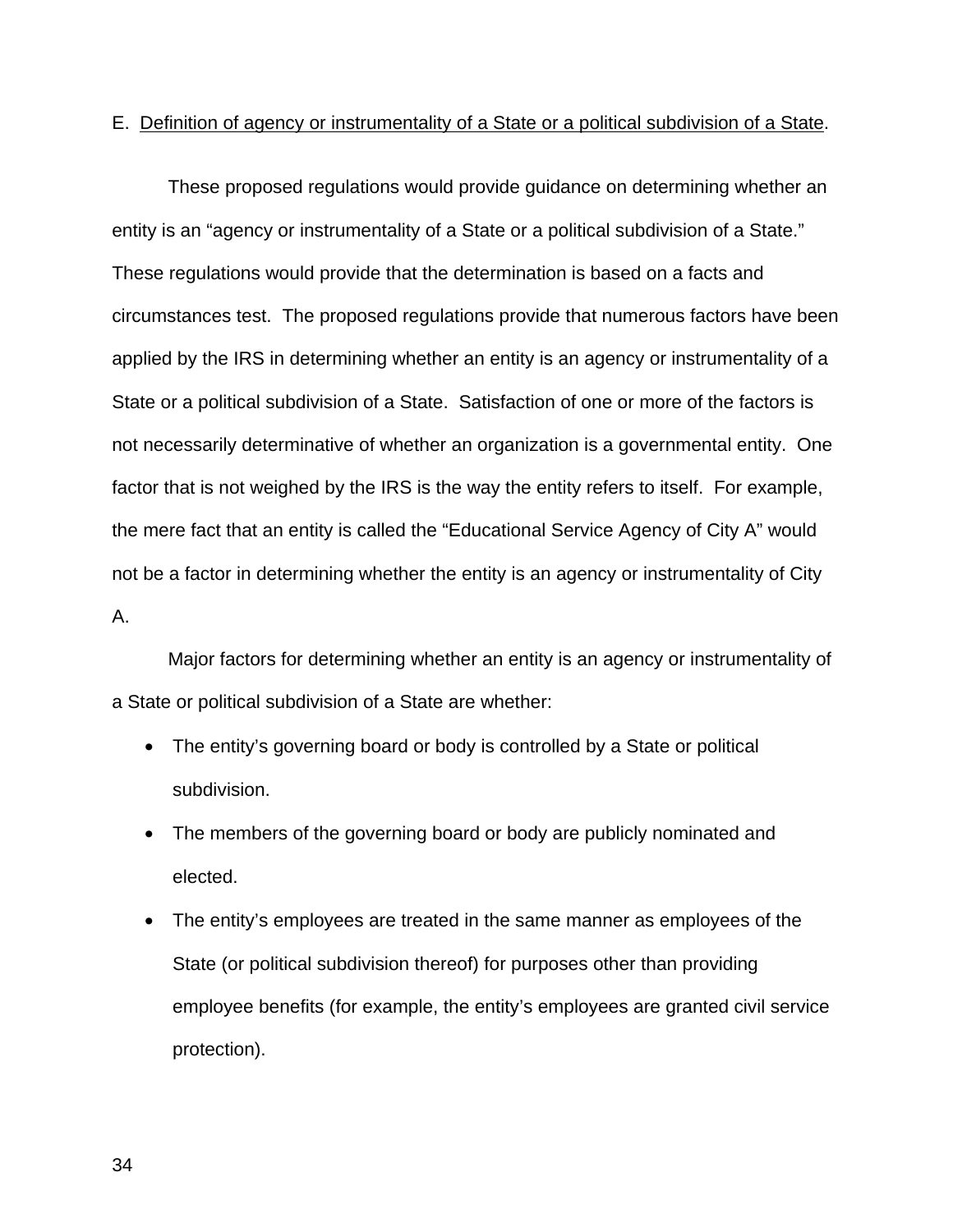- A State (or political subdivision thereof) has fiscal responsibility for the general debts and other liabilities of the entity (including funding responsibility for the employee benefits under the entity's plans).
- In the case of an entity that is not a political subdivision, the entity is delegated, pursuant to a statute of a State or political subdivision, the authority to exercise sovereign powers of the State or political subdivision (such as, the power of taxation, the power of eminent domain, and the police power).

 It is expected that, in applying the factor relating to whether the entity's governing board or body is controlled by a State or political subdivision, the control cannot be a mere legal possibility. Examples of situations in which the control factor might be a mere legal possibility are cases in which there are a number of tiers of intervening corporations between the entity and the State, and cases in which the legal power to control is shared among so many governing entities that none of them can be said to be responsible in the event of a failure to exercise control. In addition, since these two factors are interrelated, an entity that would satisfy the control factor would not be expected to satisfy the factor relating to whether members of the governing board or body are publicly elected or nominated. Alternatively, an entity that would satisfy the factor relating to whether members of the governing board or body are publicly elected or nominated would not be expected to satisfy the control factor.

 Other factors for determining whether an entity is an agency or instrumentality of a State or political subdivision of a State are whether: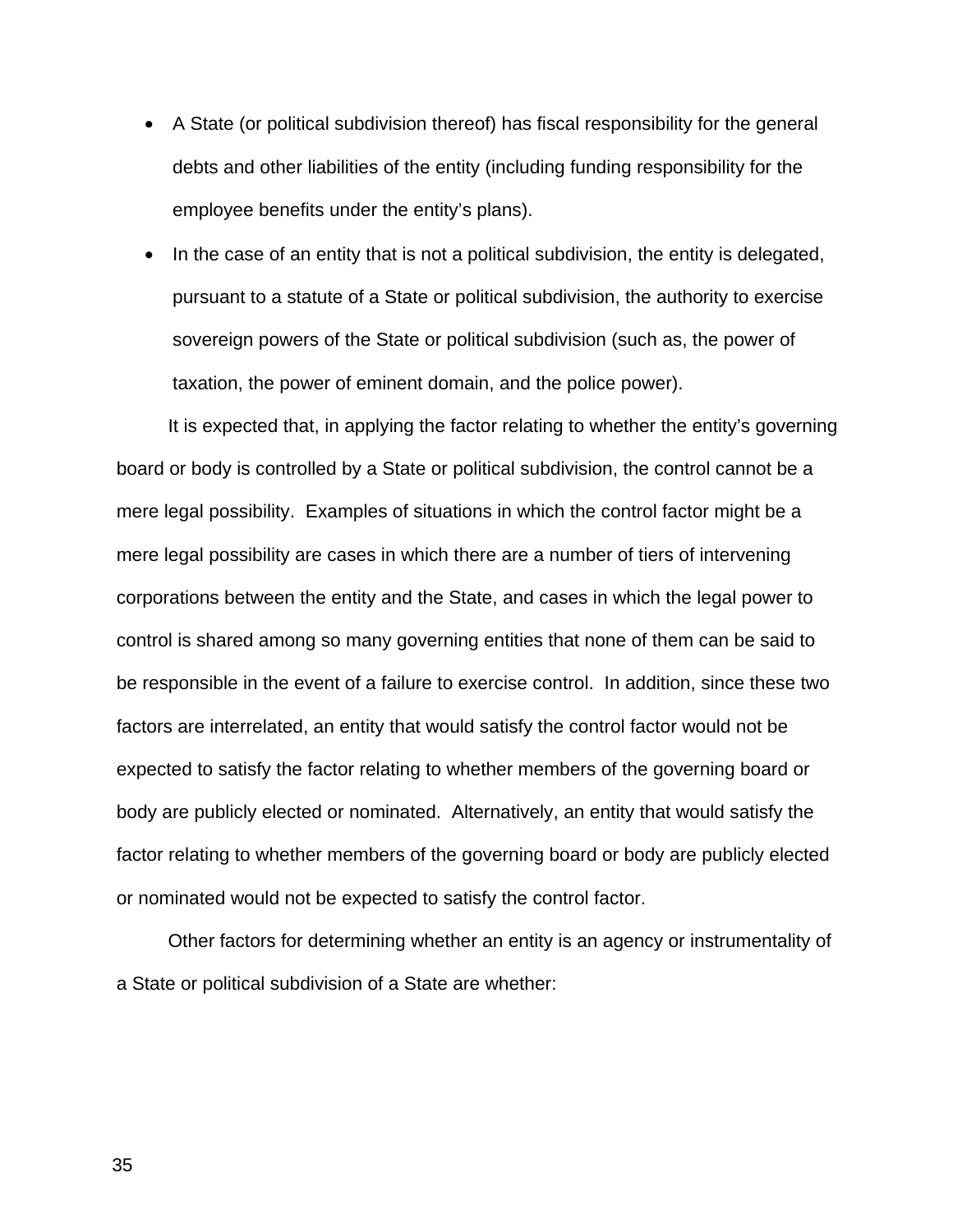- The entity is created by a State government or political subdivision pursuant to a specific enabling statute that prescribes the purposes and powers of the entity, and the manner in which the entity is to be established and operated.
- The entity is directly funded through tax revenues or other public sources.
- The entity is treated as a governmental entity for Federal employment tax or income tax purposes (for example, whether the entity has the authority to issue tax-exempt bonds under section 103(a) of the Code) or under other Federal laws.
- The entity's operations are controlled by a State or political subdivision.
- The entity is determined to be an agency or instrumentality of a State or political subdivision thereof for purposes of State law. For example, the entity is subject to open meetings laws or the requirement to maintain public records that apply only to governmental entities, or the State attorney general represents the entity in court under a State statute that only permits representation of State entities.
- The entity is determined to be an agency or instrumentality of a State or political subdivision thereof by a State or Federal court for purposes other than section 414(d).

There are two additional factors to be considered. First, if a party other than a State (or political subdivision, agency, or instrumentality thereof) has an ownership interest, or other similar interests, in the entity, this factor would indicate that the entity is not an agency or instrumentality of a State or political subdivision thereof (however, an entity would not necessarily be considered an agency or instrumentality of a State or political subdivision thereof merely because there is no private ownership in the entity or the entity serves a governmental purpose). Second, if an entity does not serve a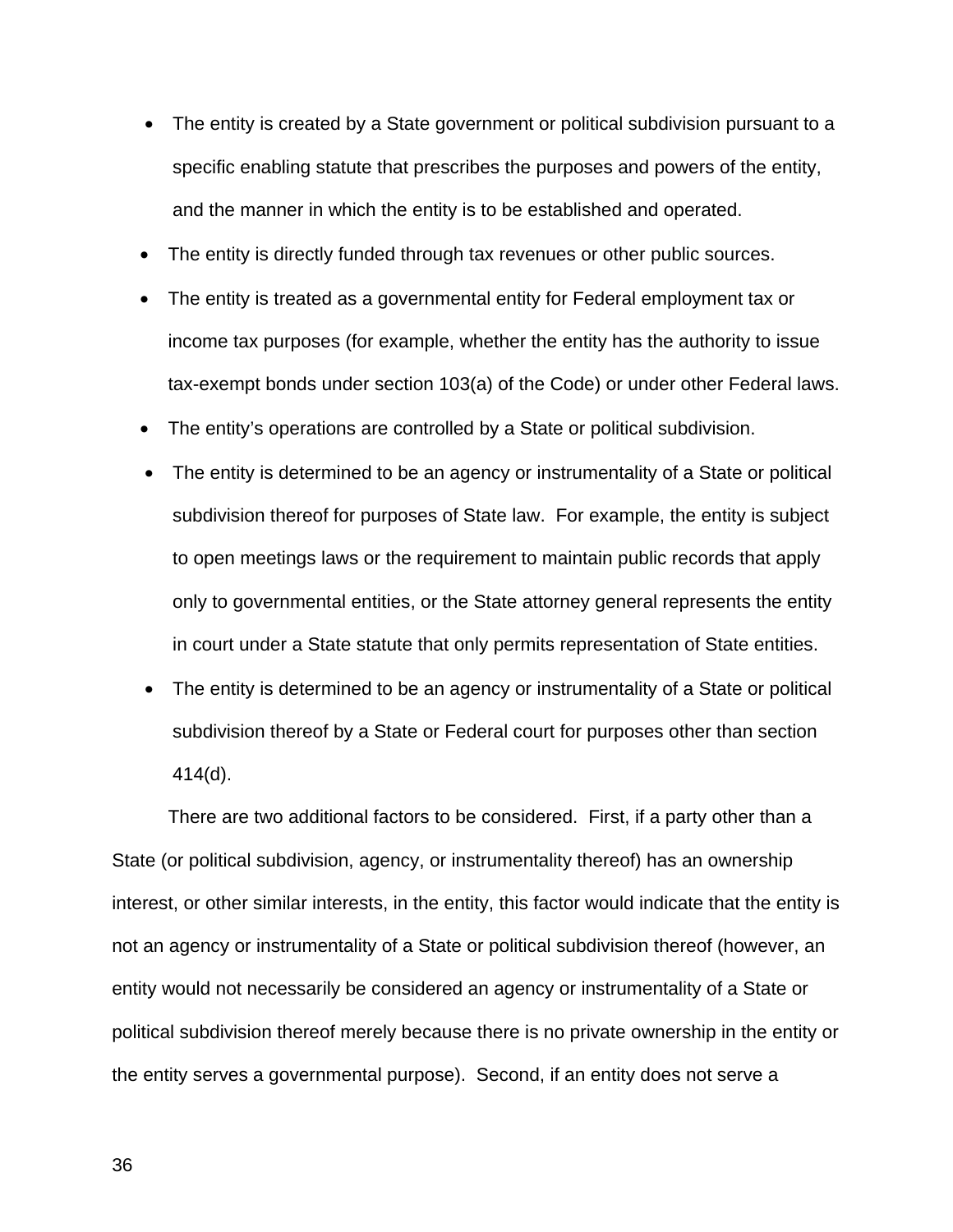governmental purpose, this factor would indicate that it is not an agency or instrumentality of a State (or political subdivision thereof).

 The proposed regulations include a variety of examples to illustrate whether an entity is an agency or instrumentality of a State or political subdivision thereof. Many of these examples are drawn from prior judicial opinions, as well as the Agencies' determinations.<sup>[30](#page-36-0)</sup> Within the description of particular factors, there are some examples that illustrate whether a particular factor is satisfied. However, the mere satisfaction of a particular factor is not conclusive in determining whether an entity is an agency or instrumentality within the meaning of these regulations.

#### F. Requirements for establishing and maintaining a section 414(d) governmental plan.

The proposed regulations would provide that a plan is established and maintained for the employees of a governmental entity if the following requirements are satisfied: (1) the plan is established and maintained by an employer within the meaning of  $\S1.401-1(a)(2)$  of the Income Tax Regulations;<sup>[31](#page-36-1)</sup> (2) the employer is a governmental entity; and (3) the only participants covered by the plan are employees of the governmental entity. For purposes of determining whether employees covered by a plan are employees of a governmental entity, employee representatives described in section 413(b)(8) (including individuals who are employed by the plan) would be treated as employees of the plan sponsor.<sup>[32](#page-36-2)</sup>

<span id="page-36-0"></span> $^{30}$  See, for example, Brock v. Chicago Zoological Society, 820 F.2d 909 (7<sup>th</sup> Cir. 1987) and <u>NLRB v.</u> Parents & Friends of the Specialized Living Center, 879 F.2d 1442 (7<sup>th</sup> Cir. 1989).<br><sup>31</sup> Section 1.401-1(a)(2) generally provides that a qualified pension, profit-sharing, or stock bonus plan is

<span id="page-36-1"></span>a definite written program and arrangement which is communicated to the employees and which is established and maintained by an employer.

<span id="page-36-2"></span>See  $\S$ 1.413-1(i)(1) for rules for when an employee is an employee representative.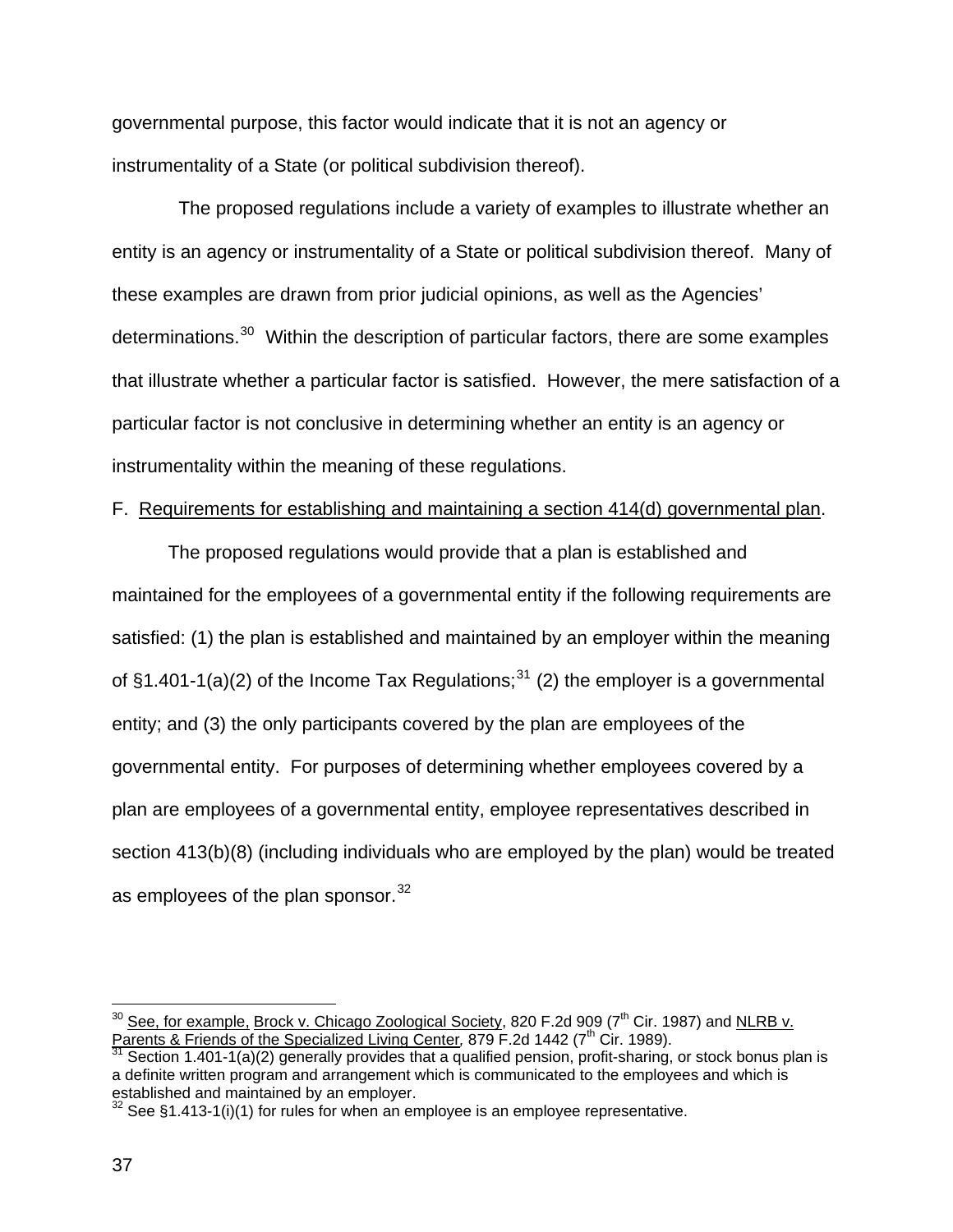The proposed regulations would provide rules for changes in status of an entity from a private entity to a governmental entity and from a governmental entity to a private entity. As mentioned in the "Background" section of this preamble, the qualification requirements for a private qualified plan differ substantially from those of a governmental qualified plan. The issue of whether a plan of a private employer that later becomes a governmental entity can be a governmental plan raises a question regarding the interaction among the three definitions of the term "governmental plan" in ERISA. Section 414(d) of the Code defines the term "governmental plan" as "a plan established and maintained by the Government of the United States, by the government of any State or political subdivision thereof, or by any agency or instrumentality of the foregoing." In title IV of ERISA, section 4021(b)(2) provides that any plan "established and maintained for its employees by the Government of the United States, by the government of any State or political subdivision thereof, or by any agency or instrumentality of the foregoing" is exempt from coverage by ERISA. In title I of ERISA, section 3(32) defines a governmental plan as "a plan established or maintained by the Government of the United States, by the government of any State or political subdivision thereof, or by any agency or instrumentality of the foregoing." While the definitions in title II of ERISA (Code) and title IV of ERISA (PBGC provisions) use the language "established *and* maintained" by a governmental employer, the title I definition uses the language "established *or* maintained."

This difference in statutory language was addressed in Rose v. Long Island Railroad Pension Plan, 828 F.2d 910 (2<sup>nd</sup> Cir. 1987), cert. denied, 485 U.S. 936 (1988). In Rose, the State of New York, through the Metropolitan Transportation Authority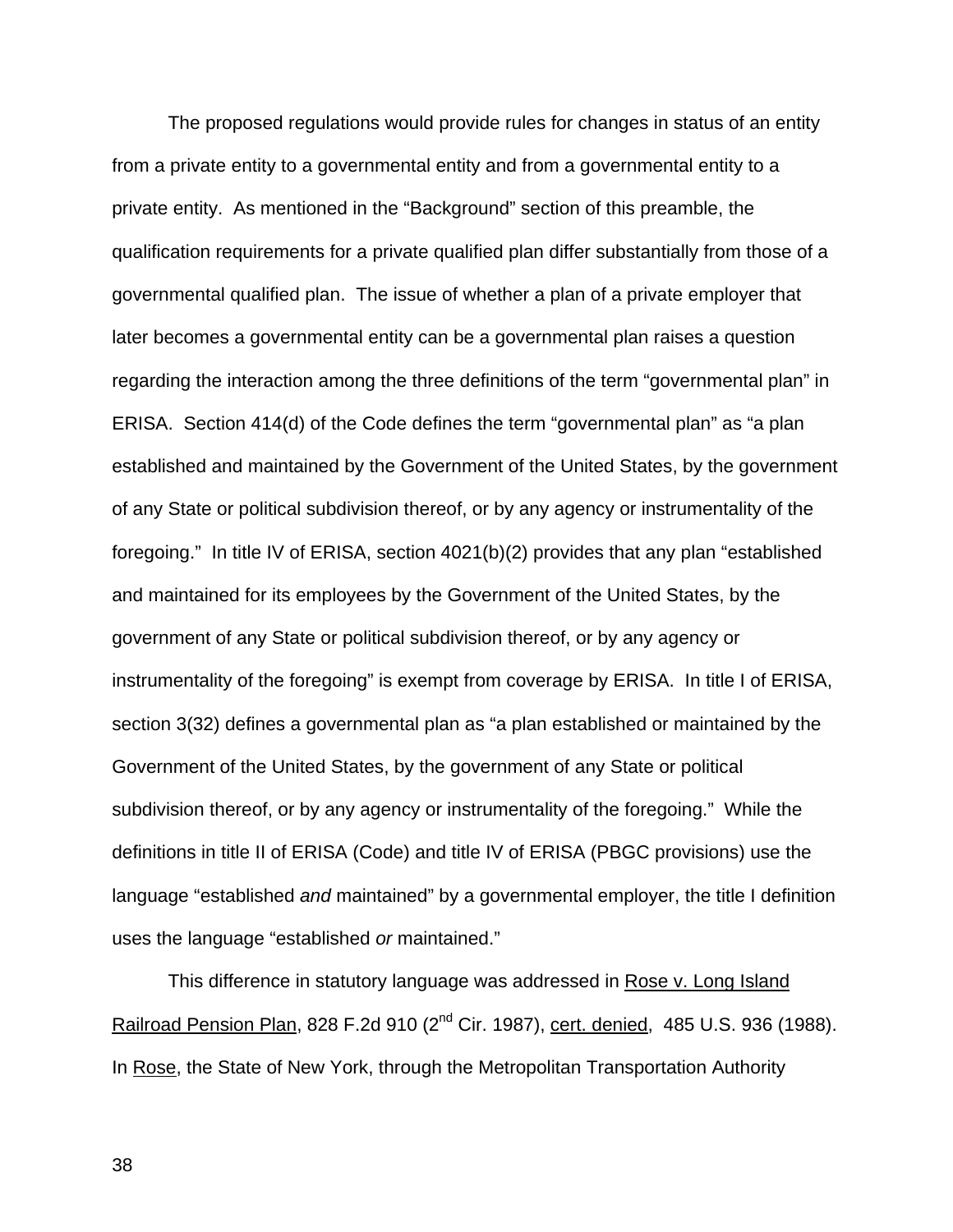(MTA), acquired the Long Island Railroad Company in 1966 (LIRR). The LIRR had originally been chartered as a private stock corporation. As part of the acquisition, the State also assumed sponsorship of the Long Island Railroad Pension Plan (LIRR Pension Plan). After ERISA was enacted in 1974, the widow of a participant who died in 1976 in the LIRR Pension Plan sued the plan under title I of ERISA after being denied survivorship benefits. The Rose court concluded that the LIRR Pension Plan was a governmental plan within the meaning of section 3(32) of ERISA because the LIRR was an agency or instrumentality of a political subdivision, the MTA.

The Rose court took the position that if a private entity is acquired by a governmental entity which becomes the plan sponsor, the plan can be established by the governmental entity and, thus, be a governmental plan. The court interpreted the "established or maintained" language in section 3(32) literally, but also noted the discrepancy between the "established or maintained" language in ERISA section 3(32) and the "established and maintained" language in Code section 414(d) and ERISA section 4021(b)(2) (emphasis added). Despite this difference in the three statutory definitions, Congress intended all three definitions to be interpreted in a similar manner. The Rose court reasoned that:

"If a plan is required to have been both established and maintained by a governmental entity in order to qualify for exemption, then a plan which was established by a private entity but subsequently taken over by a governmental body would continue to be subject to ERISA. This outcome conflicts with the federalism-based concerns which led Congress to exempt governmental plans in the first place." Rose v. Long Island Railroad Pension Plan, 828 F.2d at 920.

The Rose court stated that courts have interpreted the word "and" as meaning "or" if such interpretation would reflect the legislative intent of the statute. $33$  The Rose

<span id="page-38-0"></span><sup>&</sup>lt;sup>33</sup> See Rose v. Long Island Railroad Pension Plan, 828 F.2d at 919.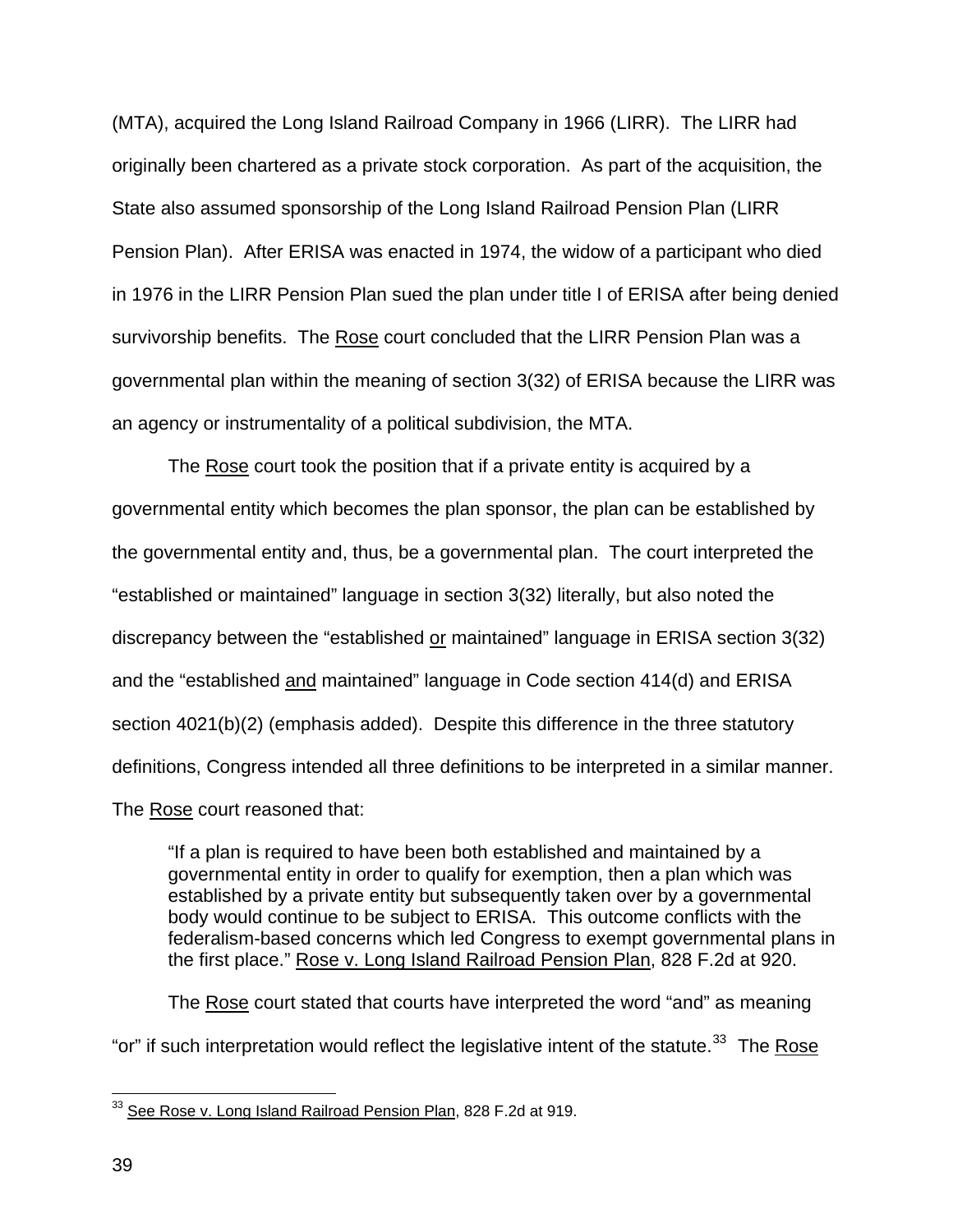court noted that its conclusion was consistent with the approach taken by the PBGC in a similar matter involving an entity's change to governmental status prior to the enactment of ERISA where the PBGC stated that it would not impose the "established" requirement when doing so would frustrate the congressional intent of section 4021(b)(2) of

# ERISA.[34](#page-39-0)

The Rose court also noted that the LIRR Pension Plan had been rewritten and substantially funded by the State since its acquisition of the LIRR in 1966, and stated that it would have reached the same conclusion regarding the plan's governmental status even if the definition under section 3(32) of ERISA used the phrase "established and maintained."

"In any event, even if we agreed with Rose that the correct interpretation of [section 3(32) of ERISA] was established and maintained, we would still not conclude that the LIRR Plan was covered by ERISA, because the Plan was in fact established and maintained by the LIRR."

Rose v. Long Island Railroad Pension Plan, 828 F.2d at 920. See also Roy v. Teachers Insurance and Annuity Association, 878 F.2d 47 (2<sup>nd</sup> Cir. 1989).

The court concluded that a broad reading of the term "established"--whereby a

plan not previously established under ERISA may become a plan established under

ERISA without the preexisting one having been formally "terminated"--is more

consistent with the legislative intent behind the governmental plan exemption.<sup>[35](#page-39-1)</sup>

<span id="page-39-0"></span><sup>&</sup>lt;u>.</u>  $34$  The Rose court said that: "We find the PBGC's approach to be a sensible one; the status of the entity which currently maintains a particular pension plan bears more relation to Congress' goals in enacting ERISA and its various exemptions, than does the status of the entity which established the plan." Rose v. Long Island Railroad Pension Plan, 828 F.2d at 920. See PBGC Opinion Letter 75-44 (December 9, 1975).

<span id="page-39-1"></span><sup>&</sup>lt;sup>35</sup> But see Hightower v. Texas Hospital Association, 65 F.3d 443, 448 (5<sup>th</sup> Cir. 1995), in which the Fifth Circuit held that if the plan was "established or maintained" for its employees by a governmental employer, the plan was exempt from coverage under title I of ERISA, even if it was not exempt from coverage under the title IV "established and maintained" test. The Court of Appeals held that the difference in statutory language between "established or maintained" and "established and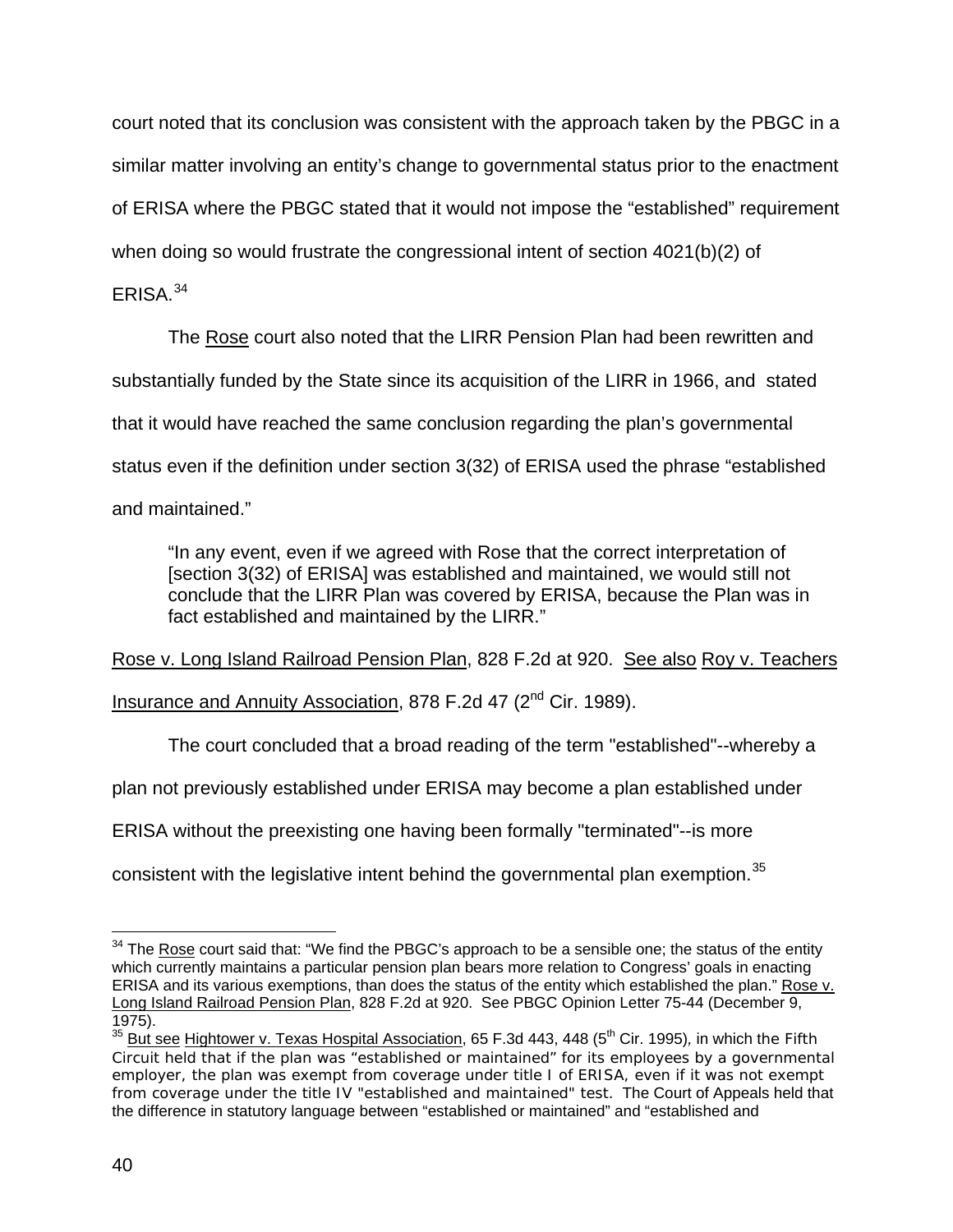For reasons similar to those presented by the Rose court, but consistent with the "established and maintained" language in section 414(d), the proposed regulations would set forth rules for employers changing status from private to governmental that are consistent with the legislative intent of the exemption of governmental plans. The proposed regulations would provide that if an employer becomes a governmental entity or a governmental entity becomes the employer under the plan (for example, in connection with an asset transfer), the plan will be treated as a governmental plan established by a governmental employer on the date of the change (including all of the plan's assets and liabilities attributable to service before and after the date of the change). Thus, in such a case, under the proposed regulations, the plan would have to comply with all the requirements for a private plan up to the date of the change and then comply with the requirements for a governmental plan after the date of the change. These same rules would also apply if a portion of a private plan was spun off to a plan maintained by a governmental employer: that portion of the plan would cease to be subject to Code rules applicable to nongovernmental employers, and instead would become part of a governmental plan, while the remaining portion of the private plan that was not spun off would continue to be subject to the protection and other rules applicable to private plans. These rules would provide standards for determining when the Code protections and other rules for a private plan cease to apply (and when the substantially different rules for a governmental plan begin to apply).

maintained" had to be given some meaning, and held that for a plan to be a governmental plan under ERISA section 4021(b)(2), the plan had to be both established and maintained by the government. Id*.* at 450-51. The court did not discuss what, if any, actions would be sufficient for an employer assuming sponsorship of an existing plan to be treated as having "established" the plan.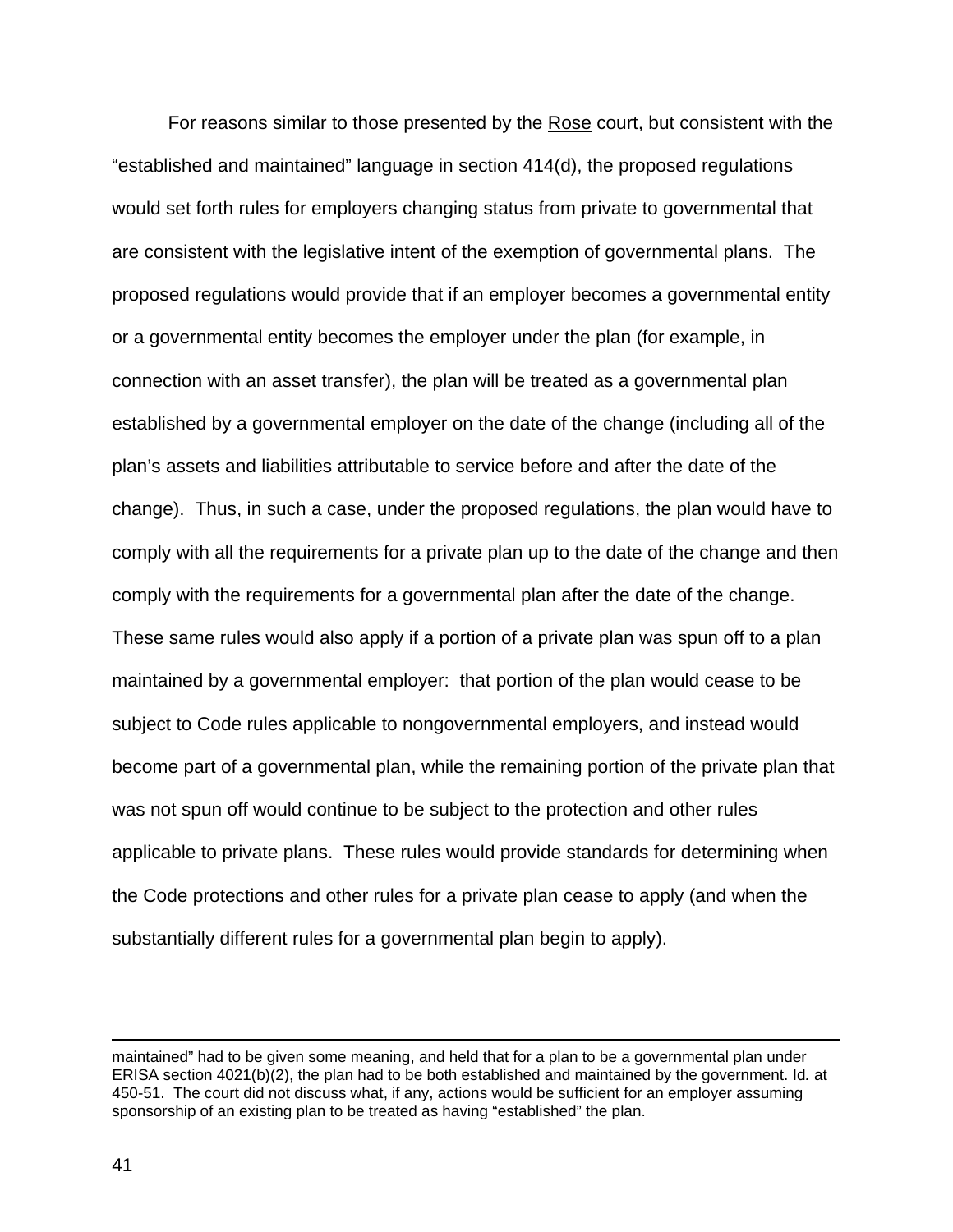In the case of a change in status from a private plan to a governmental plan, comments are requested on whether, and if so how, these regulations should address rights and obligations that accrued prior to the conversion to a governmental plan, including the responsibility of the former private plan sponsor (or former private plan) for benefits that accrued prior to the conversion. Any comments that address the potential impact of the proposed regulation's approach on rights and responsibilities under title I and title IV of ERISA will be forwarded to the DOL and the PBGC.

Similarly, the regulations would provide that if a governmental employer ceases to be a governmental entity, the plan will be treated as being established by a private employer thereafter (including all of the plan's assets and liabilities attributable to service before and after the date of the change).Such a change would occur either where the employer entity ceases to be a governmental entity (such as a spin-off of a corporation) or where the employees become employees of a different entity (such as in an asset transfer). Thus, for example, the entity in either case would no longer satisfy the requirement that the employer be a governmental entity. If such a change occurs, the plan must comply with the requirements for a governmental plan up to the change and then comply with all the requirements for a private plan for periods after the date of the change. (See also the related discussion under the heading, "Comments and Public Hearing.")

In the case of a formerly governmental plan becoming a private plan, the plan and plan sponsor may secure certain advantages, such as PBGC coverage or ERISA preemption, not available to governmental plans and governmental sponsors. However, nothing in these proposed income tax regulations should be construed to mean that,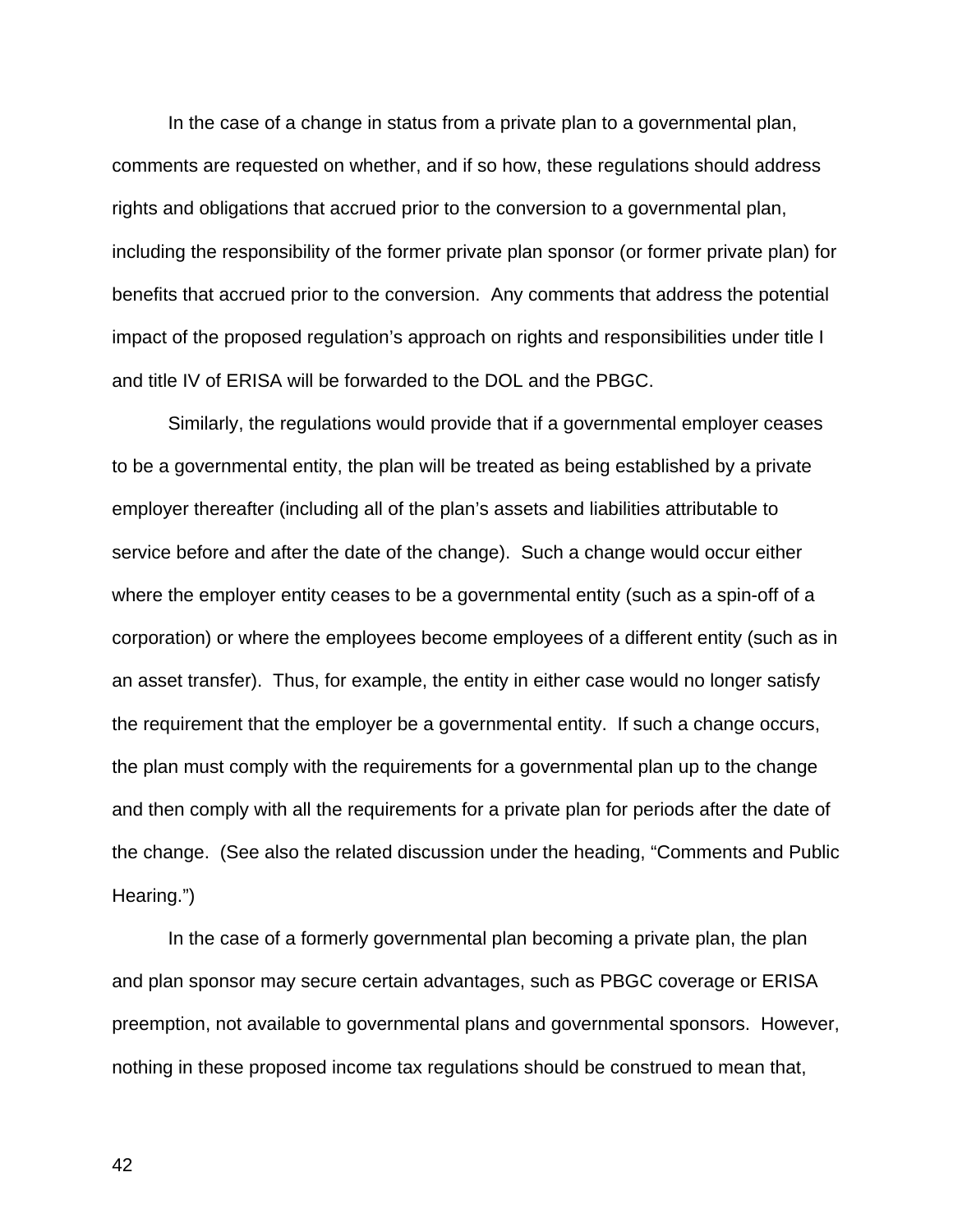with respect to a transaction such as an asset sale, in which assets and liabilities of a governmental plan are transferred to a private plan, the assumption of benefit liabilities accrued prior to the transfer to the private plan relieves the former governmental employer (or former governmental plan) from responsibility for those benefits.

As previously stated, the proposed regulations would provide that if a governmental employer ceases to be a governmental entity, the plan will be treated as being established by a private employer on the date of the change.The proposed regulations would provide an exception to this general rule when there is a change in status from a governmental entity to a private entity under certain circumstances. Specifically, if a governmental plan ceases to be maintained by a governmental employer, the plan will nevertheless be treated as continuing to be a governmental plan if the benefits held under the governmental plan are frozen and a governmental entity assumes responsibility for the plan. While the frozen plan would continue to be treated as a governmental plan, the plan would be permitted (but not required) to provide participating employees with credit for service with the new employer for purposes of vesting, final pay adjustments, entitlements to benefits such as early retirement benefits, and similar service credit other than benefit accrual credit.

Further, certain types of plans are limited under the Code to specific types of employers, including limitations that apply differently depending on whether or not the employer is or is not a governmental entity. These limitations on employer eligibility raise special problems for cases in which an entity becomes or ceases to be a governmental employer. For example, because a qualified cash or deferred arrangement under section 401(k) generally cannot be maintained by a State or local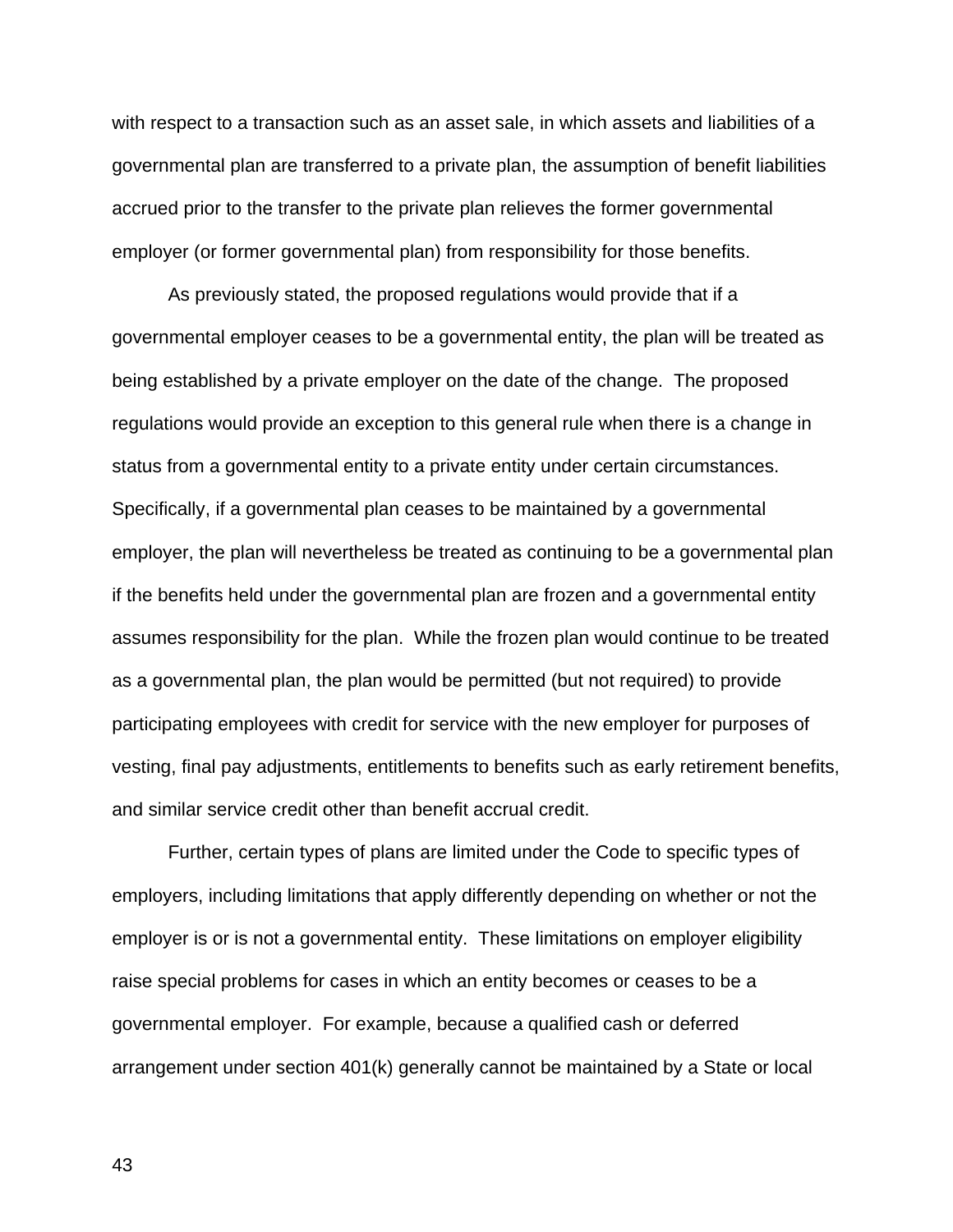government or political subdivision, or any agency or instrumentality thereof, such a plan maintained by a private employer cannot be continued if the employer later becomes part of a State. Other special problems arise if a governmental employer that is not a tax-exempt organization under section  $501(c)(3)$  and that is not a public school attempts to become a sponsoring employer of a section 403(b) plan of a tax-exempt organization under section 501(c)(3). Likewise, a State entity cannot maintain an unfunded section 457(b) plan of a tax-exempt organization described in section 457(e)(1)(B). These proposed regulations would not alter rules relating to the eligibility of an employer to establish or maintain a particular type of retirement plan. An employer that is considering a change in its status should evaluate whether it is eligible to sponsor any plan that it assumes, taking into account the employer eligibility rules. Therefore, sponsors should not assume from these proposed regulations that a change of sponsorship from a private to governmental employer, or vice versa, will not result in any adverse tax consequences. As emphasized elsewhere in this preamble, the proposed regulations would provide that the established and maintained rules apply only for purposes of section 414(d).

#### **Proposed Effective Date**

 It is expected that these proposed regulations would not be applicable earlier than for plan years beginning after the date of the publication of the Treasury decision adopting these rules as final regulations in the **Federal Register**. Generally, amendment of a State or local retirement plan requires enactment of State legislation. The Department of Treasury and IRS intends to take into consideration the time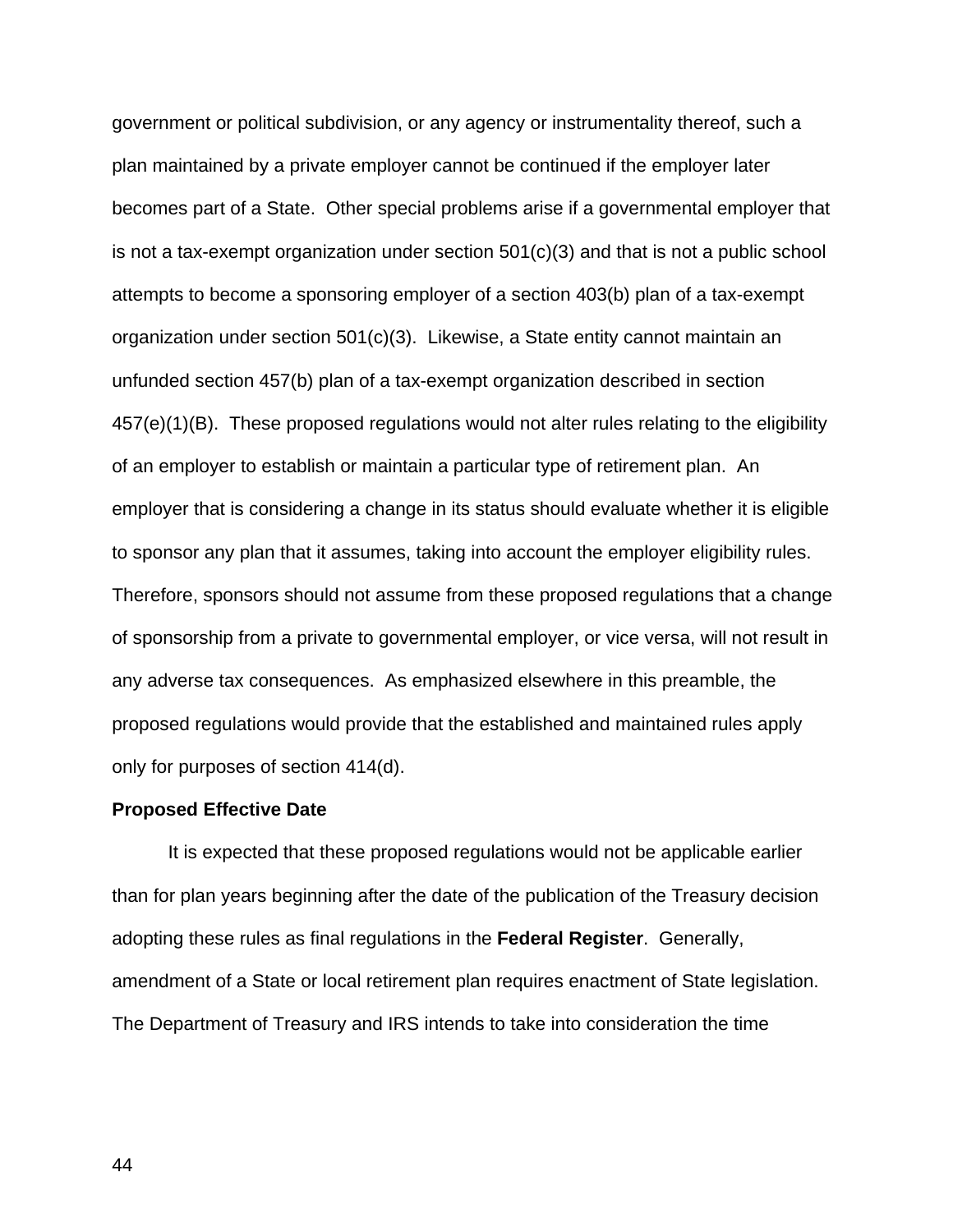required to complete the State legislative process when determining an effective date for these regulations.

#### **Special Analyses**

 It has been determined that this notice of proposed rulemaking is not a significant regulatory action as defined in Executive Order 12866. Therefore, a regulatory assessment is not required. It has also been determined that section 553(b) of the Administrative Procedure Act (5 U.S.C. chapter 5) does not apply to these regulations. In addition, because no collection of information is imposed on small entities, the provisions of the Regulatory Flexibility Act (5 U.S.C. chapter 6) do not apply, and therefore, a Regulatory Flexibility Analysis is not required. Pursuant to section 7805(f) of the Code, this notice of proposed rulemaking will be submitted to the Small Business Administration for comment on its impact on small business.

#### **Comments and Public Hearing**

 Before these proposed regulations are adopted as final regulations, consideration will be given to any written comments (a signed original and eight (8) copies) or electronic comments that are submitted timely to the IRS. The Treasury Department and the IRS specifically request comments on the clarity of the proposed rules and how they can be made easier to understand. All comments will be available for public inspection and copying.

These proposed regulations would provide that a determination of whether an entity is an agency or instrumentality of a State or a political subdivision thereof is based on a facts and circumstances analysis. Under the proposed regulations, the factors to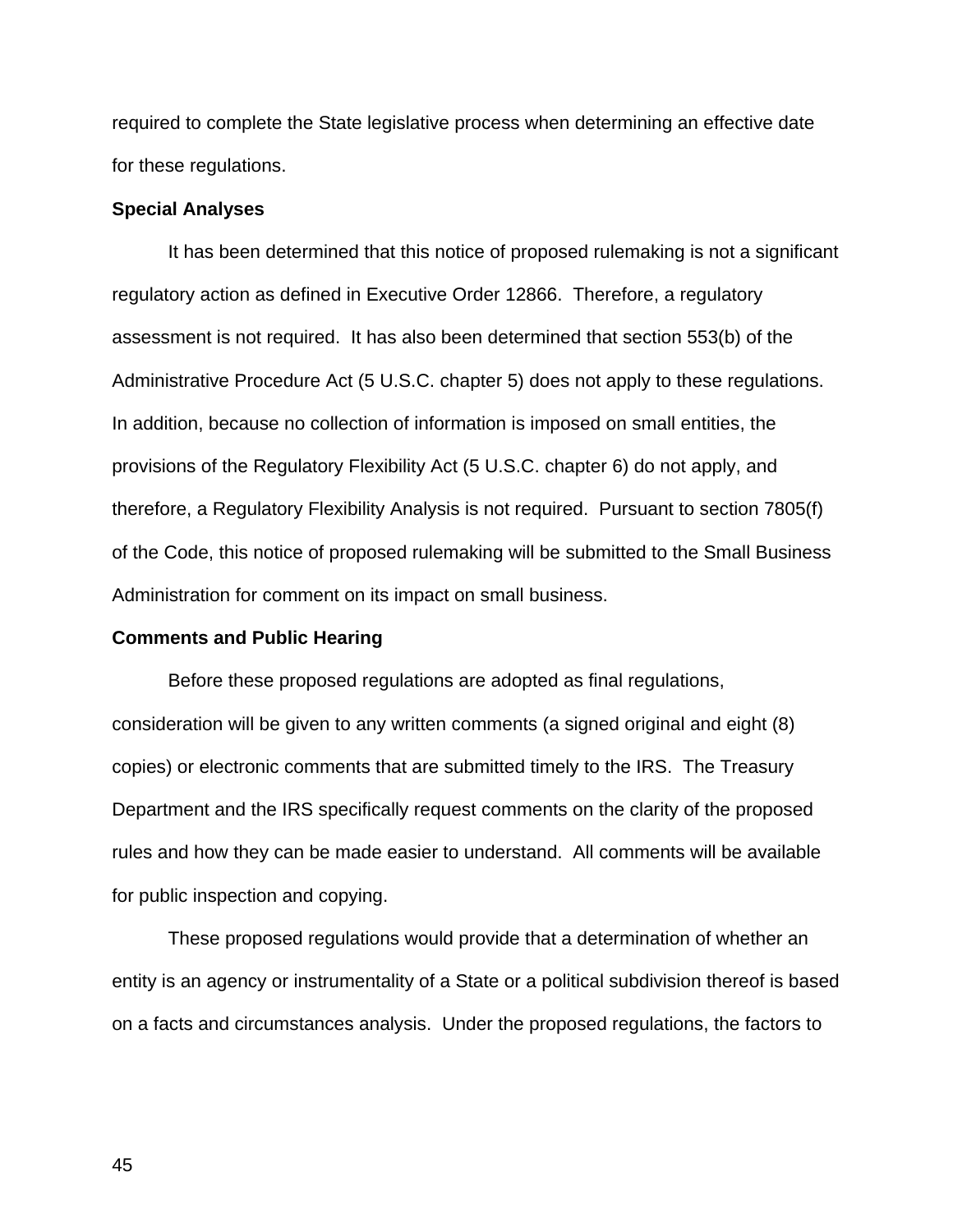be applied would be ranked into main factors and other factors.<sup>[36](#page-45-0)</sup> Comments are requested on whether the final regulations should eliminate the distinction between main and other factors. Comments are also requested on the ordering and the application of the main and other factors; for example, whether the final regulations should provide a list of factors with a safe harbor standard under which, if an entity satisfies identified factors, the entity will be treated as an agency or instrumentality of a State or political subdivision thereof, for purposes of section 414(d). Comments are also requested on whether the distinction between main and other factors should be retained, in addition to providing a safe harbor standard.

 The factors identified in this bright line test might be whether: (1) a majority of the entity's governing board or body are either controlled by a State or political subdivision thereof or elected through periodic, publicly held elections (with the nominees elected by the voters); and (2) a State or political subdivision thereof has the fiscal responsibility for the general debts and other liabilities of the entity, including the entity's employee benefit plans. This standard might be available only if the entity was created by a State government or political subdivision pursuant to a specific enabling statute that prescribes the purposes, powers, and manner in which the entity is to be established and operated.

 Apart from the special rules relating to plan coverage for employees of a labor union or plan under section 413(b)(8), these proposed regulations do not include special rules addressing existing practices under which a small number of private employees participate in a plan that would otherwise constitute a governmental plan under section

<span id="page-45-0"></span> $36$  For a list of the factors, see discussion under the heading Definition of Agency or Instrumentality of a State or a Political Subdivision of a State in the Explanation of Provisions of this preamble.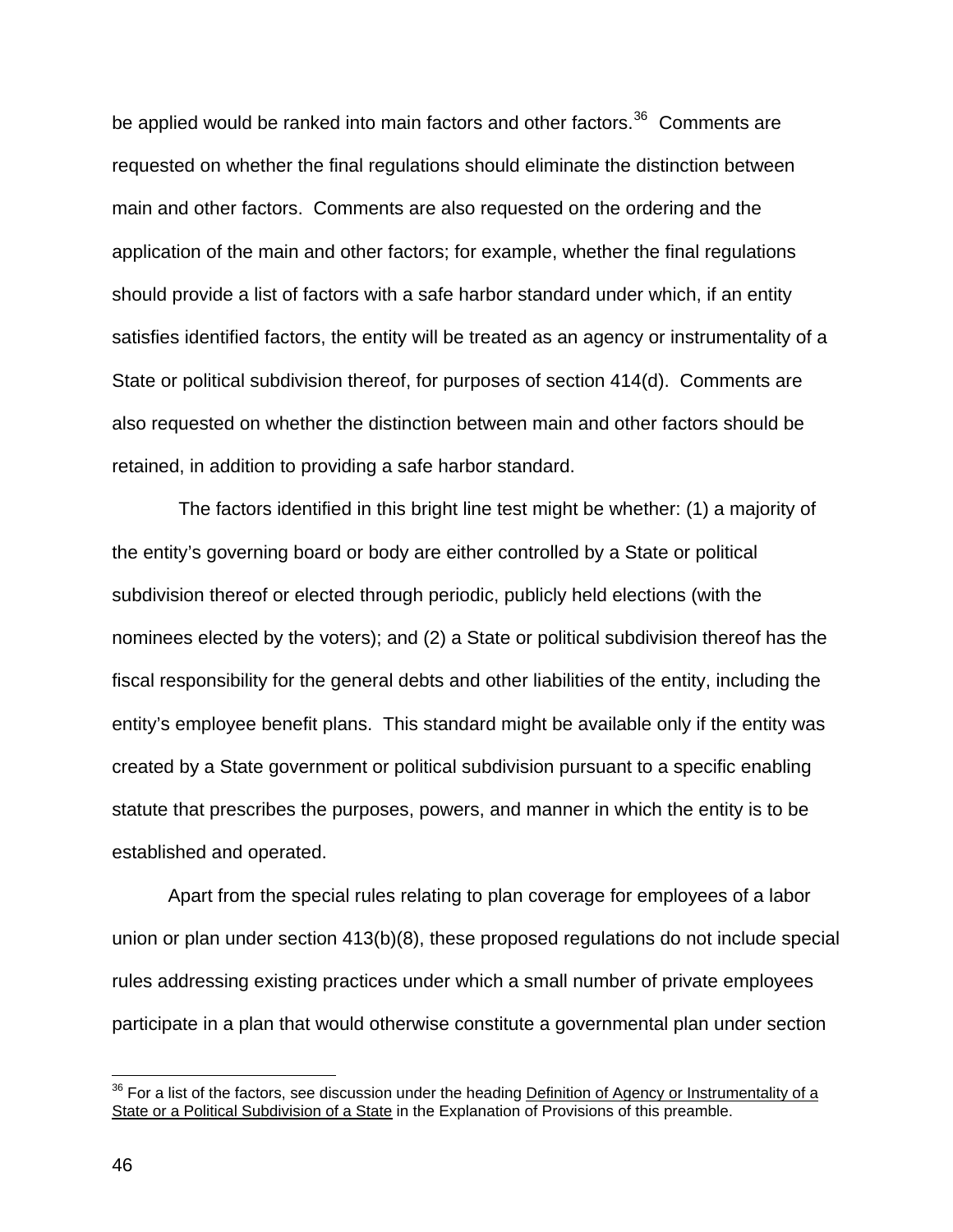414(d). Comments are requested on whether an exception should be provided in such cases. Parameters that could be taken into account for such a special rule include the following: (1) whether the private employees were previously employees of the sponsoring governmental entity; (2) whether the private employees were previously participants in the governmental plan; (3) whether the number or percentage of such former employees who participate in the governmental plan is de minimis (and, if so, what constitutes a de minimis number or percentage); (4) whether the coverage is pursuant to pre-existing plan provisions; (5) whether the private employer performs a governmental function and has been officially designated as a State entity for plan participation purposes; and (6) whether the employer is ineligible to sponsor the particular type of governmental plan (for example, whether a private employer is a taxexempt organization under section  $501(c)(3)$  that can sponsor a section  $403(b)$  plan, and whether the private employer sponsors or has sponsored plans that cannot be sponsored by a State governmental entity, such as a cash or deferred arrangement under section 401(k) or an unfunded section 457(b) plan of a tax-exempt entity (described in section  $457(e)(1)(B)$ ).

 If any special rule for such circumstances were to be included in the final regulation, there would be a number of related issues. These issues would include how to address the status of such a plan as a governmental multiple employer plan. Other issues might include how section 414(h) governmental pick-up plans should be treated, differences resulting from the application of federal employment taxes to a private employer participating in a governmental multiple employer plan, the application of the minimum funding rules with respect to a private employer participating in a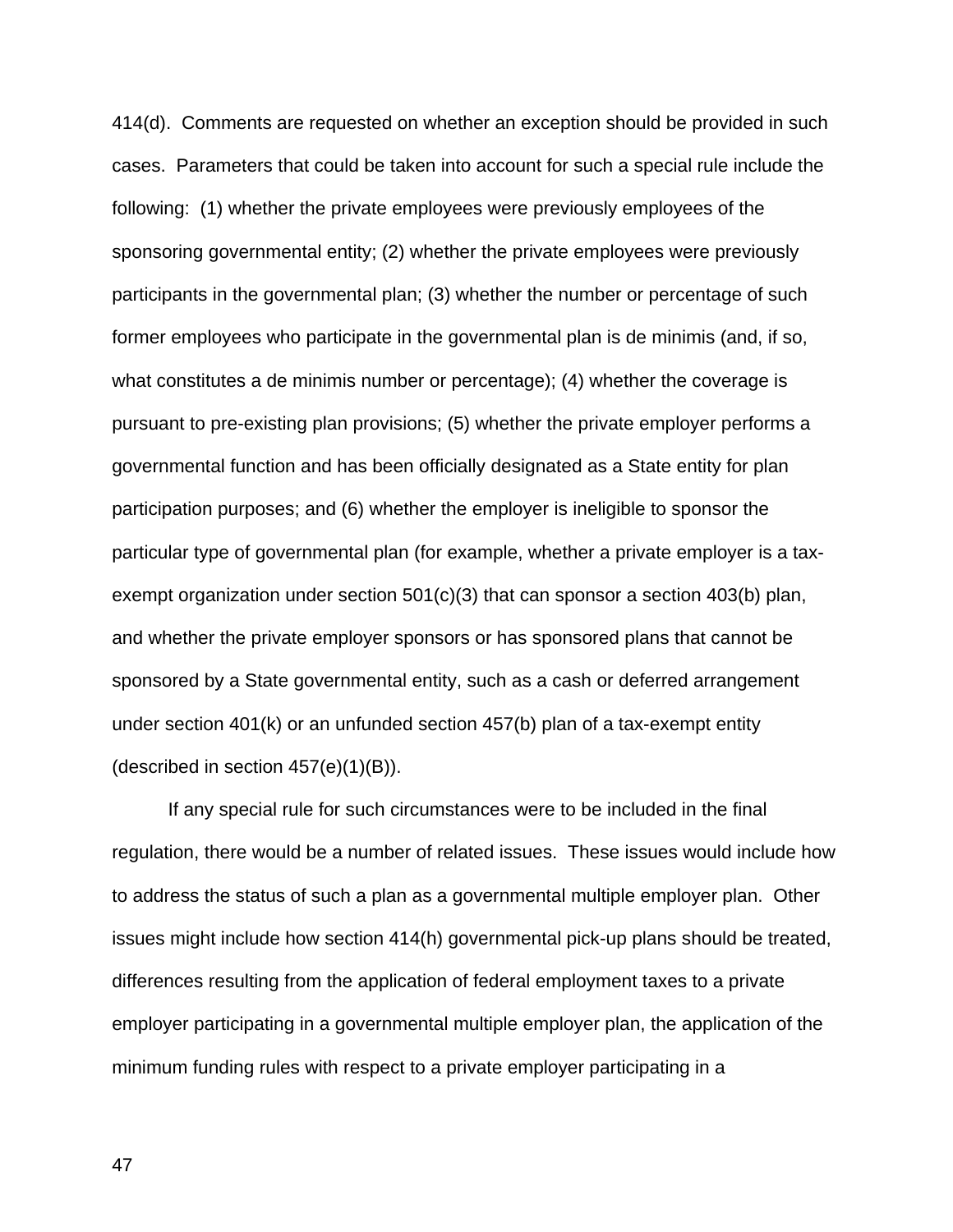governmental multiple employer plan, how the prohibited transaction rules of section 4975 would apply with respect to a private employer participating in a governmental multiple employer plan, how the special benefit limitation rules of section 415 would apply to private plan participants in the governmental plan; and what treatment should apply where the plan was previously a funded section 457(b) plan of a State or local government.

 If the final regulations do not provide any special rule for cases in which a governmental plan continues to cover private employees who were formerly governmental employees, it is expected that a reasonable transition period following publication of the final regulations will be provided. Comments are requested on what transitional relief should be provided to a governmental plan that covers private employees who were formerly governmental employees and continue to participate in the plan that would otherwise constitute a governmental plan under section 414(d) (such as the governmental plan spinning off a portion of the assets and liabilities of the plan with respect to the former employees as a separate non-governmental plan). Comments are also requested on whether this method of correction might also be appropriate in situations such as described in  $Example 5$  in paragraph (k)(4) of the proposed regulations.

 The final regulations may also provide transitional relief for entities that previously operated as if they were governmental entities eligible to participate or sponsor governmental plans but later were determined to be private entities under the regulations. Comments are requested on what transitional relief should be provided to an entity that is later determined to be a private entity. The Treasury Department and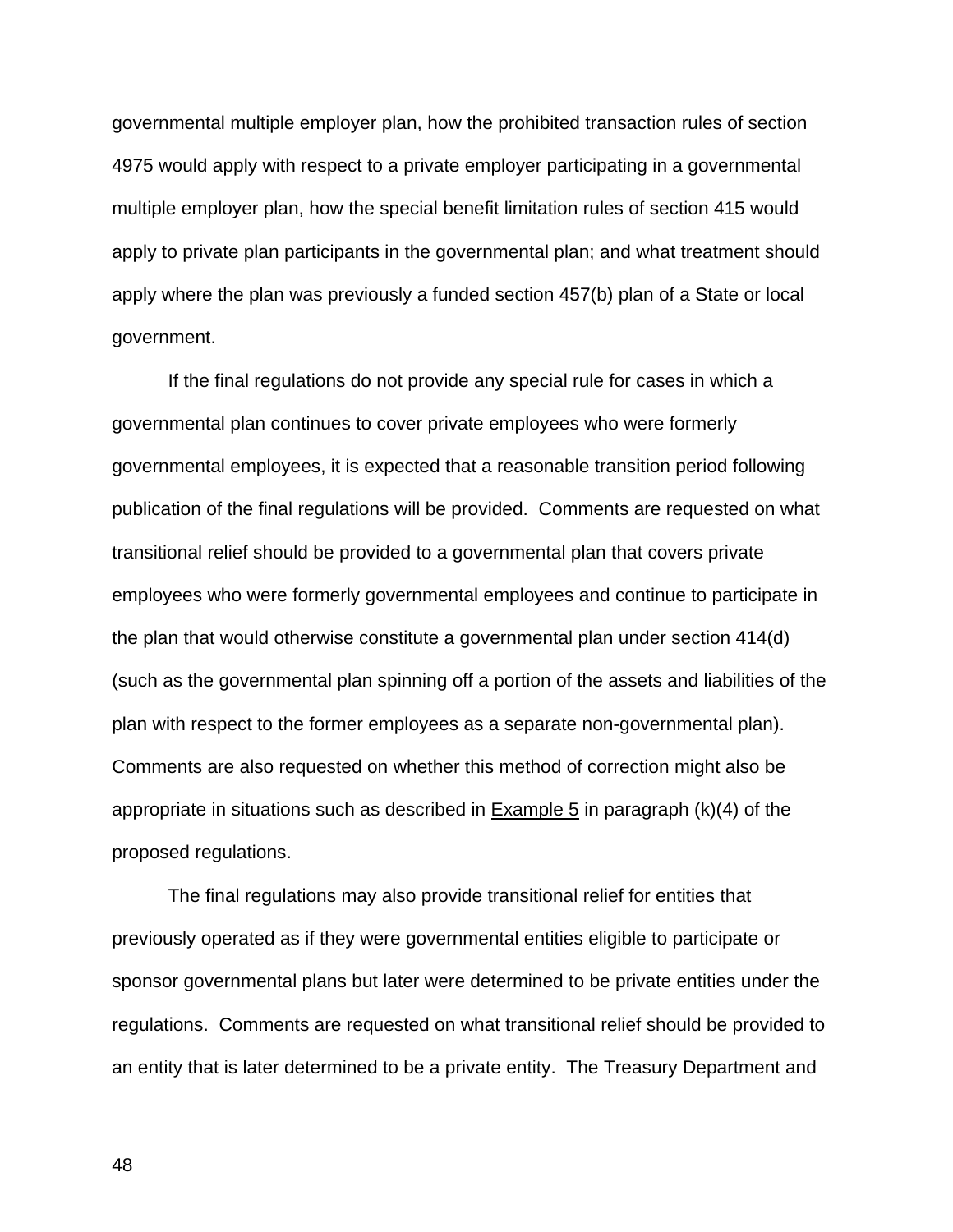the IRS anticipate that there will be a reasonable transition period following the final regulations for a plan to revise its arrangements in order to avoid the adverse tax consequences of failing to comply with all the requirements of a private retirement plan.

 A public hearing has been scheduled for (date to be provided when proposed regulations are published), beginning at 10 a.m. in the Auditorium, Internal Revenue Building, 1111 Constitution Avenue, NW., Washington DC. Due to building security procedures, visitors must enter at the main entrance located at 1111 Constitution Avenue, NW. In addition, all visitors must present photo identification to enter the building. Because of access restrictions, visitors will not be admitted beyond the immediate entrance area more than 30 minutes before the hearing starts. For information about having your name placed on the building access list to attend the hearing, see the "FOR FURTHER INFORMATION CONTACT" portion of this preamble.

 The rules of 26 CFR 601.601(a)(3) apply to the hearing. Persons who wish to present oral comments must submit written or electronic comments and an outline of the topics to be discussed and time to be devoted to each topic (signed original and eight (8) copies) by (date to be provided when proposed regulations are published). A period of 10 minutes will be allotted to each person for making comments. An agenda showing the scheduling of the speakers will be prepared after the deadline for receiving comments has passed. Copies of the agenda will be available free of charge at the hearing.

#### **Drafting Information**

 The principal author of these proposed regulations is Pamela R. Kinard, Office of Division Counsel/Associate Chief Counsel (Tax Exempt and Government Entities),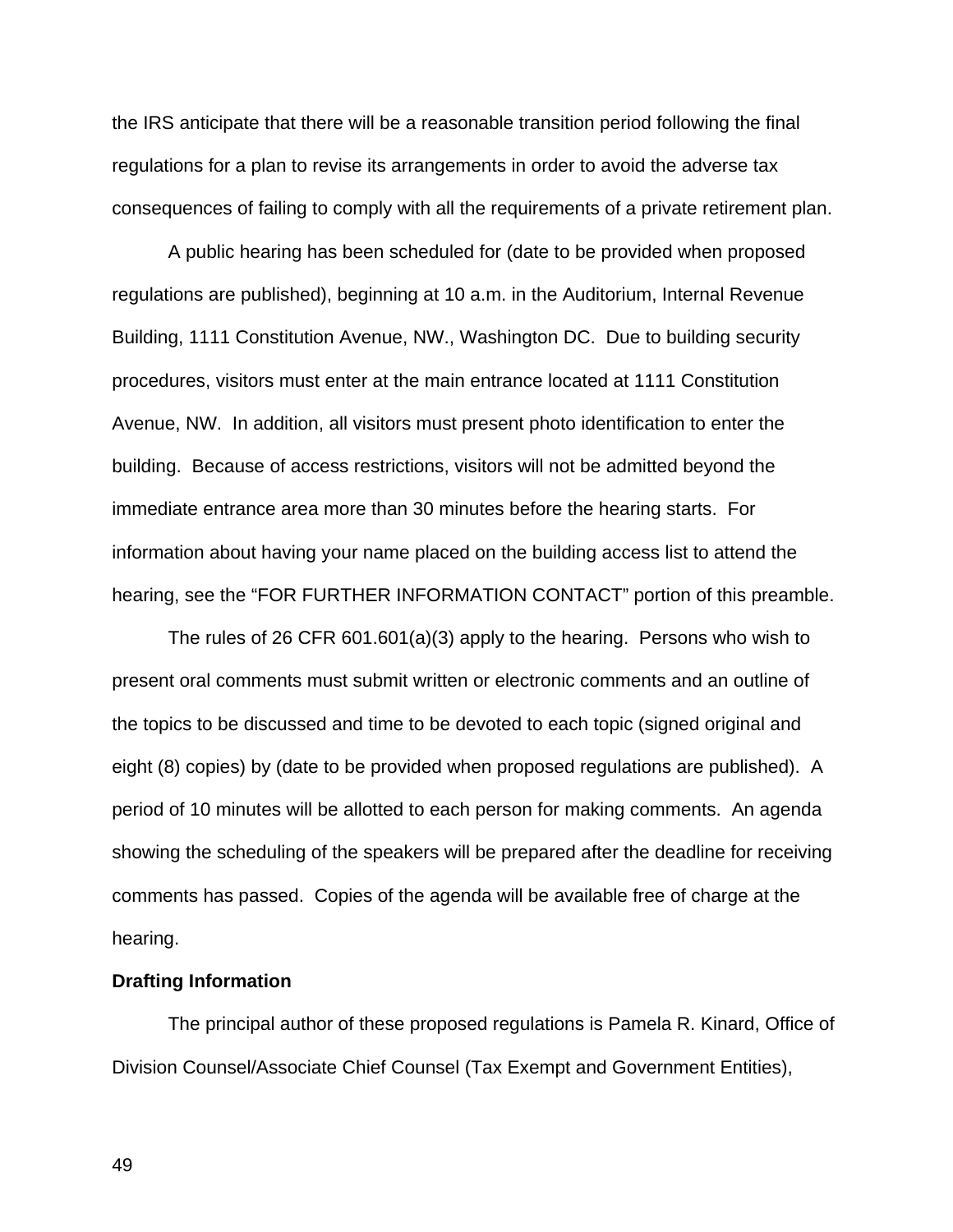Internal Revenue Service. However, personnel from other offices of the IRS and

Treasury participated in their development.

### **List of Subjects in 26 CFR Part 1**

Income taxes, Reporting and recordkeeping requirements.

#### **Proposed Amendments to the Regulations**

Accordingly, 26 CFR part 1 is proposed to be amended as follows:

### PART 1--INCOME TAXES

Paragraph 1. The authority citation for part 1 continues to read in part as follows:

Authority: 26 U.S.C. 7805 \* \* \*

Par.2. Section 1.414(d)-1 is added to read as follows:

### §1.414(d)-1 Definition of governmental plan.

(a) Definition of governmental plan--(1) In general. In accordance with section 414(d), for purposes of part I of subchapter D of chapter 1 of the Internal Revenue Code and the regulations, the term governmental plan means a plan established and maintained for its employees by the Government of the United States, by the government of any State or political subdivision thereof, or by any agency or instrumentality of the foregoing, as determined pursuant to the requirements of this section. The definitions set forth in this section only apply for purposes of section 414(d) and this section.

(2) Definition for plans subject to certain statutes. For purposes of part I of subchapter D of chapter 1 of the Internal Revenue Code and the regulations, the term "governmental plan" also includes any plan to which the Railroad Retirement Act of 1935 or 1937 applies and which is financed by contributions required under that Act and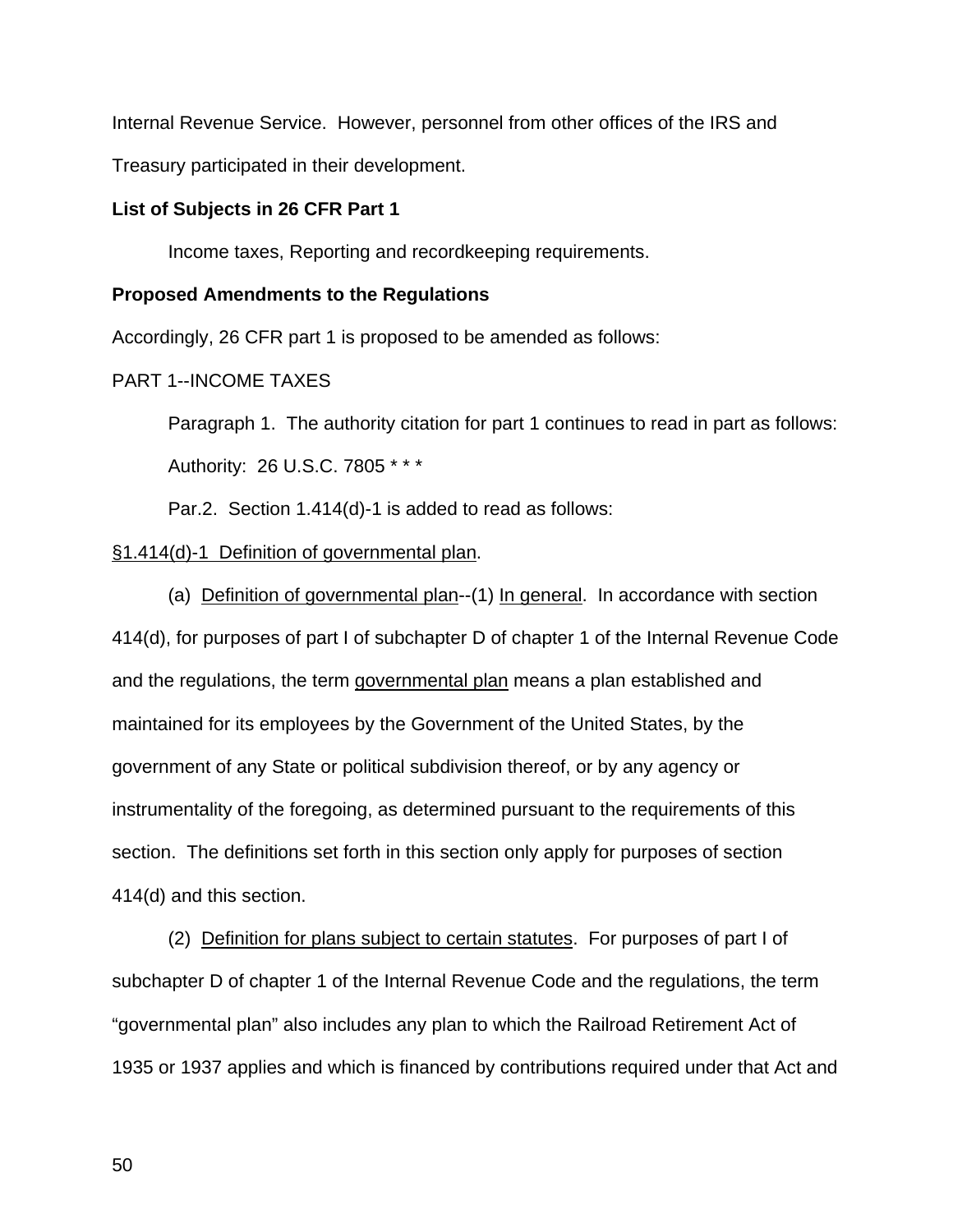any plan of an international organization which is exempt from taxation by reason of the International Organizations Immunities Act (59 Stat. 669).

(3) Definition for certain plans of Indian tribal governments. For purposes of part I of subchapter D of chapter 1 of the Internal Revenue Code and the regulations, the term "governmental plan" also includes a plan which is established and maintained by an Indian tribal government (as defined in section 7701(a)(40)), a subdivision of an Indian tribal government (determined in accordance with section 7871(d)), or an agency or instrumentality of either, and all of the participants of which are employees of such entity substantially all of whose services as such an employee are in the performance of essential governmental functions but not in the performance of commercial activities (whether or not an essential governmental function).

 (b) Definition of United States. The term United States has the meaning set forth in section 7701(a)(9).

(c) Definition of agency or instrumentality of the United States--(1) Agency or instrumentality of the United States. For purposes of the definition of "governmental plan" in paragraph (a)(3) of this section, the term agency or instrumentality of the United States means an entity that satisfies the facts and circumstances test in paragraph (c)(2) of this section.

(2) Facts and circumstances test. Whether an entity is an agency or instrumentality of the United States is based on facts and circumstances. In making this determination, the facts to be considered include the following:

(i) The entity performs or assists in the performance of a governmental function.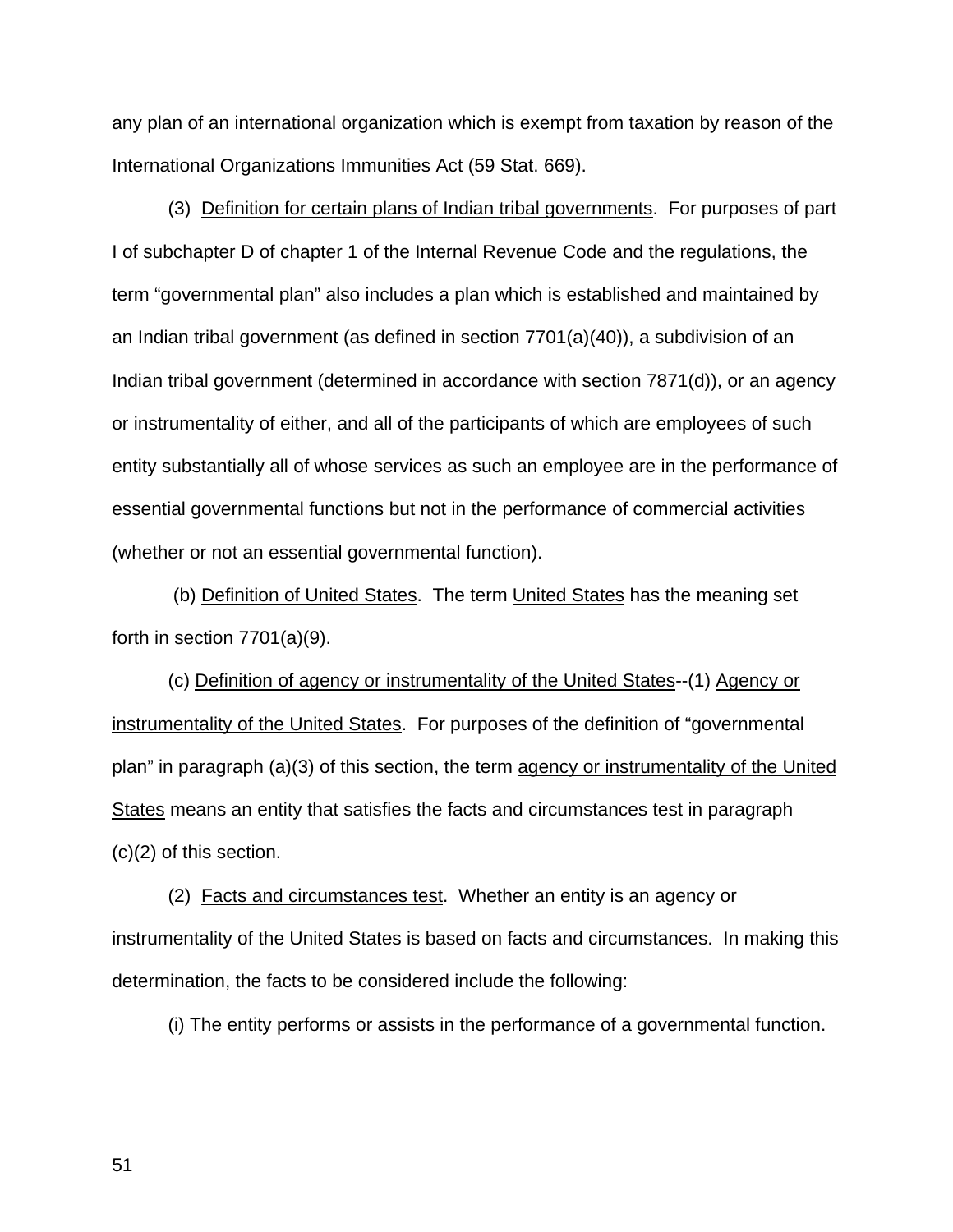(ii) There are no private interests involved, or the Government of the United States has all of the powers and interests of an owner. In determining whether an entity that holds stock has a private interest, stock will not be considered a private interest if the stock of the corporation is not acquired for investment purposes or for purposes of control.

(iii) The control and supervision of the entity is vested in the Government of the United States. Control must be more than the government's extensive Federal regulation of an industry.

(iv) The entity is exempt from Federal, State, and Local tax by an Act of Congress.

(v) The entity is created by the United States Government pursuant to a specific enabling statute that prescribes the purposes, powers, and manner in which the entity is to be established and operated.

(vi) The entity receives financial assistance from the Government of the United States. However, an entity is not a governmental entity merely because it receives funds from the Government of the United States under a contract to provide a governmental service.

(vii) The entity is determined to be an agency or instrumentality of the United States by a Federal court.

(viii) Other governmental entities recognize and rely on the entity as an arm of the Government of the United States.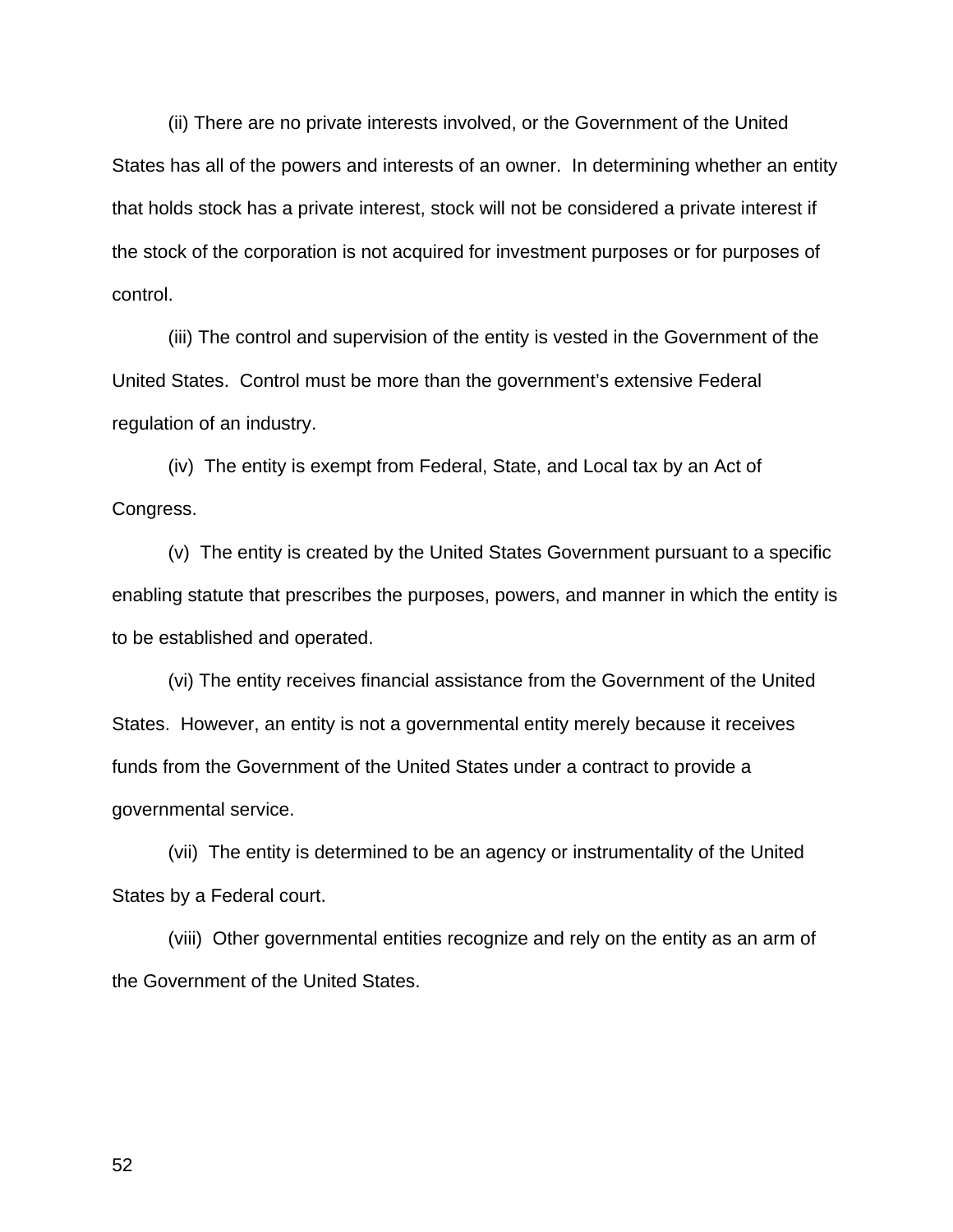(ix) The entity's employees are treated in the same manner as Federal

employees for purposes other than providing employee benefits (for example, the

entity's employees are granted civil service protection).

(3) Example. The following example illustrates the application of this paragraph

 $(c)$ :

 Example. (i) Facts. Entity A is a Federal credit union, which is created pursuant to the Federal Credit Union Act, and is a tax-exempt organization under section 501(c)(1)(A)(i). Membership in the Federal credit union is not open to the general public but to individuals who share a common bond, current or former employees of specified employers. Entity A is member-owned and is controlled by a board of directors that is elected by its membership. Entity A, along with other Federal credit unions, is subject to regulation by the National Credit Union Administration (NCUA), which is a Federal agency that charters and regulates Federal credit unions.

 (ii) Conclusion. Based on the facts and circumstances and the factors in paragraph (c)(2) of this section, Entity A is not an agency or instrumentality of the United States because its board of directors is elected by its own members and the directors are not responsible to the United States, except to the limited extent set forth in the Federal Credit Union Act and regulated by the NCUA. Thus, Entity A is not a governmental entity within the meaning of paragraph (c) of this section.

(d) Definition of State. The term State means any State of the United States and

the District of Columbia.

(e) Definition of political subdivision of a State. The term political subdivision of

a State means--

(1) A regional, territorial, or local authority, such as a county or municipality (such

as, a municipal corporation), that is created or recognized by State statute to exercise

sovereign powers (which generally means the power of taxation, the power of eminent

domain, and the police power); and

(2) The governing officers either are appointed by State officials or publicly elected.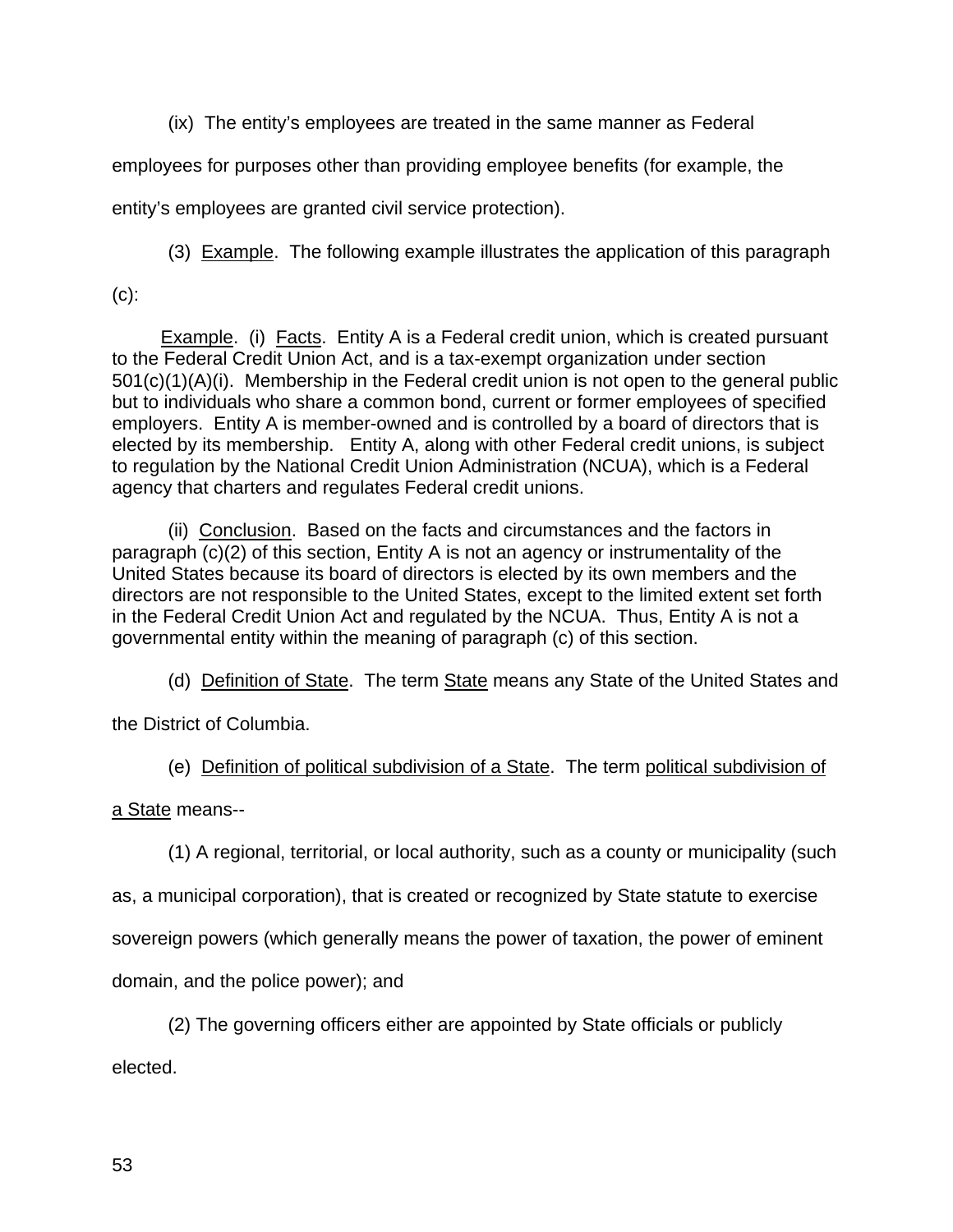(f) Definition of agency or instrumentality of a State or political subdivision of a State--(1) Agency or instrumentality of a State or political subdivision of a State. The term agency or instrumentality of a State or political subdivision of a State means an entity that satisfies the facts and circumstances test in paragraph (f)(2) of this section.

(2) Facts and circumstances test--(i) Factors to be considered. In making the determination of whether an entity is an agency or instrumentality of a State or political subdivision of a State, the main factors to be considered are--

 (A) The entity's governing board or body is controlled by a State (or political subdivision thereof). For example, an entity's governing board or body is controlled by a State (or political subdivision thereof) if the public officials of the State (or political subdivision thereof) have the power to appoint, and to remove and replace, a majority of the entity's governing board or body. This factor is not satisfied if the power to control is materially restricted (for example, if any board member of the entity can be replaced only with an individual chosen from a list of designees selected by the other members of the governing board or body);

(B) The members of the governing board or body are publicly nominated and elected;

(C) A State (or political subdivision thereof) has fiscal responsibility for the general debts and other liabilities of the entity, including responsibility for the funding of benefits under the entity's employee benefit plans;

(D) The entity's employees are treated in the same manner as employees of the State (or political subdivision thereof) for purposes other than providing employee benefits (for example, the entity's employees are granted civil service protection); and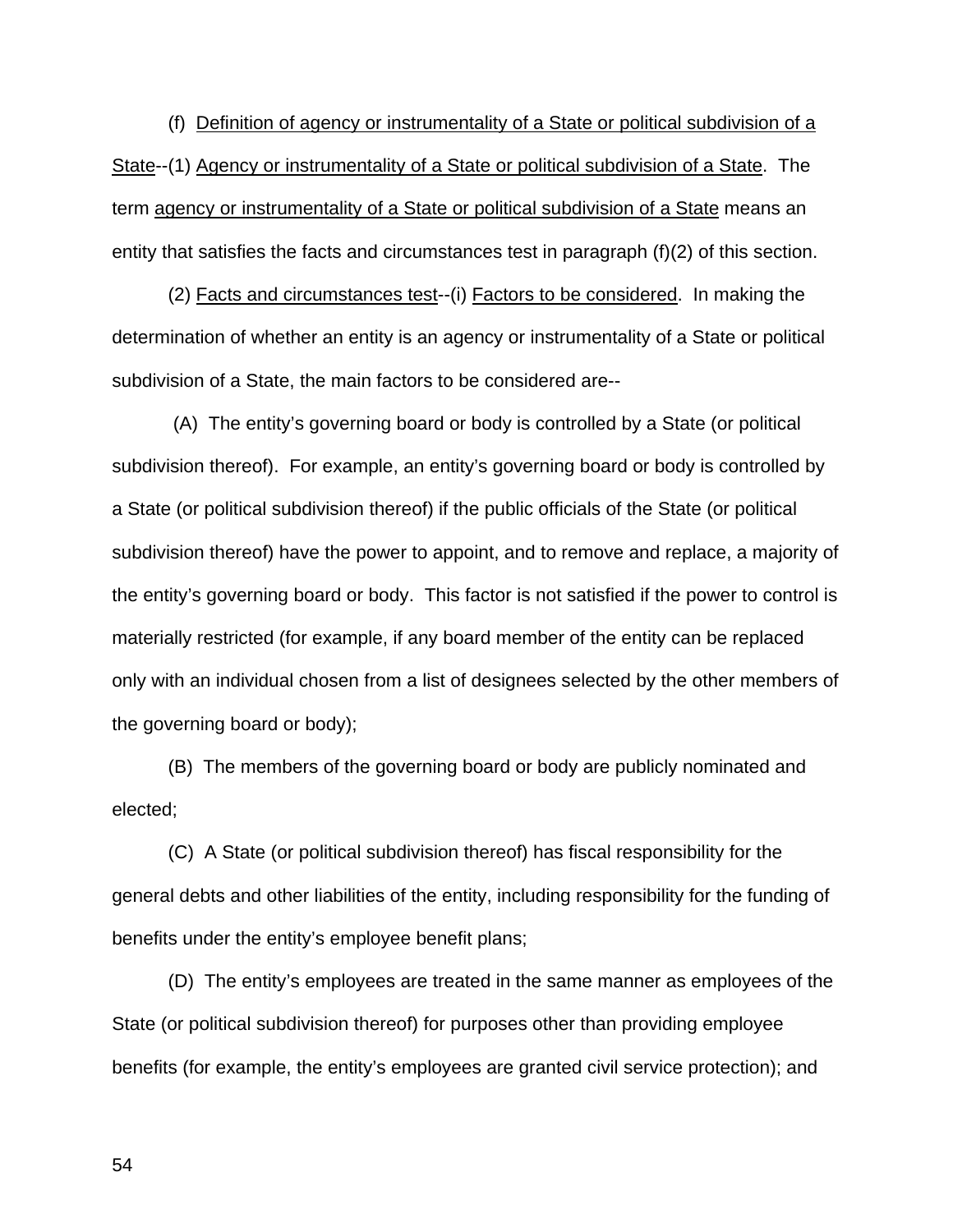(E) In the case of an entity that is not a political subdivision, the entity is delegated the authority to exercise sovereign powers (which generally means the power of taxation, the power of eminent domain, and police powers) of the State (or political subdivision thereof) and the delegation of authority is pursuant to a statute of a State (or political subdivision thereof).

(ii) Other factors to be considered. In making the determination of whether an entity is an agency or instrumentality of a State or a political subdivision of a State, other factors include--

(A) The entity's operations are controlled by a State (or political subdivision thereof);

(B) The entity is directly funded through tax revenues or other public sources. However, this factor is not satisfied if an entity that is not otherwise an agency or instrumentality is paid from public funds under a contract to provide a governmental service or is funded through grants by the State or Federal government;

(C) The entity is created by a State government or political subdivision of a State pursuant to a specific enabling statute that prescribes the purposes, powers, and manners in which the entity is to be established and operated. However, a nonprofit corporation that is incorporated under a State's general corporation laws is not created under a specific enabling statute;

(D) The entity is treated as a governmental entity for Federal employment tax or income tax purposes (such as, the authority to issue tax-exempt bonds under section 103(a)) or under other Federal laws;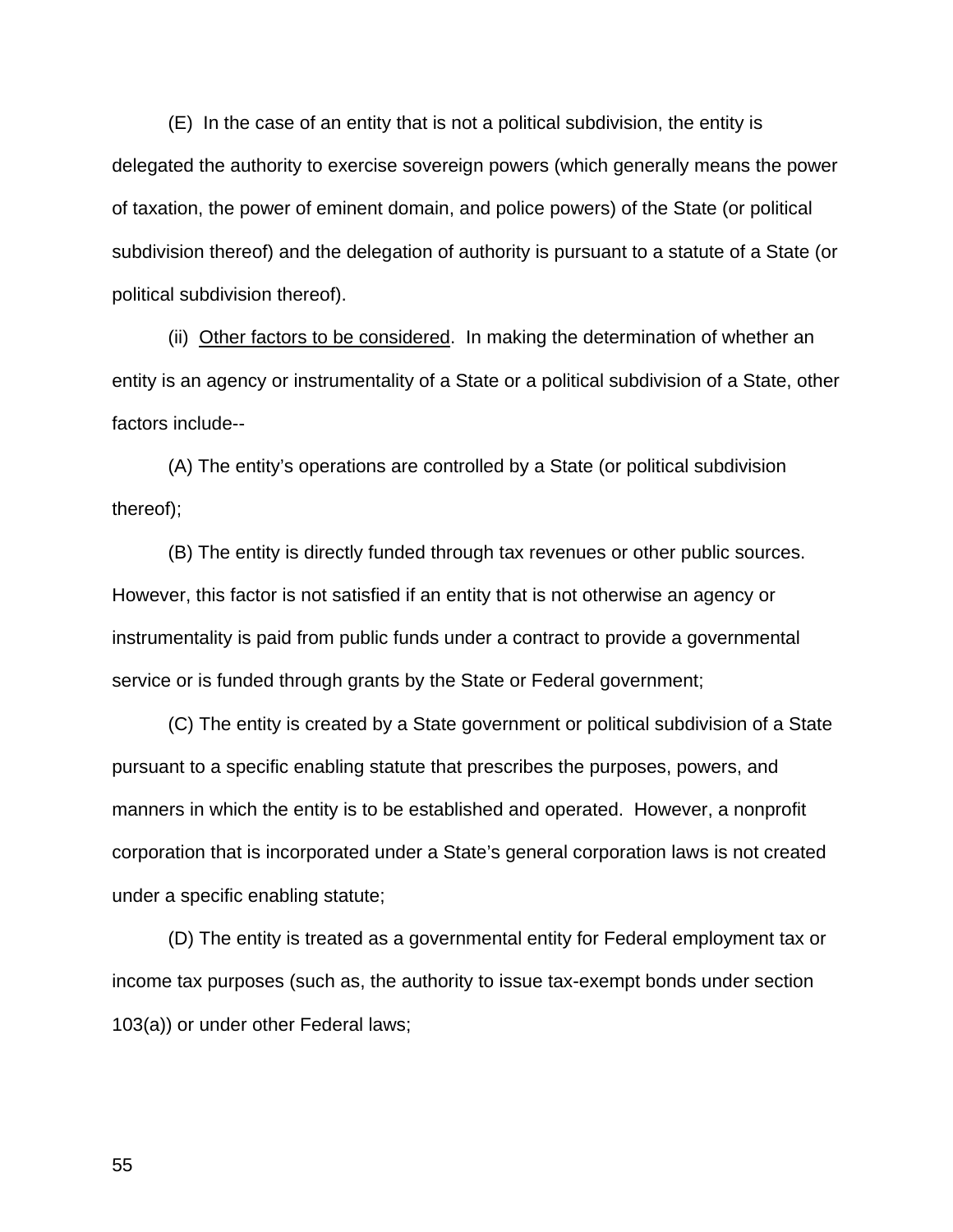(E) The entity is determined to be an agency or instrumentality of a State (or political subdivision thereof) for purposes of State laws. For example, the entity is subject to open meetings laws or the requirement to maintain public records that apply only to governmental entities, or the State attorney general represents the entity in court under a State statute that only permits representation of State entities;

(F) The entity is determined to be an agency or instrumentality of a State (or political subdivision thereof) by a State or Federal court;

 (G) A State (or political subdivision thereof) has the ownership interest in the entity and no private interests are involved; and

(H) The entity serves a governmental purpose.

(3) Examples. The following examples illustrate the application of this

paragraph (f). In each of these examples, unless otherwise stated, only facts that are

relevant to the examples are included and it is assumed that no party other than a State

or political subdivision thereof has an ownership interest in the entity and that the entity

serves a governmental purpose. The examples are as follows:

**Example 1.** (i) Facts. Entity C is a utility company located in County B of State A. Entity C is created pursuant to a State A statute by a petition of 25 private citizens who are landowners, and approved by an order of a judge in County B. Entity C is administered by a board of commissioners named in the original petition, with vacancies to be filled by the incumbents, but with State A having the right to remove a board member for malfeasance. Entity C has the power of eminent domain. In addition, the records of Entity C are public records.

 (ii) Conclusion. Based on the facts and circumstances, Entity C is not an agency or instrumentality of County B within the meaning of paragraph (f) of this section because it does not satisfy the control factors described in paragraphs (f)(2)(i)(A) and (ii)(A) of this section because Entity C is under the control of a self-perpetuating board of directors and because State A or its officials do not exercise control over the directors.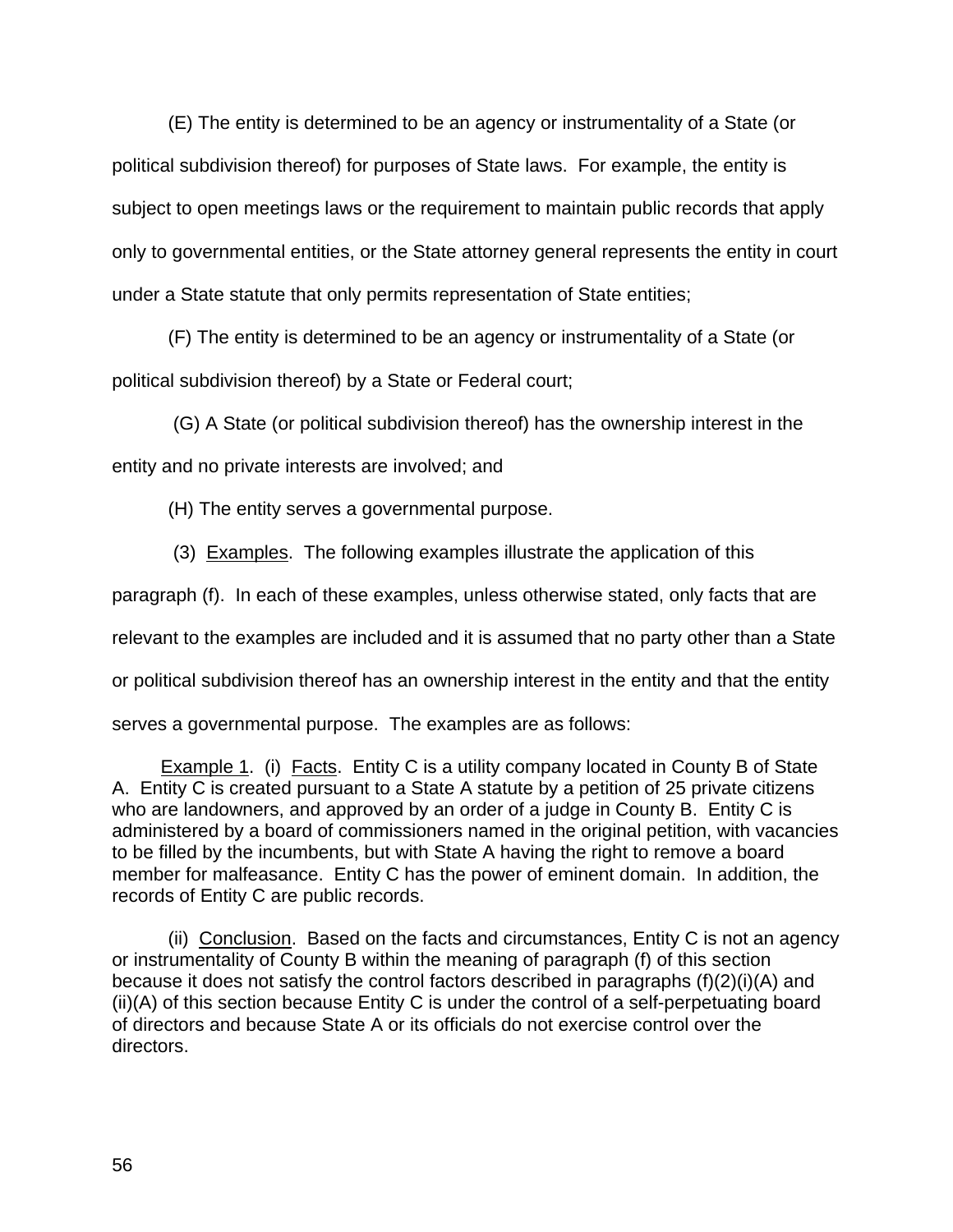Example 2. (i) Facts. The facts are the same as in Example 1, except that Entity C is administered by a board of commissioners which is appointed by the Governor of State A and is subject to removal proceedings by the Governor of State A, the County B prosecutor, or the general public in County B. Vacancies on Entity C's district board are filled by popular election or by appointment of the Governor of State A. Entity C has the power of eminent domain. In addition, the records of Entity C are public records.

 (ii) Conclusion. Based on the facts and circumstances, Entity C is an agency or instrumentality of County B within the meaning of paragraph (f) of this section.

Example 3. (i) Facts. Entity K is a non-profit corporation that operates a zoo in County J. Entity K is organized under the laws of State L. Although Entity K was not created by State law, the legislature of State L authorized the State's forest districts to contract with zoological societies for the creation, operation, and maintenance of zoological parks. County J entered into a contract with Entity K, giving Entity K exclusive control and management authority over the zoo in County J. Entity K, through government contracts, receives over half of its revenues from taxes raised by County J. The remaining revenues are from admission and parking fees, concessions, souvenirs, and private donations. County J maintains a significant amount of control over the budget of Entity K, including overseeing the expenditures of nontax revenues generated by Entity K. The zoo is located on land owned by County J, and vehicles used at the zoo are owned by County J and licensed as municipal vehicles. Entity K is managed by a 35-member board of trustees. Only one member of the board of trustees is a public official. Of the 240 members of Entity K who elect the board of trustees, only 4 members are County J public officials. In addition, County J has no direct role in Entity K's operation and maintenance of the zoo. Employees of Entity K are not treated in the same manner as public employees and, thus, are not covered under the civil service rules, pension plan, or workers' compensation funds of County J or State L.

(ii) Conclusion. Based on the facts and circumstances, Entity K is not an agency or instrumentality of County J or State L within the meaning of paragraph (f) of this section. Although Entity K is partly funded by County J, it receives those funds under a contract to provide governmental service and very few members of both the board of trustees and the governing members of Entity K are public officials.

Example 4. (i) Facts. Entity P is a non-profit corporation that operates a 24-hour intermediate care facility for mentally challenged adults located in State O. Entity P is licensed and regulated by State O. While not created by statute, Entity P's facility was built pursuant to statutory directives. Entity P is managed by a 9-member board of directors, which consists of parents of the patients at the facility and other volunteers. The directors are elected by Entity P's corporate members. State O has no authority to appoint or remove directors. The facility is managed by an executive director who is hired by the board without State approval. Pursuant to regulations, State O mandates certain personnel requirements, including staffing levels and minimum qualification requirements for staff members at the facility. However, Entity P is responsible for hiring, firing, and other disciplinary decisions. State O prescribes an hourly mean wage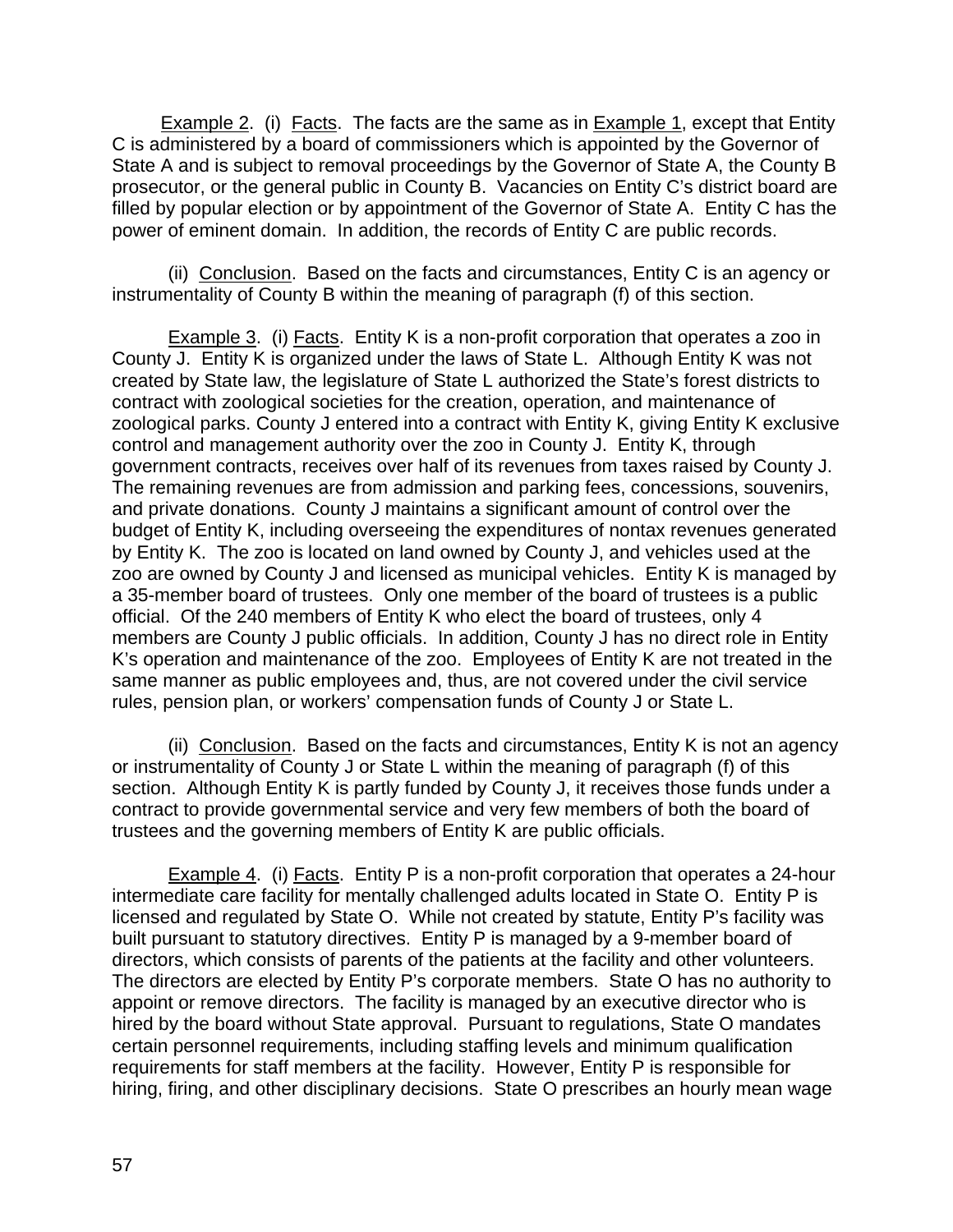for the employees of Entity P, which limits the total amount that Entity P can pay its employees. In addition, State O imposes a ceiling on fringe benefits available to employees of Entity P, but Entity P is responsible for allocating the funds to pay for the fringe benefits.

 (ii) Conclusion. Based on the facts and circumstances, Entity P is not an agency or instrumentality of State O within the meaning of paragraph (f) of this section. Although Entity P is directly funded by State O, it receives those funds under a contract to provide services to State O. Entity P does not satisfy the control factors described in paragraphs  $(f)(2)(i)(A)$  and  $(ii)(A)$  of this section because Entity P is controlled by directors who are chosen by Entity P's corporate members. While State O has some oversight control over Entity P's employees, through certification requirements and the imposition of limitations on pay and fringe benefits, Entity P has control over most employment decisions, as well as setting policies for holidays, vacations, insurance, and retirement benefits.

Example 5. (i) Facts relating to University U. University U was created by the legislature of State A and is an agency or instrumentality of State A under this paragraph (f). The board of trustees of University U appoints the president of University U. The president of University U appoints the chancellor of the medical school of University U. The chancellor of the medical school is also a vice-president of University U. The chancellor of the medical school appoints the various chairs of the clinical departments of the medical school.

(ii) Facts relating to the corporate structure of Employer M. The chairs of the clinical departments of the medical school have incorporated a separate entity, Employer M, under State A's not-for-profit law. Employer M is an integrated group practice for managing the clinical practice activities of the medical school faculty and was established in order to advance the purposes of the medical educational program and related activities of the medical school of University U. Under the by-laws of Employer M, any physician employee of Employer M must be a faculty member of the medical school (and if any physician employee of Employer M leaves the faculty of the medical school, his or her employment with Employer M terminates automatically).

(iii) Facts relating to the control of Employer M. Employer M is governed by a board of trustees consisting of the chancellor of the medical school, the clinical department chairs, and full-time faculty members appointed by two-thirds of the clinical department chairs. Performance of services as an employee of Employer M is a condition of employment for all full-time faculty members of the medical school. The faculty members are employees of University U and, in the capacity of their employment at University U, participate in the State A public employees' pension plan. Employer M also employs administrative and non-faculty employees who are not treated in the same manner as employees of State A (or University U). Employer M charges patients for the services provided by Employer M, and a portion of the fees collected are paid to University U. The compensation levels for employees of Employer M are set by faculty members who serve on the board of trustees of Employer M. The compensation paid to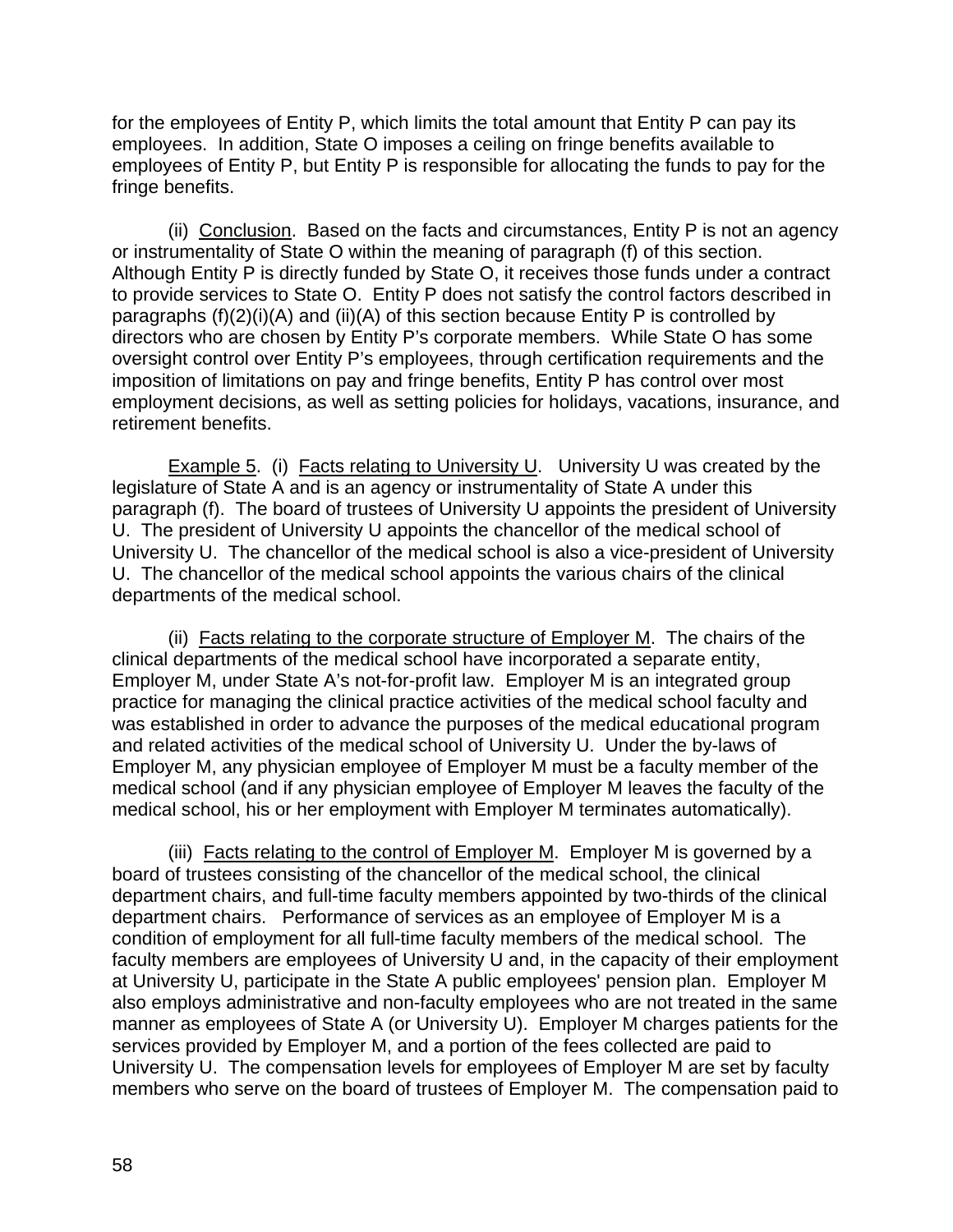faculty members by Employer M is a substantial portion of the total compensation paid to them by University U and Employer M. Audited financial records of Employer M are submitted annually to the president of University U.

 (iv) Conclusion. Employer M does not satisfy any of the factors listed in paragraphs (f)(2)(i)(B) through (E) of this section (that is, its trustees are not publicly nominated and elected, State A has no fiscal responsibility for Employer M, administrative and non-faculty employees of Employer M are not treated in the same manner as employees of State A, and Employer M has no sovereign powers). Employer M also does not satisfy any of the additional factors listed in paragraphs (f)(2)(ii)(B) through (G) of this section, but does satisfy the governmental purpose factor in paragraph (f)(2)(ii)(H) of this section. With respect to the control factors in paragraphs (f)(2)(i)(A) and (ii)(A) of this section, while all of Employer M's trustees are employees of University U, the majority of the board of trustees is not controlled by University U but by clinical department chairs and full-time faculty members of University U. Their service on the board of trustees of Employer M is in their capacity as representatives of Employer M, not as representatives of University U or State A. Accordingly, based on the facts and circumstances, including the lack of involvement of University U in overseeing the conduct of the board of trustees and the operations of Employer M beyond review of its audited financials, Employer M is not an agency or instrumentality of State A within the meaning of paragraph (f) of this section.

Example 6. (i) Facts. Entity W, a private foundation, provides public assistance to the indigent elderly in a residence hall built on land privately donated to Entity W, located in City V. City V contracts with Entity W to provide elder care to residents of City V. Over the years, City V has regularly budgeted for services provided by Entity W to its residents, including maintenance and upkeep of its facilities, and salaries of employees. In 1970, Entity W and City V together incorporated a non-profit organization, Entity X, called "City V Eldercare Residence," through which Entity W would provide its services to the residents of City V. Under Entity X's bylaws, Entity X is governed by a board of directors, six of whom are appointed by the Mayor of City V, and six of whom are appointed by Entity W. Entity X's employees are considered employees of Entity X and are not treated in the same manner as municipal employees of City V.

(ii) Conclusion. Although City V is a political subdivision of a State within the meaning of paragraph (e)(1) of this section, Entity X is not an agency or instrumentality of City V within the meaning of paragraph (f) of this section. While Entity X satisfies the governmental purpose factor described in paragraph (f)(2)(ii)(H) of this section, it does not satisfy any other factor, including the control factors described in paragraphs (f)(2)(i)(A) and (ii)(A) of this section or the employee factor described in paragraph (f)(2)(i)(D) of this section (because a majority of the board is not appointed by City V and Entity X's employees are not treated in the same manner as employees of City V).

Example 7. (i) Facts. Five States created Commission D as a body corporate of each compacting State and territory. Commission D was created to provide services to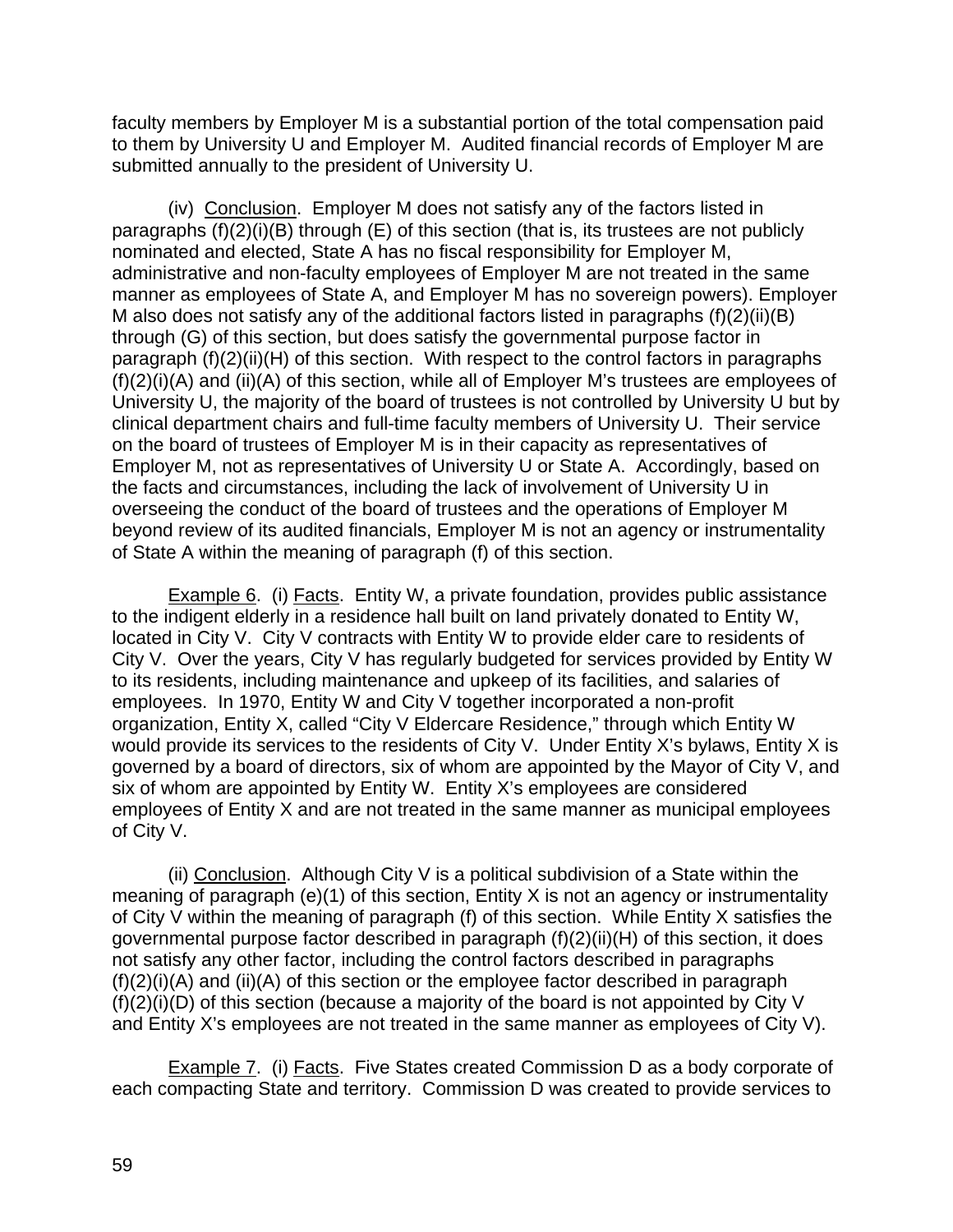the States on issues relating to higher education. Each governor of the five States appoints three persons to the governing board of Commission D, which is subject to the joint control of the five States. Commission D submits yearly reports and budgets to the governors of each of the five States. Commission D's operating costs are apportioned equally among the States. The IRS determined in a ruling that Commission D was exempt from gross income under section 115. The IRS also determined that Commission D was an instrumentality of each of the five States for employment tax purposes.

(ii) Conclusion. Based on the facts and circumstances, Commission D is an agency or instrumentality of each of the five States within the meaning of paragraph (f) of this section.

Example 8. (i) Facts. Entity S, incorporated under the laws of State T as a nonprofit corporation, operates a hospital in City R. City R leases the hospital and its entire operation to Entity S. The lease between City R and Entity S requires Entity S to transfer its assets and liabilities back to the City upon expiration of the lease. City R created the first board of directors for the hospital, but it does not have the power to remove or replace any board member. Only one of the 13 board members of Entity S is a public official, an ex officio voting member. In addition, the board of directors is not elected by the general public of City R. To fund a subsequent expansion of the hospital facility, City R issued tax-exempt bonds. Entity S does not have the authority to issue tax-exempt bonds. Entity S does not exercise any sovereign powers. Employees of Entity S are not treated in the same manner as employees of City R. For example, Entity S and City R maintain separate payrolls, health insurance plans, and pension plans.

(ii) Conclusion. Based on the facts and circumstances, Entity S is not an agency or instrumentality of City R within the meaning of paragraph (f) of this section. Although City R had the power of the initial appointment of the board members, it cannot subsequently appoint or remove any directors of Entity S, therefore, Entity S does not satisfy the control factor described in paragraph (f)(2)(i)(A) of this section.

(g) Special rules for plans of Indian tribal governments. [Reserved].

- (h) Special rules for plans subject to the Railroad Retirement Act of 1935 or
- 1937. [Reserved].
	- (i) [Reserved].

(j) Special rules for plans subject to the International Organizations Immunities

Act. [Reserved].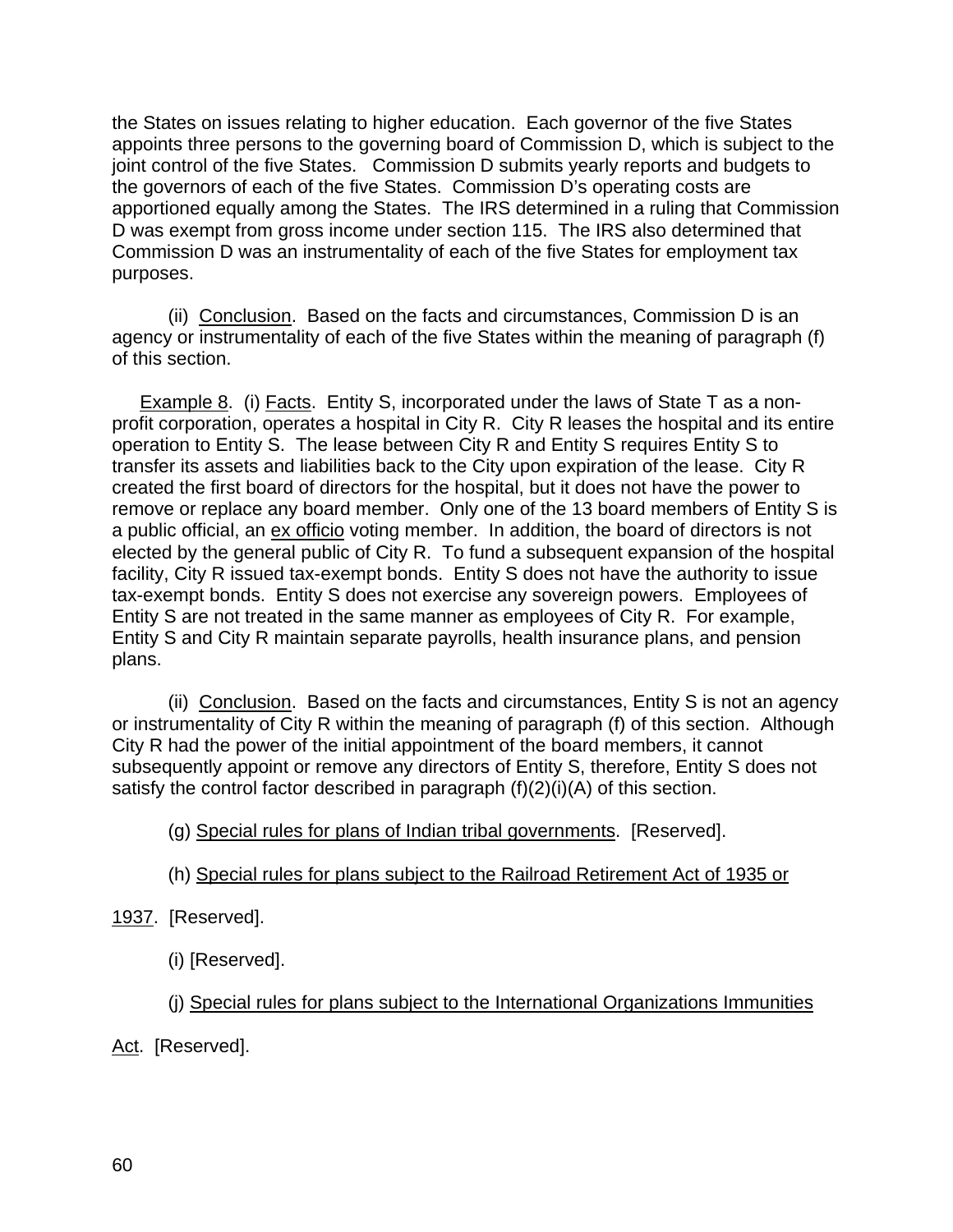(k) Established and maintained--(1) In general. For purposes of applying this section (and not for any other purpose) with respect to a governmental entity (which is an entity defined in paragraph (b), (c), (d), (e), or (f) of this section), a plan is established and maintained for the employees of a governmental entity if--

(i) The plan is established and maintained for employees by an employer, within the meaning of §1.401-1(a)(2);

(ii) The employer is a governmental entity; and

(iii) The participants covered by the plan are employees of that governmental entity.

(2) Changes in status--(i) Ceasing to be a private entity. If an employer becomes a governmental entity (for example, as a result of a stock acquisition) or a governmental entity becomes the employer under the plan (for example, in connection with an asset transfer), the plan (including all of the plan's assets and liabilities attributable to service before and after the date of the change) will be treated, for purposes of paragraph (k)(1)(i) of this section, as being established by that governmental entity on the date of that change.

(ii) Ceasing to be a governmental entity--(A) General rule. Except as provided in paragraph  $(k)(2)(ii)(B)$  of this section, if an employer that is a governmental entity ceases to be a governmental entity (for example, as a result of a stock acquisition) or a private entity becomes the employer under the plan (for example, in connection with an asset transfer), the plan (including all of the plan's assets and liabilities attributable to service before and after the date of the change) is treated, for purposes of paragraph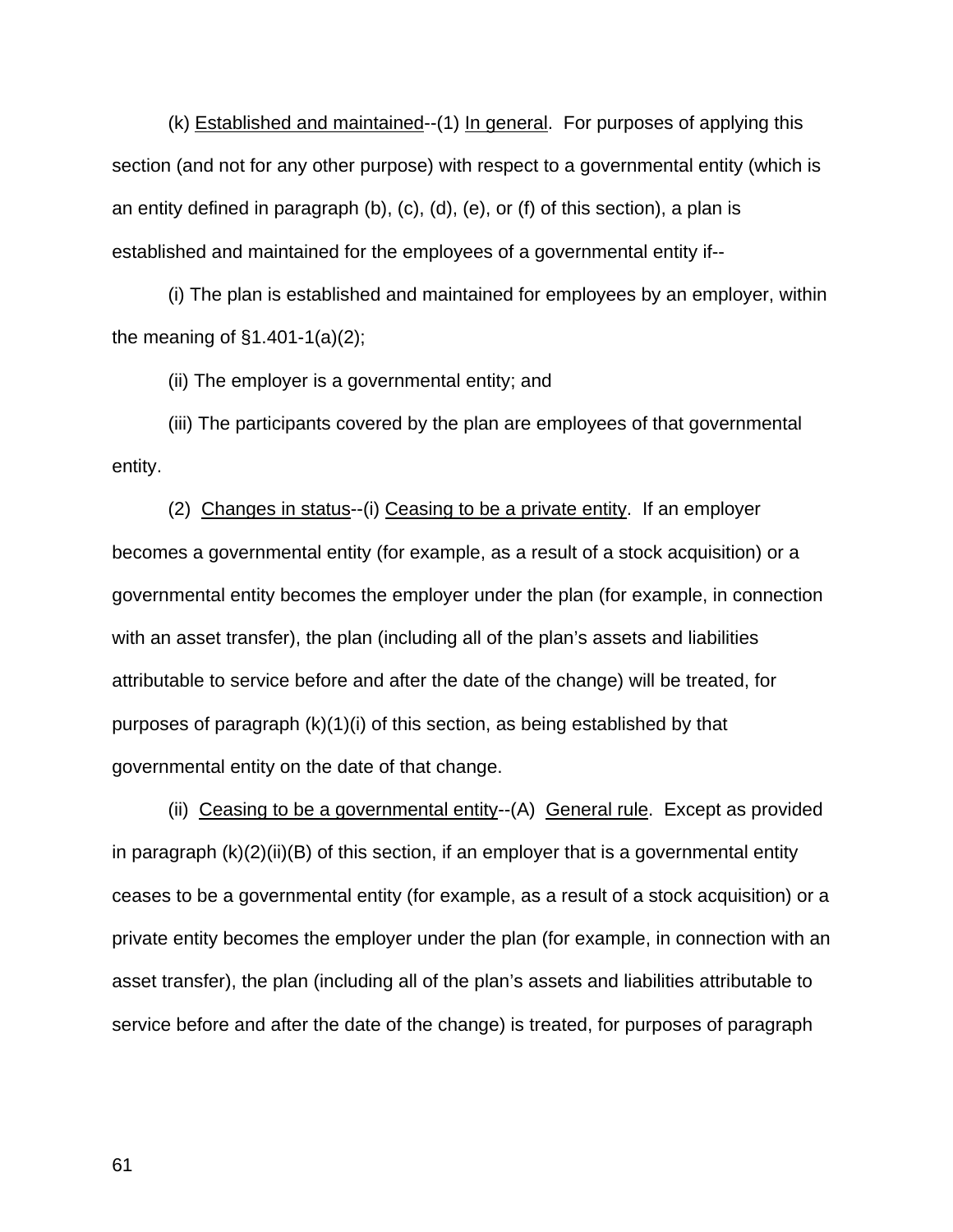(k)(1)(ii) of this section, as being established by the non-governmental employer on the date of that change.

(B) Exception. If a plan is established and maintained for the employees of a governmental entity in accordance with paragraph (k)(1) of this section (without regard to this paragraph  $(k)(2)(ii)$  and, at a subsequent date, the employer ceases to be a governmental entity (for example, as a result of an assets transfer), the plan is treated as continuing to be a governmental plan if--

(1) A governmental entity continues to be the plan sponsor after the change (for example, a governmental entity assumes the plan on or before the date on which the private entity becomes the employer (including becoming responsible for the employer obligations with respect to the payment of benefits under the plan)); and

(2) Benefits under the plan are frozen (with, if provided under the plan, participating employees to receive credit for service with the new employer for purposes of vesting, final pay adjustments, entitlement to benefits such as early retirement benefits, and similar service credit other than benefit accrual credit).

(C) Governmental liability for spun-off benefits. In the case of a transaction such as an asset sale in which assets and liabilities of a governmental plan are transferred to a private plan, the private employer would be responsible for satisfying the minimum funding standards of section 412 (including with respect to benefits attributable to service performed before the date of the change). However, nothing in this paragraph  $(k)(2)(ii)$  should be construed to mean that, with respect to such a transaction, the assumption of benefit liabilities accrued prior to the transfer to the private plan would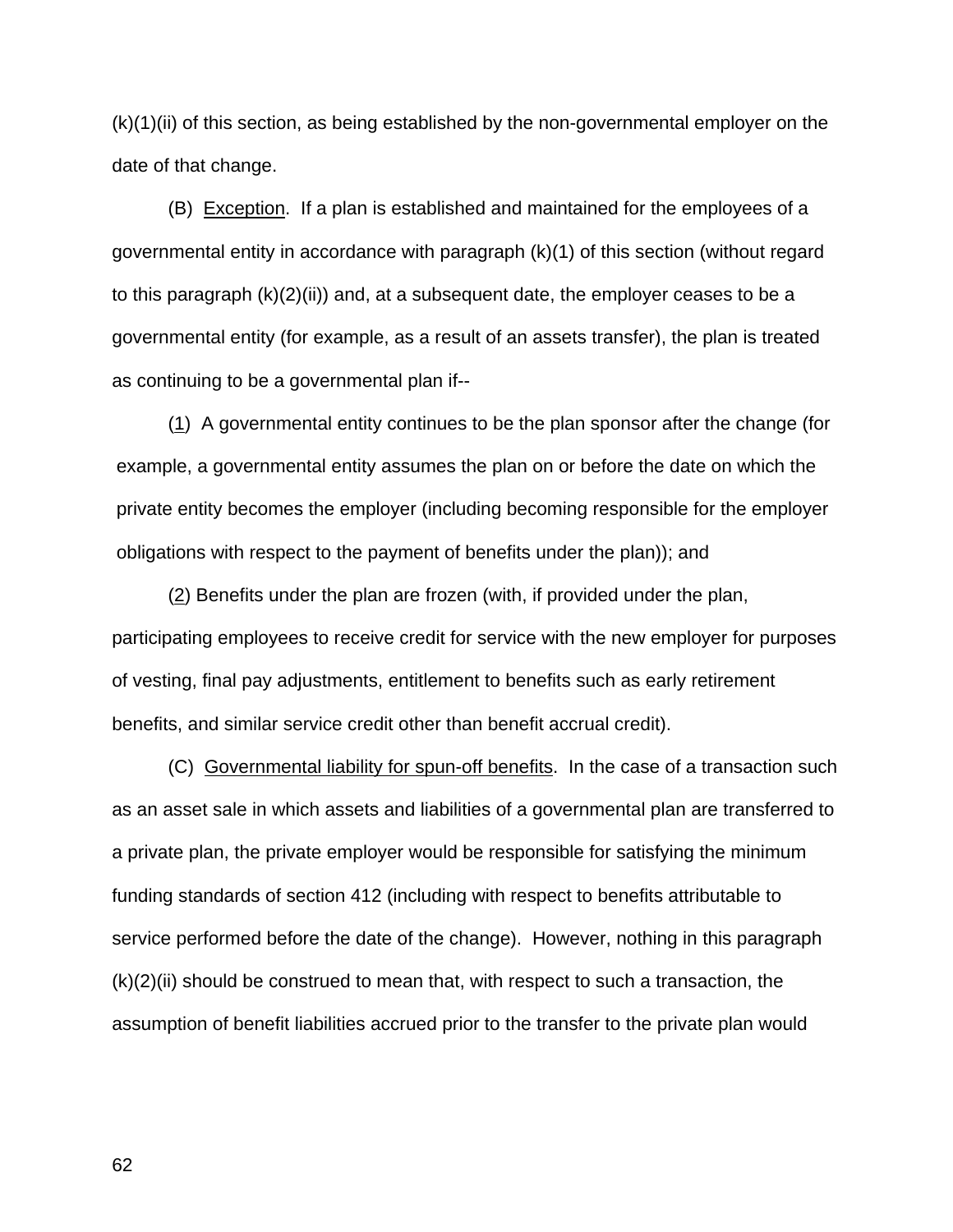relieve the former governmental employer (or former governmental plan) from

responsibilities for those benefits.

(3) Plan coverage for employees of a labor union or plan. For purposes of

paragraph (k)(1)(iii) of this section, employees of employee representatives described in

section 413(b)(8) (including employees of a plan) are treated as employees of the plan

sponsor. See §1.413-1(i).

(4) Examples. The following examples illustrate the application of this paragraph

 $(k)$ :

**Example 1.** (i) Facts. Employer C, a non-profit corporation whose principal place of business is located in City F, is not a governmental entity. Plan B, a retirement plan, is established and maintained by Employer C. In a stock acquisition, City F acquires all the shares of stock of Employer C and, as a result, Employer C becomes a governmental entity.

(ii) Conclusion. After the acquisition, Plan B is established and maintained by a governmental entity. In addition, the employees covered by Plan B are employees of a governmental entity. Thus, Plan B, including the assets and liabilities attributable to benefits accrued in Plan B prior to the date of the acquisition, is a governmental plan within the meaning of section 414(d) and this section.

Example 2. (i) Facts. Employer G is a hospital that is an agency or instrumentality of State A. Plan J, a retirement plan, is established and maintained by Employer G. Plan J satisfies the requirements of this paragraph (k) and is a governmental plan within the meaning of section 414(d). The assets of Employer G are transferred to a non-profit corporation, Employer M, which is not a governmental entity. All employees of Employer G become employees of Employer M. As part of the transaction, Employer M assumes Plan J, with respect to benefits accrued for service both before and after the transaction.

(ii) Conclusion. Plan J is no longer maintained by a governmental entity. In addition, the employees covered by Plan J are no longer employees of a governmental entity. Therefore, Plan J no longer constitutes a governmental plan within the meaning of section 414(d) and this section. In order for Plan J to continue to be a qualified plan, Plan J must satisfy the qualification requirements relating to non-governmental plans, including with respect to the assets and liabilities attributable to benefits accrued in Plan J prior to the date of the sale. The same conclusion would apply if the transfer were a stock transaction.